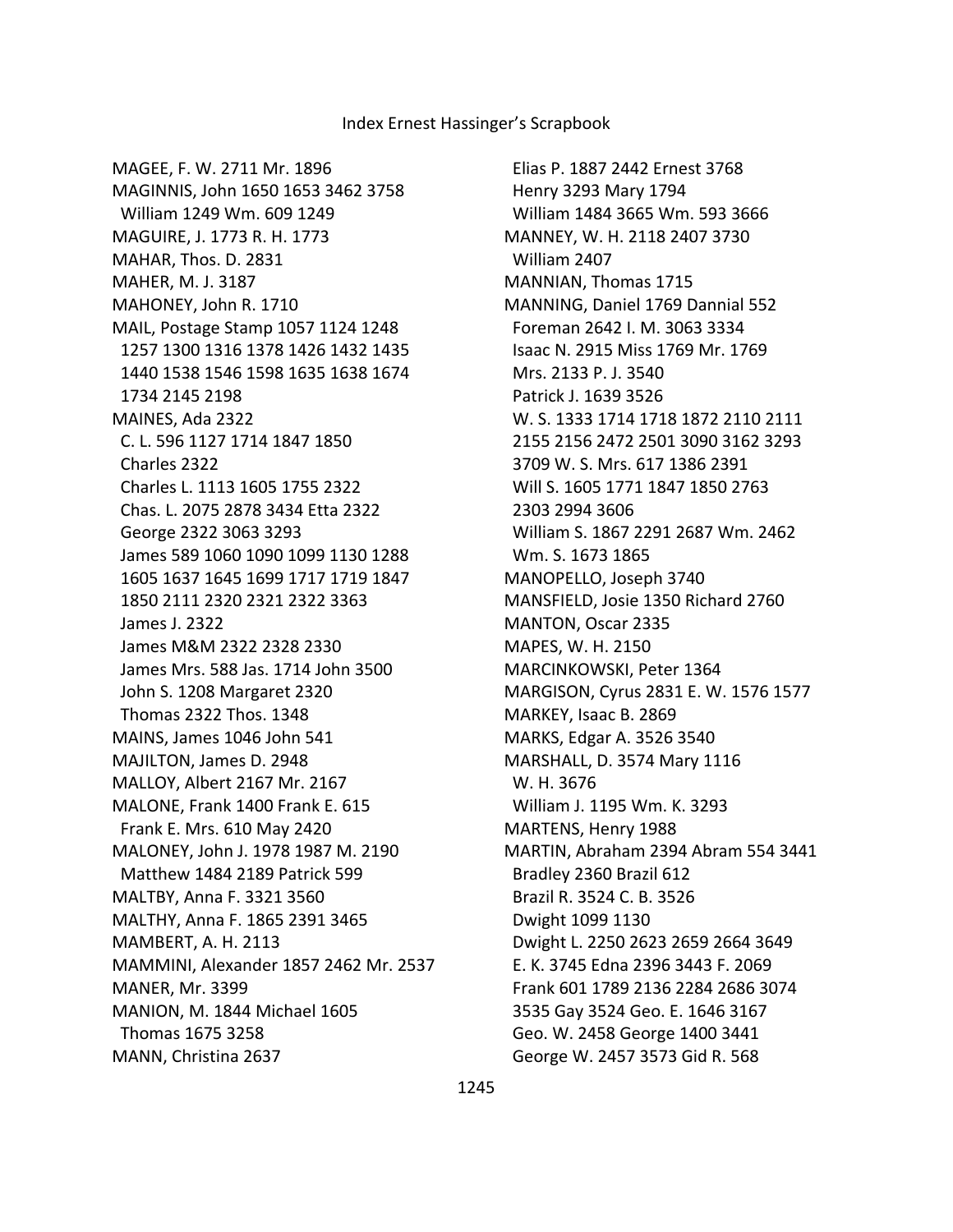2411 2412 2417 2565 2568 2571 2614 2616 2761 2806 2828 2844 2848 3176 3465 3482 3489 3538 3544 3566 3668 3713 3717 3719 Leslie 2395 2420 3442 Mabel 1486 1760 2069 Miles 3571 Miss 1400 P. 1060 1075 1099 1107 1504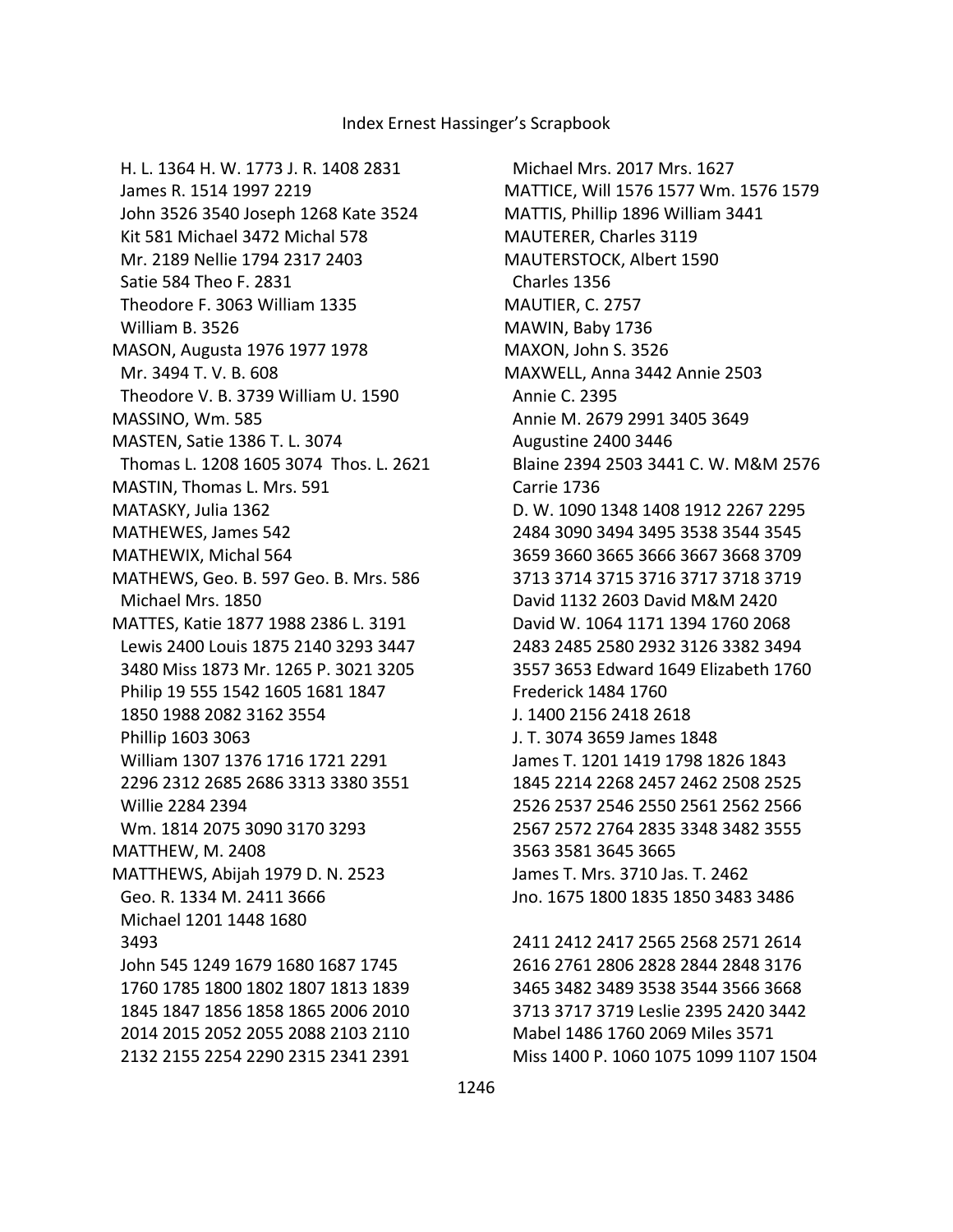1505 1521 1606 1633 1640 1644 1646 1648 Patrick 570 1107 1159 1408 1466 1503 1541 1596 1603 1605 1606 1632 1633 1719 2932 3363 Sadie 1486 Stewart 2420 T. 1099 Thomas 577 1357 1760 2843 2932 Thos. 1201 1541 W. 1099 2190 W. H. 2990 3074 W. L. 3074 Walter 2397 2420 3444 Watson 1484 2457 2537 2546 2550 2932 Watson M&M 2576 William 2189 3581 William H. 2457 William L. 1484 Wm. H. 3405 MAYER, John M. 1590 MAYHAM, F. B. 1773 Judge 1485 1923 MAYHEM, Lemuel 1659 MAZETTI, Caterer 2576 MC ADAMS, Sarah 1488 MC ALLESTER, Ward 625 MC ANDREW, John 1576 1577 MC ARTHUR, C. L. 2173 Charles 1889 2096 3302 Charles L. 2127 2142 2175 2703 3728 Chas. 1896 Chas. L. 2127 Cherry 3430 Mr. 3459 MC CABE, Ella 630 2297 Francis 2395 3441 James 1444 Jennie 2503 John 1147 John J. 3646 Michael 3119 Vincent 2394 MC CADDEN, John E. 1978 MC CAFFERY, Owen 627 MC CAFFREY, --- 2629 MC CALE, John 2474 MC CARREN, P. H. 3138 MC CARTHY, E. J. 1933 2077 E. P. 3258 Ed. 2015 J. A. 1715 James 3258 James A. 1675 Jas. 1052 John 600 1117 John F. 2932 John S. 3646 Luke 2848 3485 3488 3492 3494 3714

 3717 3718 3719 Michael 626 Patrick 3756 Russell 2079 2089 William 2612 Wm. 1348 MC CARTY, C. E. 2407 James 1351 MC CAULEY, John J. 1978 MC CAUSLAND, John 1590 1903 2127 2150 2703 3107 3302 Mr. 2097 MC CHESNEY, W. J. 1773 MC CLELLAND, George B. 3263 3587 MC CLELLEN, Geo. B. 621 MC CLURE, Samuel Sidney 3701 MC COLLOUGH, John 3458 John F. 2248 Mr. 1169 MC COLLUGH, John F. 2212 MC CONNELL, W. F. 2463 MC COON, J. Mrs. 2146 MC CORMIC, Wm. 1785 MC CORMICK, Assistant Chief 1969 C. 1659 Charles 1668 1716 1721 1853 2912 3090 3170 3328 3382 3483 3732 Chas. 1731 1814 2686 3551 Chief 2415 Chief Engineer 2341 Clara L. 2817 Clare 2297 E. 1099 1659 E. P. 2596 2620 3258 Edw. P. 1675 Edward 1130 1340 1348 1715 2955 Edward Mrs. 628 Edward P. 1713 1886 2413 2619 2821 3511 Engineer 2333 First Assistant 2291 J. 1659 1903 2774 J. E. 3258 James 3547 John 1110 1348 1625 1637 1714 1715 1771 1847 1850 1886 1901 2069 2128 2259 2687 2732 2763 3162 3488 3559 3761 3763 John E. 1713 1886 3529 3646 Mamie 2069 Mr. 1921 2058 2082 3778 T. 2474 W. V. 2596 William 1645 1675 1713 1715 1900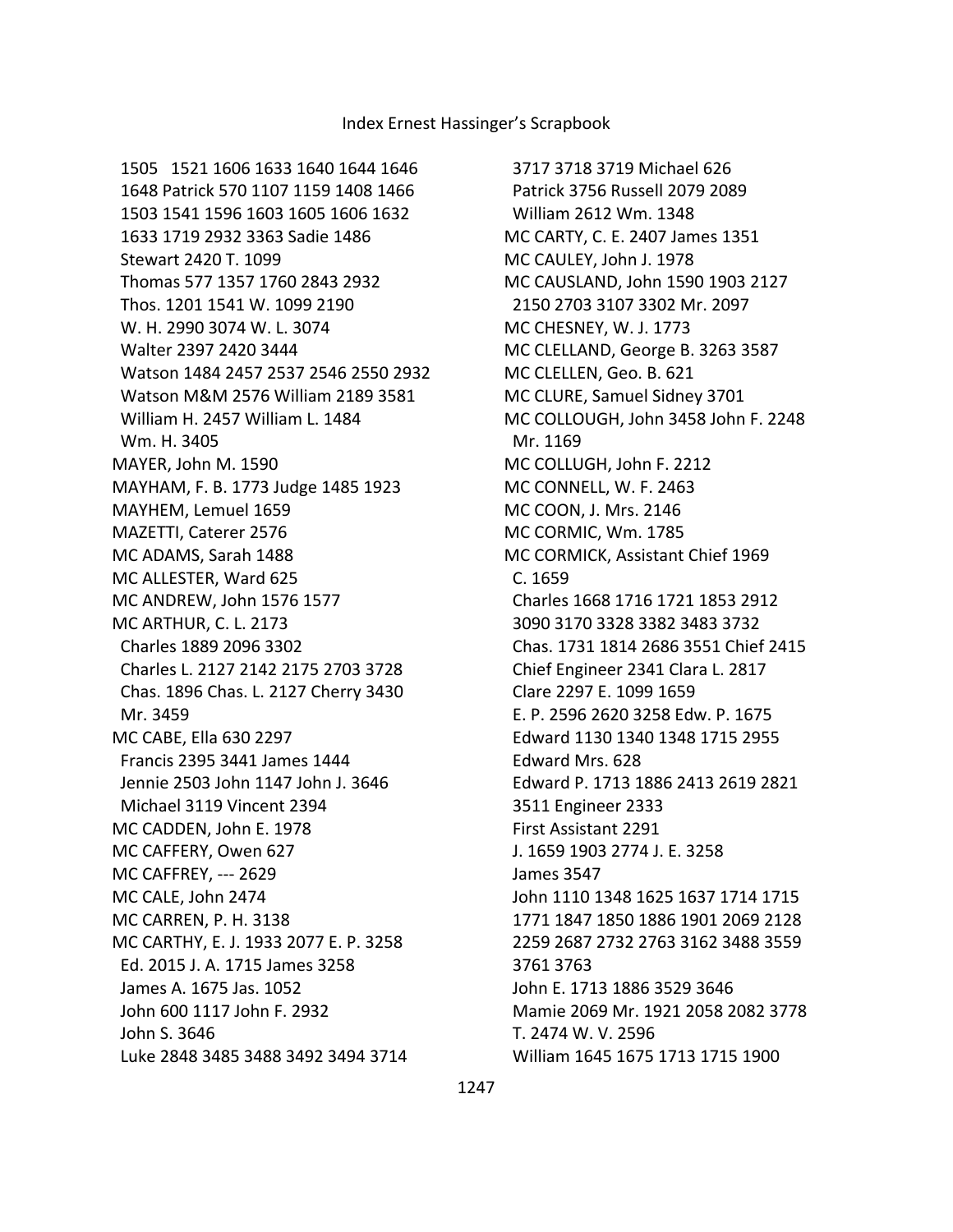1903 2763 3406 William V. 2011 2259 2284 2291 2305 2686 2738 2821 2829 2955 Wm. 1699 2360 Wm. V. 1664 2013 2299 2472 2501 2850 3258 3363 3480 3770 MC CORNAC, Paul 1872 MC CREDIE, Donald 1293 MC CUE, Thomas 1475 1476 MC CULLAGH, Chief of Police 2696 MC CULLOUGH, Detective 2206 2212 2226 2232 2281 2284 2353 J. F. 2226 3495 John 3483 3493 John F. 2223 2224 2225 2236 2291 2612 John T. 2206 Mr. 2233 MC CUNE, Steave 574 Steve 620 MC CURDY, Mr. 1484 MC DANIEL, Charles T. 3430 MC DERMOTT, Nellie 2215 Patrick 629 MC DONAH, Annie 622 MC DONALD, Carolos F. 1306 James 619 Mr. 3501 Paul Ewing 3391 MC DONOUGH, Frank W. Loerzel John J. E. 1646 Jno. 3489 Jno. E. 3483 John 1408 3441 3511 John E. 2391 2821 John T. 1367 1371 1372 MC DOWELL, Mr. 1733 MC ENOR, Hugh 2695 MC ENRANY, Owen 1590 MC ENROE, Edward 1113 MC ENTEE, G. L. 2167 Jno. 3483 John 2391 MC EVOY, John 1444 Margaret A. 1865 MC EWAN, Arthur 2630 MC EWEN, Mr. 3485 MC FARLAND, Maud M. 2391 Maude M. 3321 3465 William 2401 William W. 2036 2317 MC FARREN, Geo. A. 1824

MC GAHEY, John 2176 MC GANN, Thos. 3483 MC GEE, Peter 2429 MC GIBBON, Milton J. 3851 MC GILL, E. T. 1590 Joseph F. 1978 MC GILLAN, G. P. 3844 MC GINN, Mary 1736 MC GINNES, John C. 1286 MC GINNIS, John 3455 MC GIVNEY, P. H. 1695 MC GLYNN, Dr. 2630 MC GOLDRICK, P. H. 1050 MC GRANE, Thomas 1444 MC GRATH, Denis 1675 John L. 1405 3526 Mary Ann 624 Robert 3293 MC GUIRE, Johnny 2667 Stephen 2202 2206 MC HALE, Mr. 2667 Mrs. 2667 MC INTYRE, A. 3075 Ewen 3075 Officer 1346 MC KANE, John T. 1737 John Y. Mr. 607 MC KECHNIE, J. T. 2630 MC KEE, A. A. 2659 MC KEFREY, John 2628 MC KELLER, Mr. 1484 MC KENZIE, B. E. 2407 H. 2096 Helen 3442 Henry E. 1364 1369 1371 1372 1639 2715 3526 3540 MC KERLEY, Frankie 1116 MC KIEFRY, W. 2986 MC KINLEY, Mr. 2050 2270 Pres. 186 President 2461 2523 3496 3512 3515 William 3516 3839 Wm. 631 Wm. Mrs. 595 MC KINNAUGH, Hugh 3483 MC KINNEY, John F. 2291 3551 MC KNIGHT, Douglas 1576 1577 MC LAUGHLIN, D. 1847 1850 2391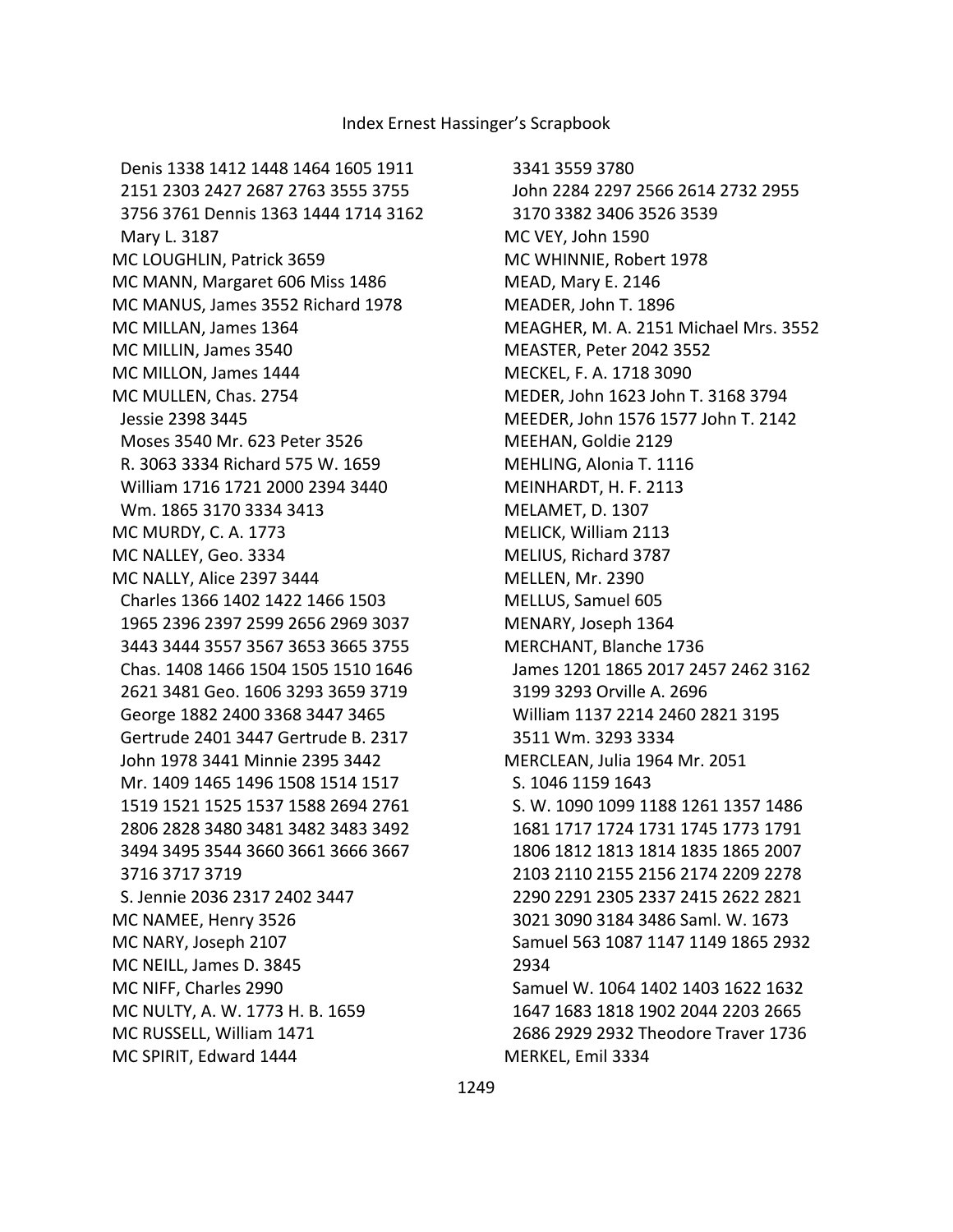MERKLE, Herman 1307 MERRIHEW, Emory 3552 James E. 1444 1621 1623 President 1621 MERRILL, S. P. 1925 MERRIT, Jonathan 1154 MERRITT, Ben 3536 Benjamin 2469 2566 3382 MERSEREAU, D. S. 2025 METLER, Mariah 559 METTLER, Geo. 572 METZGER, Emanuel 3526 MEYER, Daisy 3446 Edgar 3406 Ernest 3406 Gorden 3445 Jonathan 565 William 1475 1476 MEYER-HELMUND, --- 1824 MEYERS, Clifford 3730 MICHAEL, Myron 2390 MICHAELS, A. J. 1978 Casper 1590 3552 MICHEL, F. A. 1791 MICHELS, Casper 2113 MICKEL, Fred 1814 MICKLE, F. A. 1261 Frederick 1216 MICKS, Henry R. 2785 MILDEBURGER, Victor C. 614 MILDERBERGER, C. V. 3074 MILES, Nelson A. 3512 Nelson Appleton 3502 MILLEN, M. M. 1773 MILLER, A. B. 2118 2407 A. E. 2495 A. H. 2379 A. M. 2495 Augusta 2396 3443 Bessie 1686 Cap 1896 Charles 2397 2699 3063 3188 3444 Chief Engineer 1188 1189 Clyde 1794 2399 3446 Edna 1486 Eunice A. 1927 F. S. 1773 Frank 1686 George G. 1659 Gottefreid 1993 H. D. 1576 1577 Henry 3756 Henry Mrs. 2059 Herbert B. 3459

 Clarence 2761 3258 3498 Edward 2407 Frank 1590 J. K. 1486 1846 1850 1865 1872 1940 2143 2284 2457 2462 3337 3397 James Albert 3773 James O. 3773 Jeremiah K. 1615 Julia 2136 Lillie 2286 Mrs. 3773 W. A. 1050 Wesley 3512 Horace A. 3063 Jacob W. 2423 John 580 1466 1978 2081 John G. 2339 Joseph Dana 2630 Mellen 3430 Mr. 2118 2407 3301 R. A. 2407 R. Freeland 2891 Rose 2394 3440 W. A. 2098 William 2397 3443 William A. 2127 2703 3302 MILLETT, Joseph 2042 MILLIGAN, Patrick 2199 MILLINGTON, Mr. 1738 President 1738 MILLS, Charles H. 2107 Ella B. 1221 Luther Laflin 1221 Maude 1116 MILLSPAUGH, H. C. 1208 Joseph 1444 M. B. 1773 MINER, A. 2069 Bertha 1794 Frank 1794 Herbert B. 1112 MINK, E. 2340 3209 Edward 1678 MINKLER, Cora 2106 Edgar 3119 H. 2709 Harry 3445 Henry 2398 Ida J. 592 J. 2757 Joshua 3119 Peter T. 2831 Peter W. 3119 MINOR, H. B. 1127 3063 3090 MISNER, W. C. 1773 MITCHEL, William C. 3142 MITCHELL, A. Perkins 2880 Archie c. 2640 3063 3453 Charles S. 2407 J. C. 3074 James 3570 Jesse 3693 John C. Mrs. 604 Mr. 1060 1271 1348 1374 1857 1859 P. J. 3745 R. Perkins 1061 William C. 1159 1402 1403 1603 1605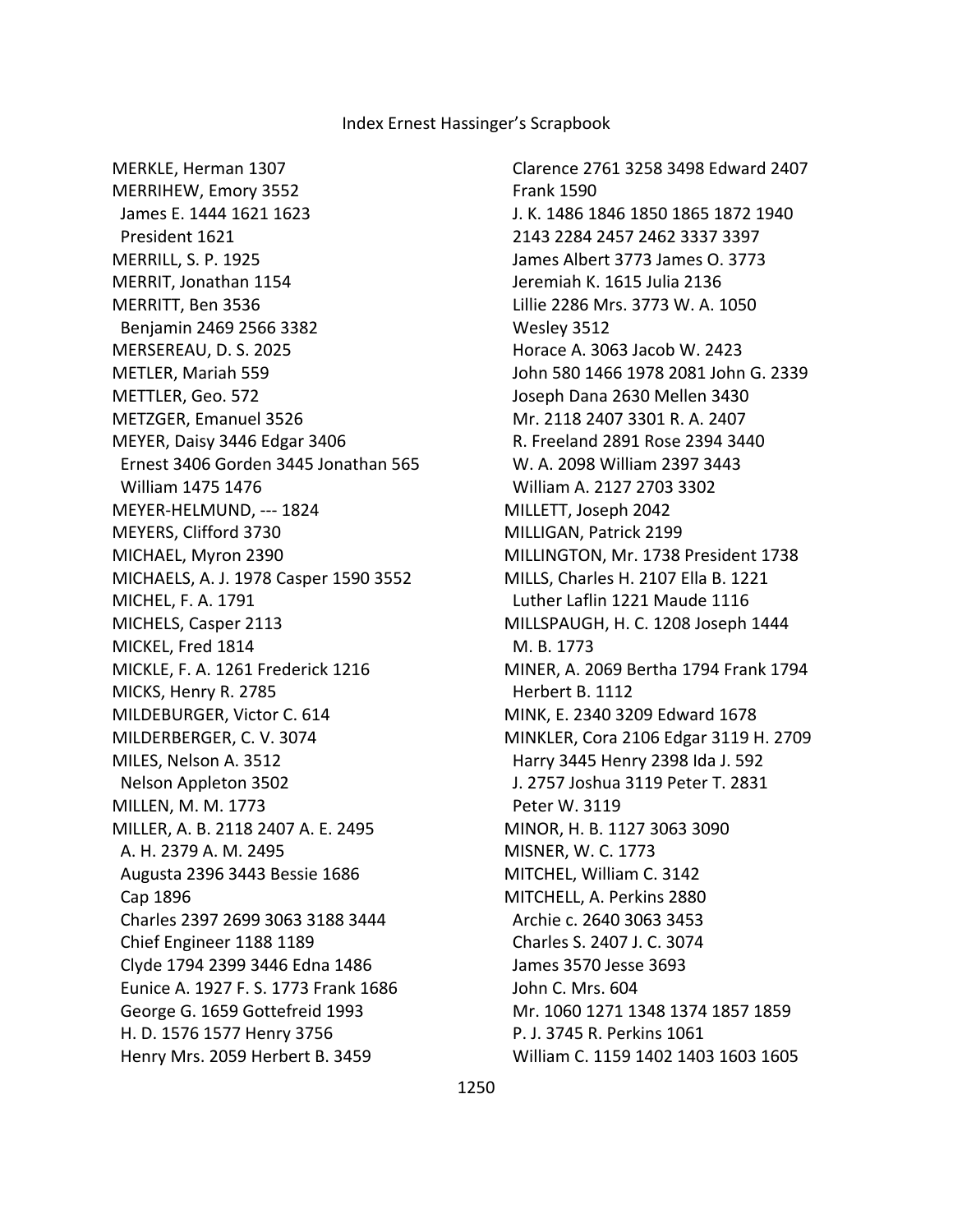Wm. C. 1149 1408 1719 1858 2005 3063 3074 3363 Wm. C. Mrs. 583 MITRACH, Herman Mrs. 566 MITTRACH, Herman 1324 2250 2623 2664 2821 2849 3011 3293 Hermon 2000 MOCHIRE, A. F. 2469 MOCHRIE, A. F. 2469 MOLLER, John 1978 MOLLOY, Francis J. 3138 MONROE, James 12 537 2037 3819 Mr. 3820 MONTFORT, Judge 2265 MONTGOMERY, C. T. 2204 2227 2384 Robert 569 1161 1522 1523 2620 3293 Robt. 1348 Robt. Mrs. 539 S. 1466 1505 Sanford 1603 1605 3074 3293 Sarah 1486 1794 Sarah 2036 Sarah 3447 Sarah K. 2402 MOON, James 1484 MOONEY, Robert 1659 Thomas 3508 3526 MOOR, Michael Mrs. 2746 MOORE, Charles 3783 Floyd 2704 Halsey 1925 J. B. 1186 Jesse 3126 3272 Michael 1052 2474 3063 Mr. 2699 Richard 3063 Sherley 3272 Walter 2395 3442 Wm. 3063 Wm. W. 3674 MOOSE, Elizabeth 1933 2070 2077 MORAN, Dinnis 579 E. 3083 Ed. 2069 3313 Edward 1902 1911 2007 2129 2249 2291 2462 2622 2665 2686 3074 3087 3090 3184 3382 3433 3520 Edward Mrs. 3382 Hugh 3552 John J. 2151 Mary E. 2189 Michael 2474 Mr. 2189 Mrs. 2188 2189 Prof. 2163 MOREHOUSE, A. W. 1444 MOREMAN, B. M. 1773

 2667 3455 3462 3555 3590 3649 3692 Charles T. 1362 Coroner 3547 3740 Dr. 1361 1863 2204 2226 2322 2603 2753 3513 3537 3759 3765 3779 J. E. 3590 MONTON, Wm. R. 3063 MONTROSS, Adam 1161 Charles 1060 1525 1618 1785 1789 3770 Chas. 1648 1680 1687 1730 1753 1789 3778 Engineer 1075 Hannah 3574 Jas. 1648 Kittie 1486 Nellie 1486 2400 3447 R. 1718 3090 MOREY, P. H. 3028 3775 Patsey 2208 2242 Patsy 2215 2216 MORGAN, Charles H. 2078 Charles W. 1978 Daniel 2990 Ebenezer 3401 3408 Edgar 2088 2294 3170 Edward 2394 2678 3408 3440 G. H. 1060 1773 Geo. 1687 1730 Geo. H. 1107 1348 1408 1605 1802 1806 George 1159 1618 1627 1800 George H. 1107 1769 1785 2821 2933 3511 Governor 3836 H. S. 2075 2291 2326 3090 Harry S. 2598 Horatio 3408 Isabella 1532 James T. 576 Jane S. 3129 3625 Jennie 1068 Joseph J. 1978 1987 3462 Mr. 1060 1194 1619 Theo B. 1377 Theodore B. 1778 W. G. 3074 William 3408 William G. 1218 2411 2668 3555 3644 Wm. 543 1068 Wm. G. 3074 MORHART, Frederick Henry 3391 MORIAN, J. A. 2184 MORK, Phillip 1211 MORNINGTON, --- 1824 MORRIS, Gerard W. 1334 J. D. 3694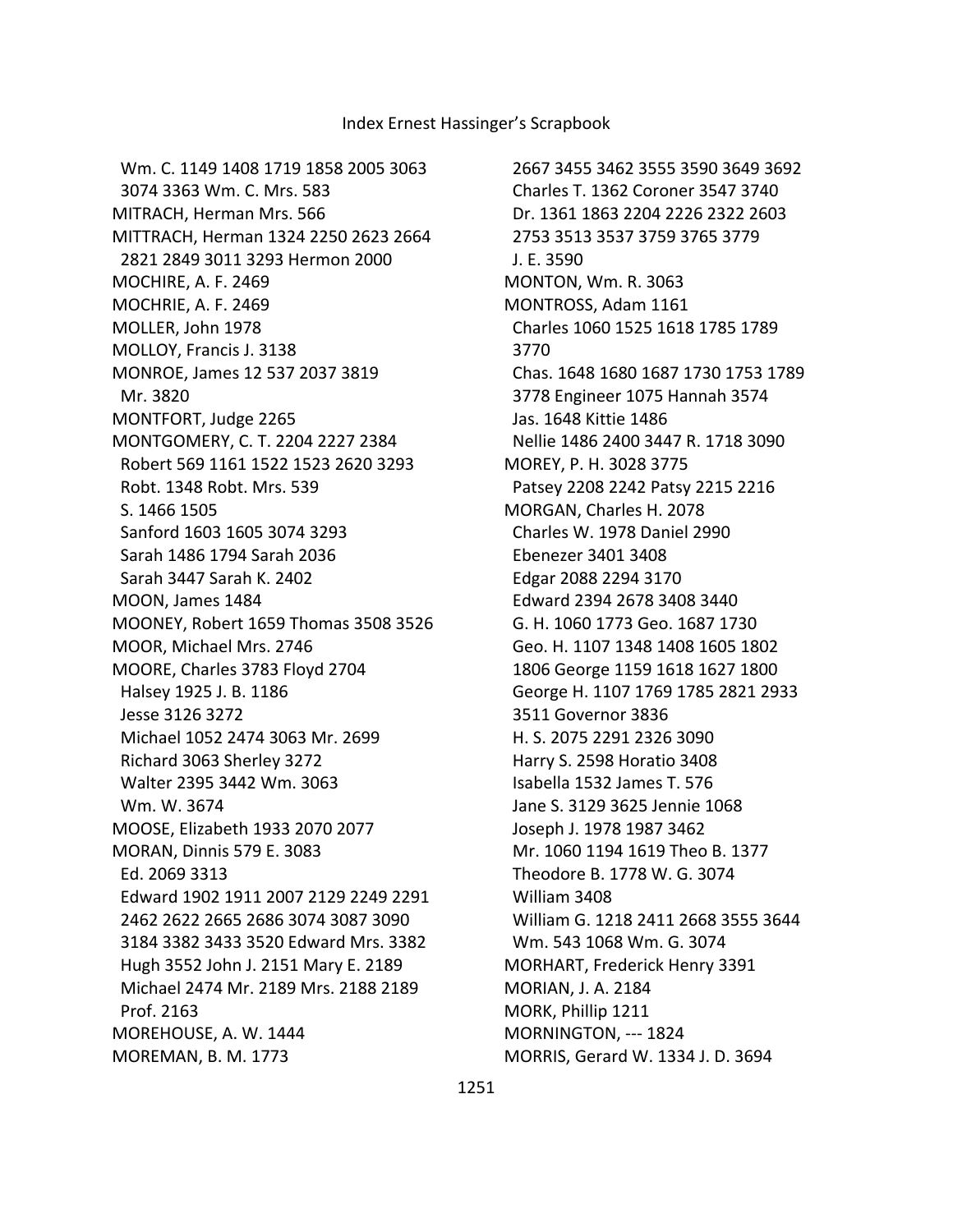J.D. 2938 Mr. 3574 MORRISEY, Fannie 2069 MORRISON, Fred 3849 MORSE, Corporation Engineer 1841 F. B. 1847 George 2226 2612 MORSEHAUSER, Joseph 1763 MORSEHEAD, William 1529 MORSS, Engineer 1847 F. B. 1800 1850 3465 3719 F. Gilbert 1794 2036 2317 2403 3452 F. M. 2005 Foster B. 1845 1865 2485 3126 Harold 2397 3444 Lucie 1794 Lucy M. 2036 Lucy W. 2317 2403 3452 Peter W. 1802 MORTON, Gov. 1826 2162 H. E. 2659 Levi P. 3510 Levi P. Mrs. 1350 Levi Parsons 3703 Fredrick 2397 Harriet J. 1865 MOUNT, Hezekiah 2184 J. Clark 3541 MOUNTON, Fred N. 3465 Fredrick 3444 MOWER, --- 1503 Adam W. 3063 Augustus 3063 3334 Catherine 2311 Chancey M. 3119 Charity 1794 2398 3445 Charles 3063 Chauncey 2757 Christopher F. 582 E. N. 3063 Elmer 2311 Elmer N. 3334 Emily 1736 Emma 2637 H. W. 3334 Harry 2398 Herbert W. 2311 J. L. 1521 John 2006 John W. 1147 1828 Jonas L. 1434 1505 3119 Mr. 1833 Peter 594 2246 2247 2311 Peter W. 1113 T. D. 2469 MULCAHEY, James J. 3745 MULDOON, Assistant 1188 James 1189 MULFORD, Charles 1684 2763 2853 3162 3758 3785 Charley 1900 Chas. 2360 3462 Mr. 1450 MULHERIN, Charles 1444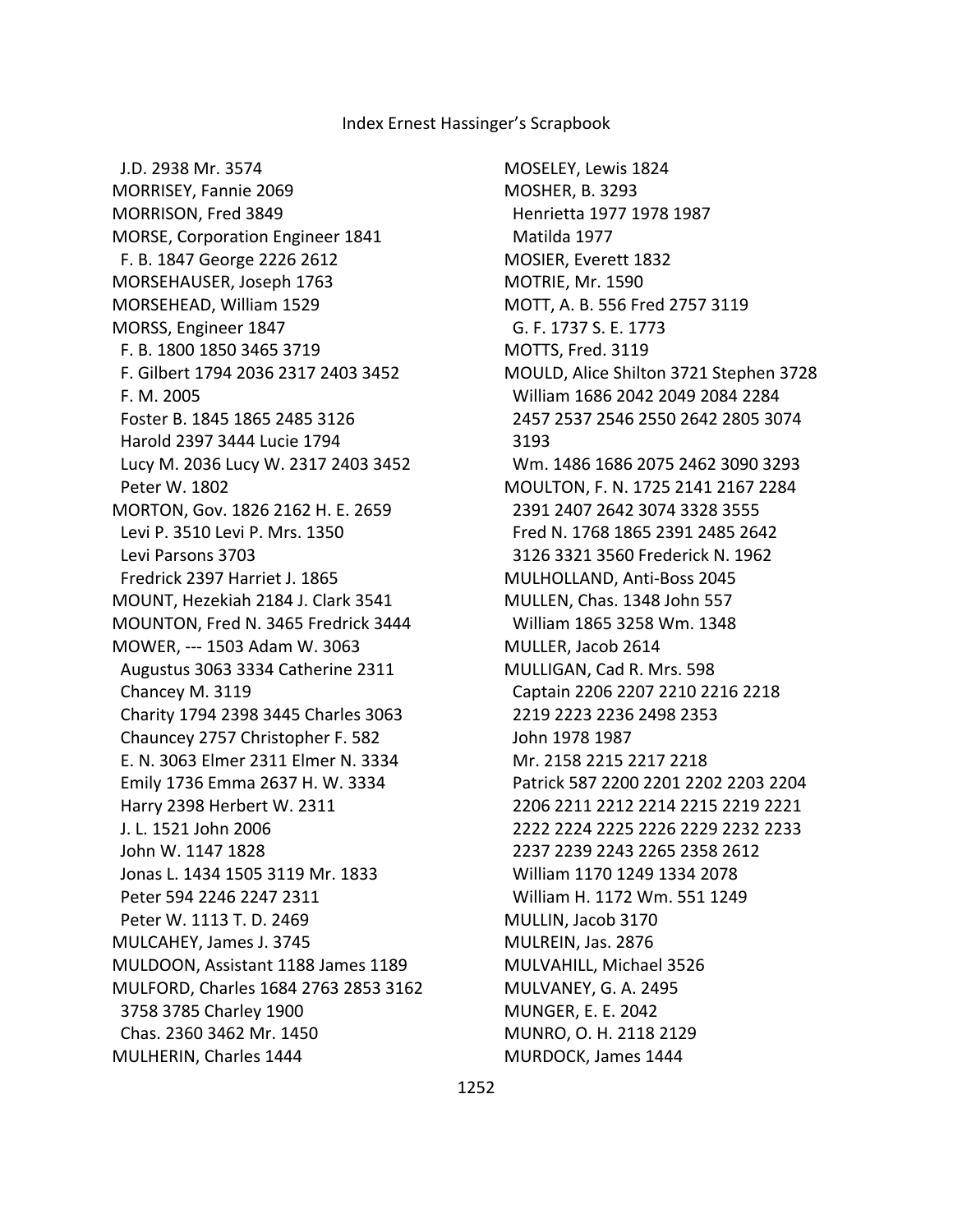MURPHEY, F. M. 2415 Mr. 560 Thomas 561 MURPHY, Dr. 3552 F. M. 1847 1917 1941 2055 2413 2462 3090 3481 3551 3717 Francis M. 3068 Frank 1263 Frank 1266 Frank 1717 1791 1814 Harry 3646 Hugh 3851 J. H. 1075 1272 1717 3514 3555 J. H. M&M 3105 J. Henry 1261 John 2297 Joseph 1623 Kate 2079 Mr. 1777 3534 Mrs. 3552 Recorder 2206 Rev. Father 1724 Thomas 1113 Thomas P. 562 Undertaker 3401 MURRAY, B. 2831 E. W. 2129 Father 1649 2161 2297 2817 3535 J. M. 3328 John 3526 3540 John A. 1364 M. J. 1859 2104 3562 3571 3758 Mr. 2407 Ray 2407 Recorder 1874 Rev. Father 1724 2128 3768 T. J. 3526 Thomas J. 3526 MUTRIE, Mr. 1341 MYER, A. 3552 A. D. 613 2075 2315 2620 3051 3090 3293 A. J. 567 1122 1719 3363 A. J. Mrs. 611 Abram J. 1208 1473 1477 3604 Abram J. Mrs. 1212 Albert 2396 2612 3443 Allen 1138 1929 Andrew 2328 Andrew D. 2140 Anna 2400 3446 Anna F. 2317 Annie 1794 Asa 1356 Benj. 573 Bram J. 1085 Brynie 3609 Chancey 2990 Charles 2400 2458 Daisy 2399 David 1161 E. 1145 2174 E. D. 2831 E. T. 1717 1791 1814 2291 3090 E. T. Mrs. 1400 3382 Ed. 1046 Edgar 1716 1721 2049 2250 2623 2659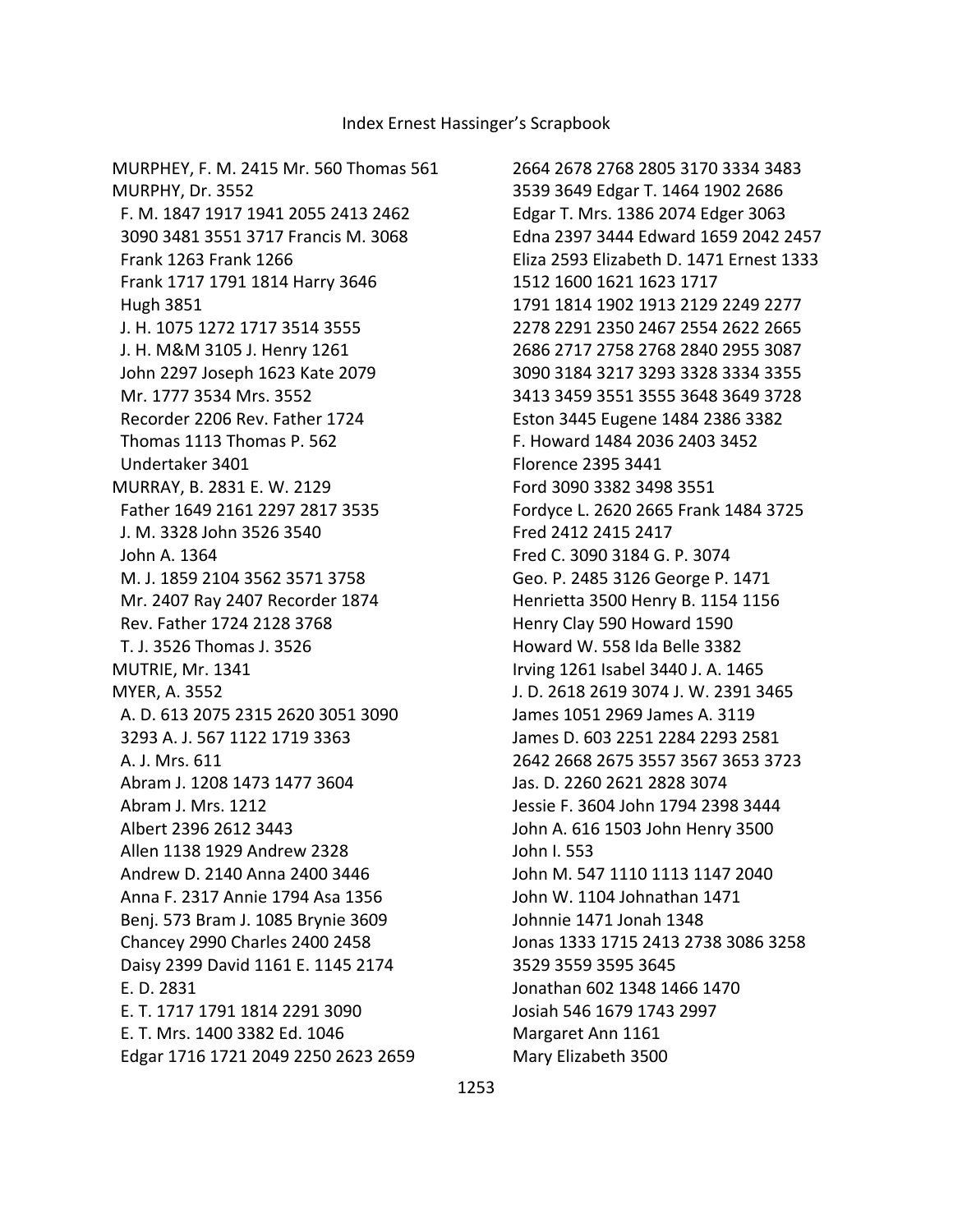Mr. 1648 2081 2110 2281 2290 2305 2382 2408 2411 2413 2569 2617 2621 2628 2754 2761 2806 3481 3482 3493 3494 3495 3660 3667 Nelson 1505 1606 Peter 3779 Peter B. 1169 1183 2986 Peter B. Mrs. 1503 1537 Peter W. 548 President 2292 Rachel Catherine 3500 Robert 2395 3442 Samuel 1485 Samuel S. 3119 Sarah 3779 Sarah Adaline 3500 Sarah Ann 3500 Sarah C. 2086 2087 2112 Sewer 3480 3482 Sherwood 1679 2057 3493 Tjerck 1156 W. E. 2328 3293 W. S. 1333 1773 2024 Warren 2401 3447 Washington 1780 Will S. 2576 William A. 3500 William Edgar 3500 William H. 1471 1813 2757 3119 William N. 3500 William S. 1171 1677 1686 1813 1880 Wm. 1835 3126 Wm. H. 1835 Wm. S. 2483 2485 3126 MYERS, A. D. 3659 Charles 2457 Ed. 1056 2417 Gustavus 1752 John G. 618 1358 1677 1798 1805 1825 2078 2116 2391 2578 3774 Misses 1272 Mr. 2341 2412 2418 2565 2566 2571 2573 3544 MYNDERSE, Property 1860 MYNDREST, Gerrett 550 MYNOR, Edward 549 Edward Mrs. 571 Oliver 540 MYNSERSE, M. 2369 NABOR, John 3526 NAGEL, Edward F. 1978 NAGENGAST, George 3645 3851 NAILOS, Wm. 2025 NAWE, Henry 3063 Henry Mrs. 632 NAWEE, Henry 1464 NAYLOR, Harry 1096 Henry Mrs. 1096

NEAL, J. C. 1872 NEARY, Wm. L. 639 NEEFUS, D. C. 2891 Ruluf 2891 NEILL, George 2429 NELSON, Edward 2990 Geo. 1680 Homer A. 1249 NESBERT, Wm. 1872 NESTEL, Irving 2643 Mr. 3805 NESTELL, I. L. 3809 Irving 3811 Irving L. 3257 3356 3672 NESTLEN, A. 2190 Alfred 1717 2103 2291 2686 3090 3551 Allie 2189 Anna Maria 1114 Henry 637 Jacob 633 1211 1213 1988 Julia 634 Lanie 636 Wm. 2686 NESTLIN, Alfred 1791 Anna 3441 Annie 2394 NEVIN, Chief 1978 Emmett 3745 NEWBERRY, Simon 2167 NEWGRASS, Lewis 3546 3647 NEWKERK, John M. 3753 NEWKIRK, A. 2408 2411 2415 2458 Abram 640 2457 Dewitt H. 635 G. W. 1576 1577 Geo. W. 1573 1576 1642 1695 George W. 1661 1666 1695 1696 2098 2127 3728 Silas C. 3063 3725 3744 3761 NEWMAN, Jas. 2876 NEWTON, R. Heber 2630 NIBBETT, C. E. 1661 NIBLETT, C. E. 1576 1577 1697 NICHOLAI, A. 2174 NICHOLLS, Mrs. 1069 NICHOLS, --- 2629 B. Mrs. 1116 Capt. 1581 Charles E. 2107 E. A. 3687 3693 John 1978 1987 NICOLAI, Albert 2068 2088 3090 NICOLI, Albert 3483 NICOLL, Charles A. 1693 Chas. A. 1694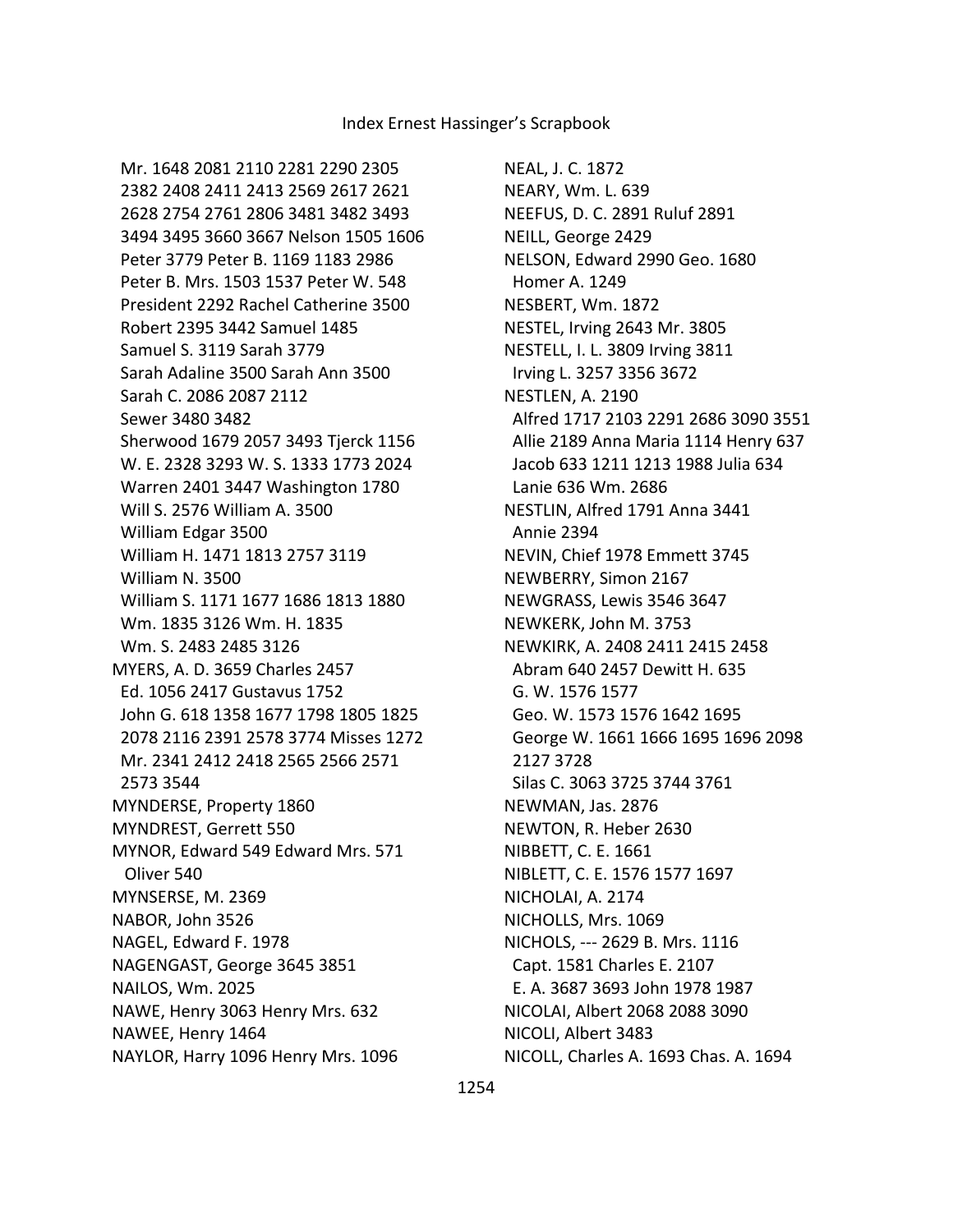Fred 3791

NIEFFER, Annie 638 John C. 638 NIEMEYER, George 2951 NILES, John M. 2825 NIXON, Chief Engineer 2150 Foreman 2150 NOCK, Mrs. 3552 NOLAN, Ex Mayor 1331 James 1773 Mrs. 3503 Thomas 2821 3508 NOONEY, Robert 3462 3758 Robert B. 1978 NORDEN, Mortimer 3408 NORRIS, A. C. 2382 2821 Augustus 1687 1730 2457 NORTON, J. E. 1576 1577 John 1576 1577 NOSTRAND, Westinghouse Electrician 1306 NYE, Walter B. 2579 O'BRIAN, Mr. 2390 O'BRIEN, J. 2023 2629 James 3552 John 2291 John J. 3026 Michael 2 Peter F. 3671 Thomas 3526 William D. 2537 2546 2550 O'BRINE, Rhode 3334 Sheldon 3063 3334 O'BRYON, Rodell 3293 Samuel 3074 O'BYRNE, J. J. 2391 O'CLEARY, Edward 3293 O'CONNELL, John F. 3671 O'CONNOR, Charles 1220 Matthew 2107 Eugene F. 1367 1371 1372 F. 2583 J. V. W. 1411 John 2360 3756 Matthew 2107 T. 2580 O'DEA, Capt. 2082 Dr. 2174 2312 3551 T. F. 2291 2472 2501 2678 2686 2732 3004 3090 3166 3170 3382 3455 3462 3539 3732 3761 3782 Thomas F. 2130 2294 Thos. F. 2088 O'FLYNN, D. P. 1361 1362 3471 3571 Denis Paul 1266 Father 1123 1263 1267 2133 2997 O'HARA, Alice 2817 Bryan 650 1339 1363

 Charles 2006 2099 Chas. 1498 Ella 642 Emma 3382 James 1716 2088 3170 James Mrs. 658 Jas. 3483 John Mrs. 648 Leonard 1649 2817 Lewis 1498 Lizzie 649 Maggie 655 Matthew 646 O'HARRA, Charles 2695 O'LEARY, Catharine 1849 O'NEIL, James E. 1364 1639 John S. 2696 O'NEILL, James E. 3540 O'REILLY, Edward 656 John J. 1883 Patrick Mrs. 2211 Philip 3571 O'RONSKE, Thomas 1488 O'RORCK, Patrick 657 O'ROURKE, Michael 2956 Michael F. 2850 Michael P. 2821 Thomas F. 1444 O'SHEA, John 2151 Mr. 3534 3810 3812 O'SULLIVAN, J. J. 1986 O'SULLIVEN, Michael 659 OAKES, E. A. 2129 2469 OAKLEY, Peter C. 3574 OATMAN, Alvah 3721 OBERT, Joseph 2631 P. A. 2736 3186 Peter 1268 ODELL, Benjamin B. 3414 Isaac N. 3785 Mayer 2379 Mr. 2094 ODERFIELD, Henry 1239 OHLEY, Chief 1606 Chief Engineer 1271 1590 Dora 1794 2036 2317 2402 3447 Edward 3440 Ex-Chief 1525 Geo. P. 645 George 2395 3442 H. A. 1151 1576 1577 1606 1664 1699 1717 1719 1773 1791 1814 1896 1902 1912 2003 2267 2277 2295 2465 2483 2583 2640 2712 2768 2899 2955 3035 3057 3063 3074 3090 3126 3184 3302 3334 3354 3355 3363 3413 3417 3463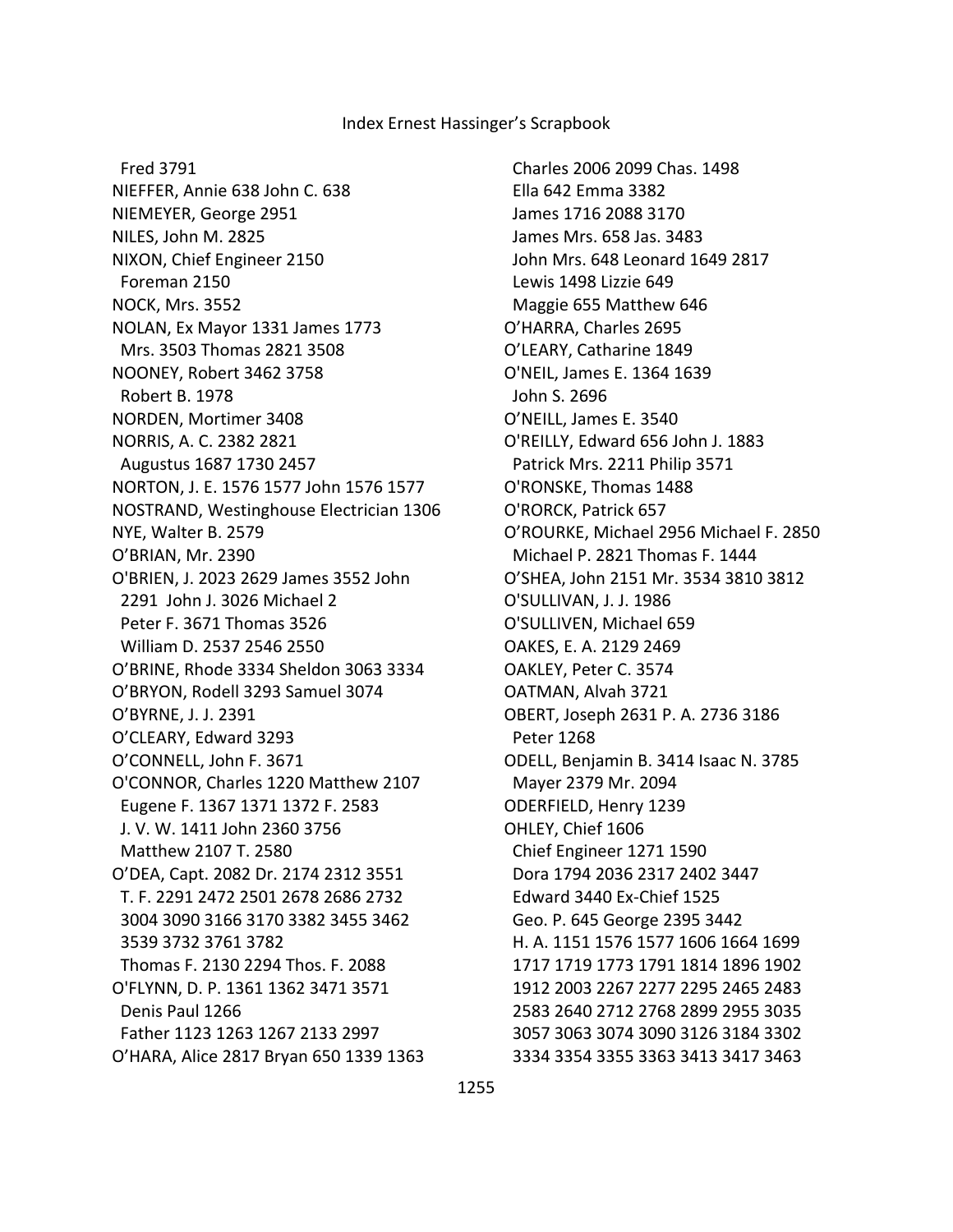Fordyce L. 1412 1774 2055 3511 Fordyce T. 1625 Henry 3500 Jeremiah 3500 John 1147 1375 John Mrs. 661 L. 3574 Mr. 2390 Peter 2167 Rodney 2118 Tunis P. 1444 OSTRANDER, Ann C. Mrs. 654 D. D. 3574 James E. 653 1346 1566 2056 Mr. 1485 1602 Peter 3526 Place 2461 2852 William 3574 OTIS, C. M. 2990 Henry W. 2113 OTTO, Henry 644 1135 1242 Henry Mrs. 641 OUSTERHOUDT, John 647 OVERBAGH, Addison 1066 1318 1712 Caldwell 2395 3442 Caswell 1736 Douglas 3441 Douglass 2394 Floyd 2686 Gertrude 2399 3446 Hoyt 2395 3442 Isabel 2395 3442 J. V. L. 2265 Louise 2396 3443 Peter 2265 Pierre 2397 3444 R. 3725 R. B. 1078 1333 1486 1673 1872 1937 1942 2326 2462 2603 2999 3033 3315 3582 R. B. Mrs. 3710 Richard 2397 3444 Richard B. 1615 2278 3755 OVERBAUGH, Adason 663 Addison 3119 Ella 1686 J. V. L. Mrs. 652 John S. Mrs. 664 Mr. 3584 OVET, Jane Mrs. 651 OWENDORF, John 2990 PAGAN, John 3745 PAGE, Alfred 3405 Louis F. 3725 PAINE, A. G. 1917 Tom 1742 PALEN, Hazel 3440 J. B. 2553 PALMATIER, Chief 1896 John E. 2121 Mr. 1896 PALMER, Alfred 1934 2753 Blanch 1794 Blanche 1486 3382 Blanche J. 2403 3134 Capt. 1567 Charles 1193 Charles A. 1200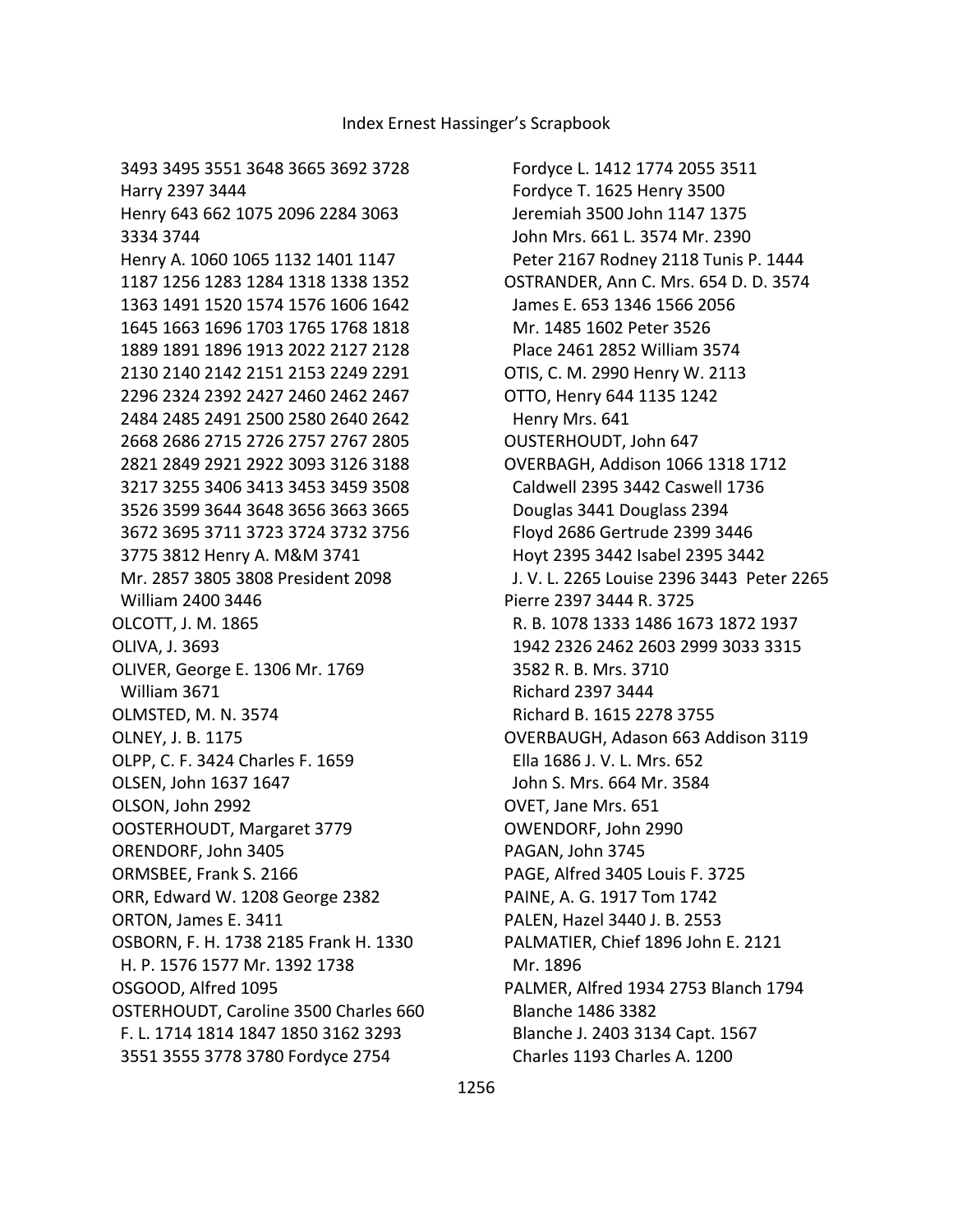Alton B. 1272 1405 1769 1811 2105 Alton B. Mrs. 2743 Amasa J. 2265 Assistant 1188 Benjamin F. 1978 Bertha 1272 2743 Captain 3462 Charles A. 1189 Edith 2401 Fred H. 1272 Geo. N. 3728 George B. 1765 2022 H. F. 3437 Henry F. 3645 Judge 1778 1833 2106 2195 2229 2230 2265 2346 2421 2459 2562 2572 2612 2743 Ralph B. 1765 PARKS, L. J. 1773 PARROTT, Mr. 3514 PARSLOW, Ant. 1896 PARSONS, Charles 1623 Wm. B. 2104 PARTLAN, T. 1590 T. S. 2151 PARTLAND, Mr. 3466 PARTRICK, Grace 3442 PASCHHE, Theo. 2761 PASCHKE, Mr. 2828 3717 Surveyor 3538 Theodore 3483 3486 3488 3666 PASE, Louise H. 3321 PATCHIN, M. L. 3526 PATERSON, Billy 3786 James 3763 Jas. 3493 PATTEN, E. F. 1364 1639 Eugene F. 3526 Eugene G. 2715 PATTERSON, Estate 3494 Jas. 3719 Jas. Mrs. 1675 Thos. A. 3733 PAUL, Langdon 2606 PAULDING, I. 2118 PAYN, Lou 2314 PAYNE, C. H. 1790 Col. 2600 Mabel 1794 PEABODY, Nettie E. V. 2625 PEAK, Mr. 1653 1661 Silas 1061 PEAKE, S. R. 1576 1577 PEARSON, W. E. 1075 1845 PEARSONS, Mr. 1180 PEASE, Rev. Mr. 2091 PECK, Curtis B. 2463 Curtis H. 2463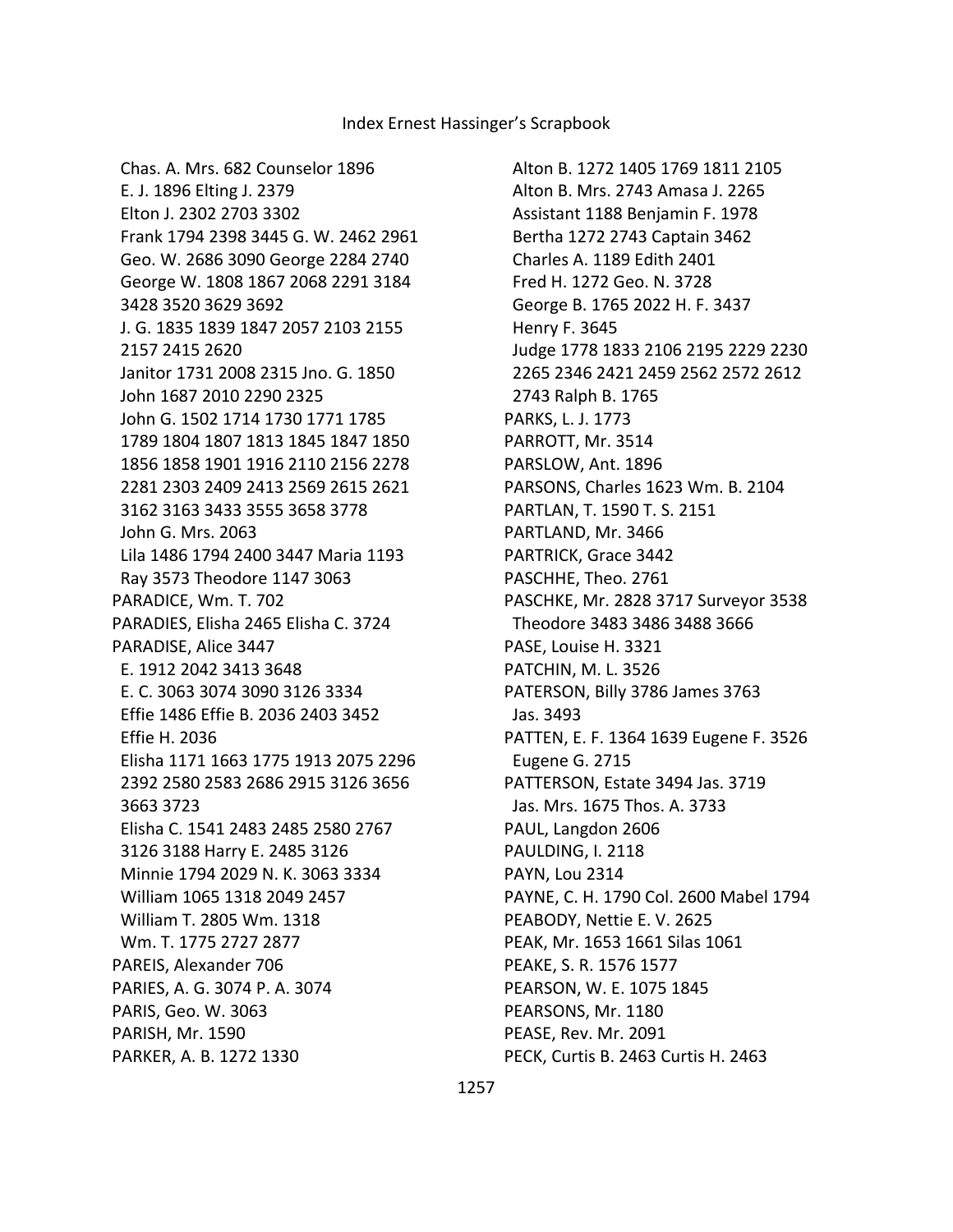Darius 1147 Esachia Mrs. 685 Eugean Mrs. 681 Eugene 1113 3170 3483 Mack 686 Mae 668 Mamie 2398 2503 3445 PECKHAM, E. 1773 Henry A. 1798 R. W. 1272 PEEK, Mr. 1650 PEELOR, P. R. 1896 2714 2779 2874 3052 3053 Philip 3410 PEHL, Robert 1307 Robert W. 1529 PELLETRAU, Julia 2635 2644 PELLS, Winslow 2328 3293 PELOKE, Ernest 3208 PEMUSTON, A. 1178 PENDERGAST, P. 3540 PENNOYER, W. A. 1576 1577 1889 1896 2121 2142 Wm. 1896 PEPPER, Henry 3119 3334 PERCKS, John 2828 Josiah 3480 PERKINS, J. D. 2882 Morris 1272 PERKS, Josiah 3483 PERMETER, William H. 1188 PERRINE, Mrs. 1871 PERROTT, Marshal 2097 PERRY, Anna L. 1865 Edith 1116 G. L. 1577 Geo. L. 1573 1576 1577 1642 George 1696 John C. 2265 PERSEE, Mary S. 1865 PERSON, Bessie 2397 3443 Harry 2036 2317 2401 3447 Mr. 1653 1661 1738 3778 3809 3811 Van 1576 1577 1650 1718 1896 Vanderhoff 2121 W. E. 1633 1789 3661 Wm. E. 1730 2007 2566 2621 3481 3488 3545 PERSONS, Mr. 1618 1661 Ornamel Wilson 3500 W. E. 1508 1510 1687 2094 2278 2341 2620 William 2933

 William E. 1785 2290 3665 Wm. E. 2010 3063 PETERS, Augustus S. 1444 Ben. 3489 Benj. 1505 2156 3492 3545 Benjamin Mrs. 707 C. William 1847 Edward 1748 Eva 2399 2503 3445 Frank 679 1079 Frank J. 1155 G. F. 1916 Geo. 3405 3719 George 1377 1448 2216 2460 3170 George K. 2496 3651 George U. 1513 3313 3535 George W. 1716 Gus F. 698 Gus. Mrs. 710 Gustave 672 3498 Gustav F. 2245 Gustave F. 1502 2376 Gustav Mrs. 3503 H. 3021 Harry 2399 3445 Herman 1681 3063 3334 Jacob 2828 John 691 Mrs. 3479 Sadie 2394 Sarah 3440 W. 1400 W. B. 1773 William 1507 1513 3258 3442 Willie 2395 Wm. G. 1886 PETERSON, W. H. 2711 PETIT, W. O. 2831 PETSCHKE, Arthur 3655 PETTINGER, W. D. 3063 PETTIT, Elizabeth 2400 3447 Julia 2395 3442 Maria 1193 Oscar 704 1802 Oscar Mrs. 711 W. O. 1718 1791 1814 2048 3074 3090 3362 Welles 1185 Wells O. 2642 PETTITT, Lizzie 1794 Oscar 1800 PETTY, George 1576 1577 PEVERELLY, Charles A. 1544 PFENFFER, John 2831 PFLEGER, Herman 2429 PHELPS, Charles 1350 F. G. 2069 2338 Frank 3460 Frank G. 2136 G. F. 2139 Mr. 2382 Thomas 3739 PHILIP, Admiral 3739 W. H. 1333 PHILIPS, Francis 700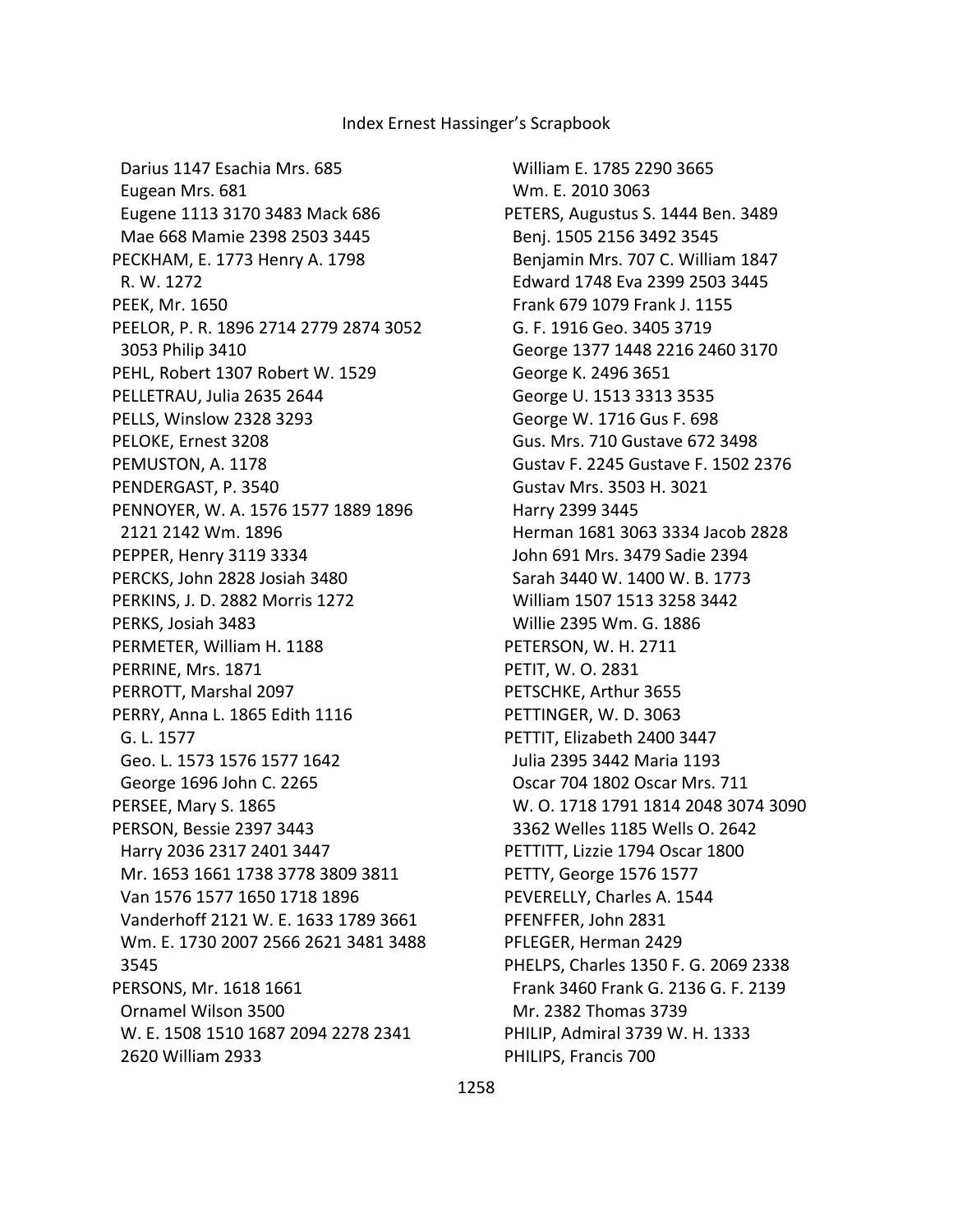PHILLEPP, W. B. 1466 PHILLIPS, Alice 669 Billy 1297 Budge 2189 Captain 2138 Charles 697 Charles Mrs. 669 Chas. Mrs. 687 E. D. 1100 Edward 2317 2390 2402 3335 3399 3460 Edward C. 2036 3449 Francis 1773 Frank 1117 Frank G. 2002 G. H. 3059 Geo. 1675 George 1333 1650 2413 George W. 1715 Hannah 1532 Harry 1125 3443 Hary 670 Jno. 3493 John 676 1628 2998 Maud 1794 2397 3443 Mr. 1185 2122 2390 3408 Thos. 1576 1577 W. B. 1333 W. H. 1333 William 1647 Wm. H. Mrs. 684 PHINNEY, James E. 1367 1371 1372 PICK, Rev. Dr. 1877 PICKARD, Joseph W. 2184 PIDGEON, F. 2271 2369 3035 F. Kiersted 3442 F. Mrs. 2369 Francis 1143 Francis Mrs. 693 1856 Frank 671 1067 1081 1103 1143 1165 1201 1202 1279 1280 1295 1363 1644 1783 1837 1838 2027 2068 2206 2271 3074 3090 3299 3396 3400 3481 3483 3508 3544 3589 3736 Frank Mrs. 1857 1860 Kiersted 2396 Marie 2396 3443 Mr. 1280 2408 3426 3486 3665 PIERCE, Franklin 667 2037 3829 Mr. 2699 Willis E. 1112 PIERSON, S. W. 1576 1577 W. C. 1576 1577 1580 1581 William C. 2107 PINCKNEY, Samuel C. 3721 PITCHER, D. A. 1576 1577 PITTS, H. B. 2390 H. H. 2167 Harry 2407

PLAISTED, Mr. 1179 PLANK, James H. 3500 Mr. 1096 PLANTE, C. F. 1050 PLASS, Abram 1576 1577 Gertie 2215 Isaac 2167 W. C. 3334 William C. 1130 1147 1338 1412 1448 2932 Wm. 1090 Wm. C. 1099 2923 PLATNER, Jacob M. 2107 PLATT, John I. 2130 John R. 1978 Mr. 1484 2516 PLIMLEY, Agnes 1794 2399 3445 Henry J. 2399 Jason 3445 PLIMLY, Jasen 2503 M. 2412 Morris 2415 Moses 2417 PLOSS, Wm. C. 3063 PLOUGH, Jacob 1461 POGSON, M. H. 1925 POLESCHNER, August 2485 2580 3126 POLICHNER, August 2000 POLITICS, Annual Town Meeting 1447 Appointment of Inspectors of Election 2651 Assembly District Convention Delegates 1449 Board of Aldermen Banquet 2281 Board of Directors Banquet 3653 Board of Directors Invitations 1082 Board of Health 2677 Board of Health Annual Meeting 2209 Board of Health Controversy 2677 Board of Health Officers Village 2969 Board of Trade Officers 2969 Bossism in it Most Odious Form 2518 Bryan Refuses a Big Offer 2169 Bryan Speech 2166 3782 Bryan's Cane 2262 Bryan's Defeat 2270 Bryan's Good Support 2159 Budgetary Restraints 1199 Cantine Ticket 2655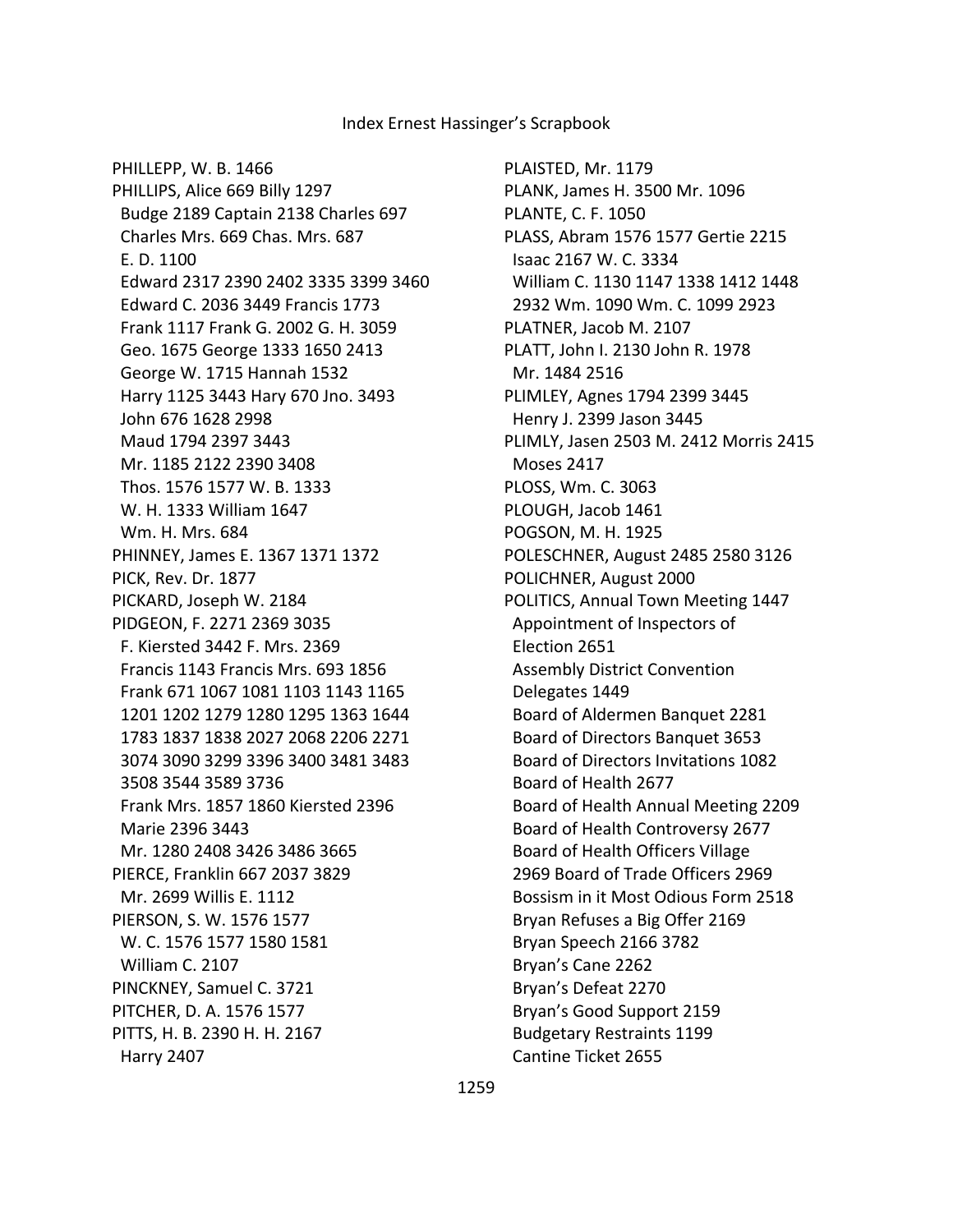Charter Changes 2828 Charter Election 1149 1159 1402 1668 2650 2655 2694 3755 Charter Meeting 1201 1202 Citizen's Nominations 2601 Col. Roosevelt Speaks 3536 Coming Election Officials 3511 Coming Town Election 2742 Complimentary Supper 3657 Congress to Convene 1571 Corner Gang 2473 2516 2517 2518 2530 2531 2532 2533 2534 2535 2536 2538 2540 2541 2542 2544 2545 2546 2547 2548 2551 2552 2556 2557 2563 2564 2575 2584 2585 2586 2592 2593 2595 2605 2607 2609 2610 2611 2632 2650 2653 2655 2656 2662 2669 2671 2692 2693 2742 2823 2849 2857 Corner Gang Hungry and They Want More 2527 Corruption Fund 2653 Cost Disputed County Bills 2833 2839 2843 Davis Voted for Payn 2314 Delegates Chosen 2313 Democratic Caucus 1085 1363 3756 Democratic County Committee 1364 Democratic Jubilee 1593 Democratic Jubilee Parade 1604 Democratic Mass Meeting 1702 Democratic Meeting 1067 Democratic Nominations 2715 Democratic Primaries 1712 2427 3426 3508 Democratic State Committee 2071 3138 Democratic State Convention 11 2873 POLICICS, 3331 Democratic Town Committee 1412 Democratic Town Convention 1448 Democratic Town Ticket 1154 Democrats & Republicans Hold Caucuses 2821

 Democrats of Ulster Co. Name Ticket 3526 Editorial Notes 2528 Election 1423 2656 Election 1838 Ticket 1156 Election Day 1371 Election Inspectors 2932 Election News 2850 Election Results 1372 Election Ticket 1130 1367 1368 1369 1370 3753 Electors 1975 Enumerators Appointed 2754 Evolution of a Boss 2605 False on its Face 2654 Financial Facts 1518 Fired The First Cannon for Abraham Lincoln 3263 Harrison and Reid Banner 1543 Harrison on the Steeple 1558 Know-Nothings 3571 Leave it in Rondout 3426 Letter Against Mr. Rice 1883 Local Comedy – Past Present & Future 2858 McKinley Club 2050 McKinley Glee Club 2049 McKinley Rally 2045 Mileage Bills Questioned 2843 Mr. Blaine Resigns 1511 Mr. Lowther's Effusion 2674 Municipal Government 2581 National Conventions Chart 3841 NYS 2558 Office Not Wanted 1870 Our Nation in 2182 Paid Out of the Dog Fund 2673 People's Ticket 1422 Poll Tax 2466 2646 2647 2654 2669 Poll Tax for Voters 2629 Poll Tax Question 2675 Preaching 2164 Presidents of the United States 3840 Prohibition Committee 2553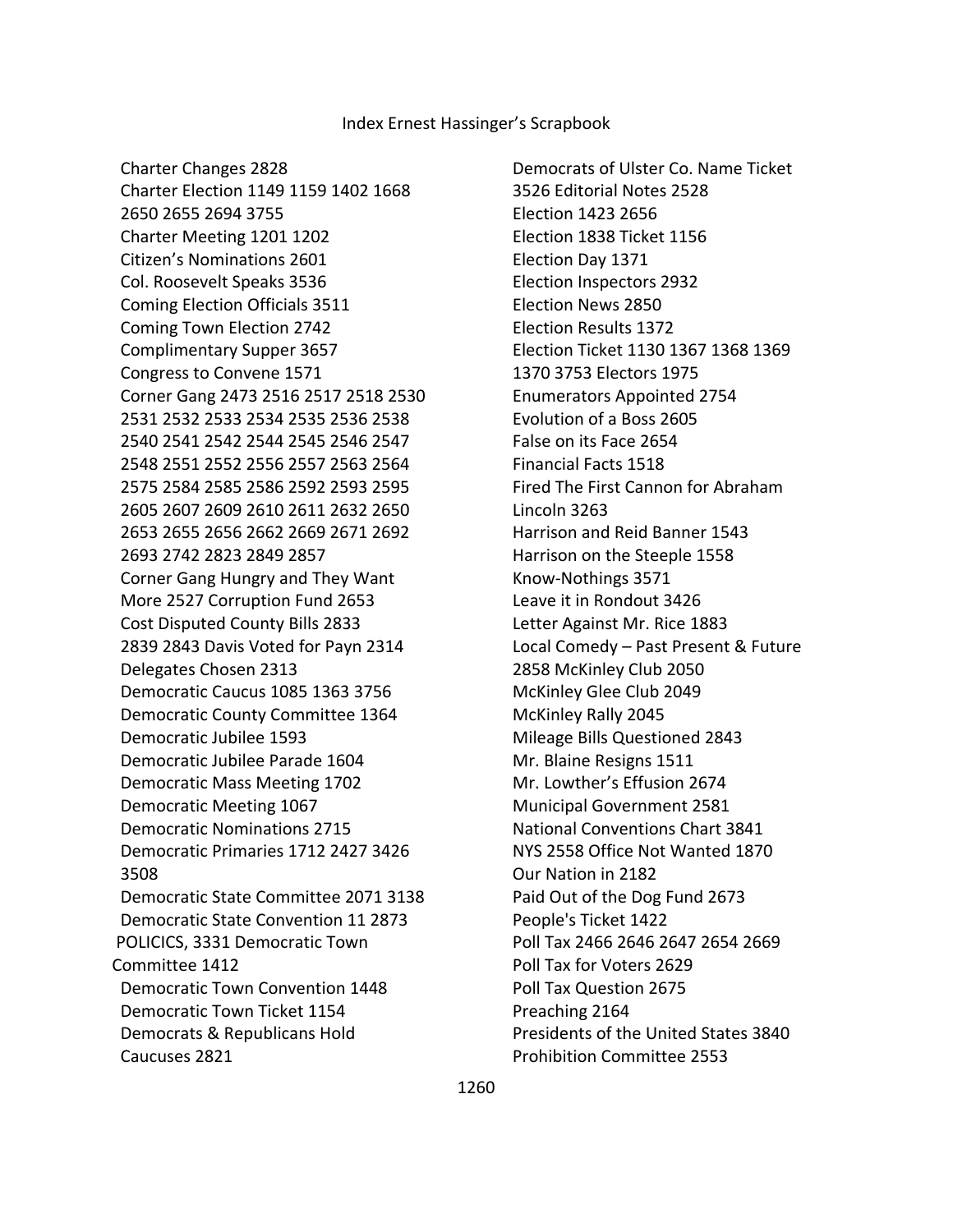Propositions Beaten 3763

 Ratification Meeting 2823 Regular Ticket Wins 2260 Republican 2130 Republican Caucus 1357 2044 2537 2546 2550 Republican Club Meeting 1541 Republican County Committee 1280 Republican County Convention 2523 Republican Electors 2531 2541 Republican Mass Meeting 2147 Republican Party Town of Saugerties 2516 Republican Primaries 1869 2807 Republican School Commissioner 2167 Saugerties 2838 2839 2843 Saugerties Board of Trade 1078 Saugerties Caucus 2473 Saugerties Telegraph Pure 2658 Scheme Knocked Out 1083 School Commissioner 2151 Special Election to Raise Money 1103 Supervisor's Annual Report 2831 Tariff A Cat's Paw for Republicans 1291 Tariff Reform 1295 Tariff Reform in Saugerties 1279 Tariff Reform Meeting 1280 Taxes in Ulster County 2671 Taxpayer Election 1551 Taxpayers Decision 1105 Taxpayers' Election 1163 Taxpayer's Meeting 1138 1787 Telephone Co. Trickery 2842 Town Board 2500 Town Debt 2833 Town Election 1090 1099 1113 1147 POLITICS, Town Meeting 2051 Town Officials 2969 Union Citizens Party 2466 2669 2646 2647 2649 2650 2653 2655 2691 2694 Union Citizens Ticket 2599 Village Affairs 1366

 Village Affairs Financial 1081 Village Board Revolt 3661 Village Books Investigation 1506 Village Caucus 1403 Village Charter to be Disregarded 2645 Village Directors 2969 Village Fees for Butchers 1434 Village Finances 1084 1086 Village Government Described 3557 Village Nominations 2251 Void Ballots 3643 Water Commissioner Members 3035 Water Commissioners Report 3715 3780 Water Commissioners Request Tax Money 3780 Water Power 3774 Whitaker Gorillas 2858 3381 Young Men's Democratic State Convention 1933 2077 POLK, James K. 665 2037 3830 James K. Mrs. 1296 James Knox 3825 Mr. 1661 POLLOCK, Catherine 3524 Geo. 705 George C. 2341 John T. 3524 Wm. J. 3293 POMFRET, John 3482 3527 POOK, Wm. H. 2429 POOLE, Bill 666 POOR, David 3574 POPE, Albert Augustus 3525 POPONYSKI, Mr. 1361 Paul 1362 PORTER, Ira 3756 Lucy W. 2036 Mamie 1486 Martha 2402 3443 Martha Ann 2396 Martha L. 2036 3448 Mr. 1408 1504 Oliver G. 2121 Paulina 3447 Pauline 2400 Reeves 3440 W. 1159 1348 1486 1615 1725 2215 3538 3544 3545 3718 3719 Wakeley 2566 3447 Wakeley W. 2402 Wakely 2461 3529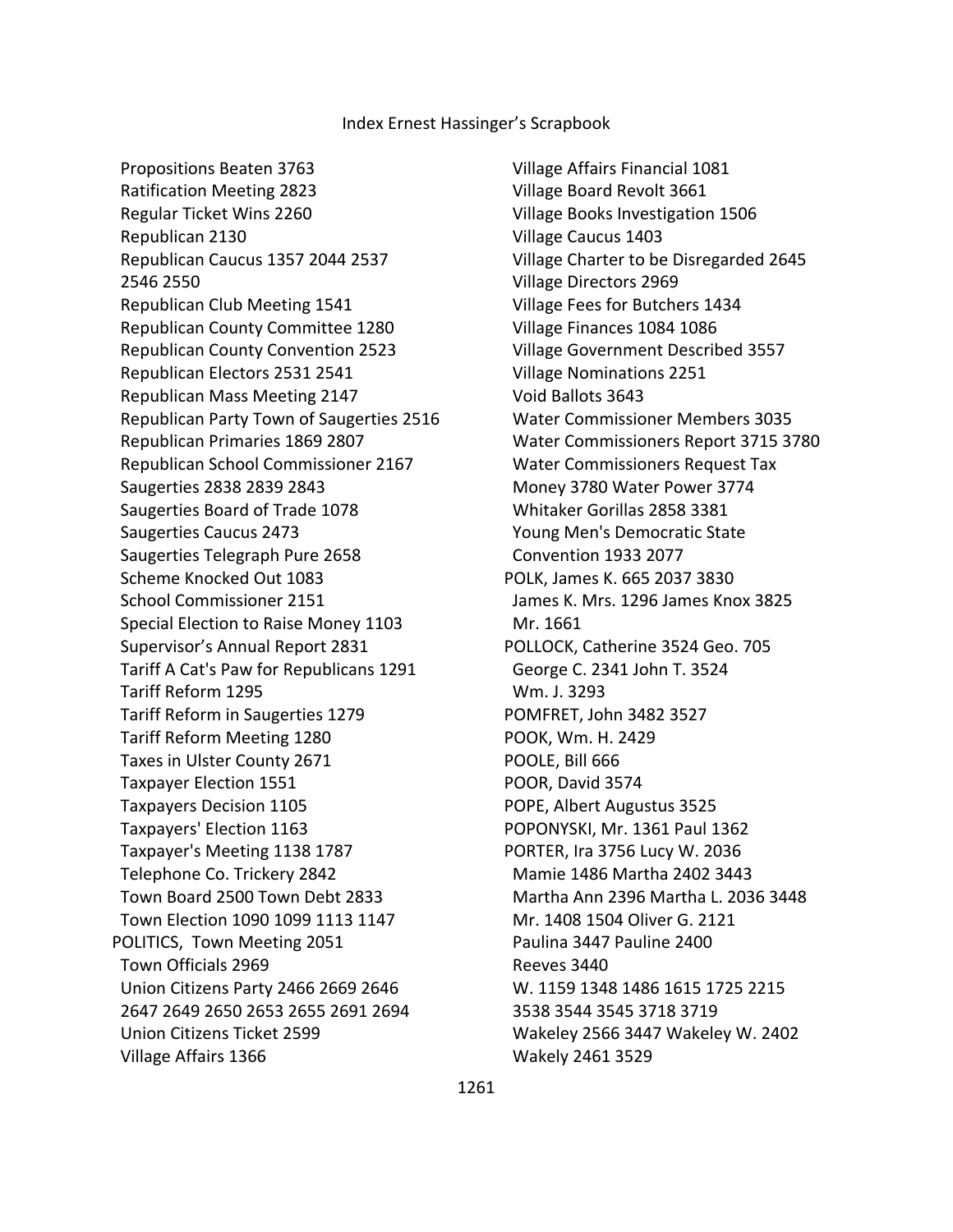Wellington 712 1201 1417 1482 1541 1632 1857 1994 2055 2301 2457 2462 3054 3385 3645 PORTLINGTON, Misses 1769 POST, A. 2411 A. A. 1633 1961 2412 2415 2417 2688 2990 3074 3204 3405 3649 3787 A. S. 3074 Abram 3500 Abram A. 1408 1509 1641 2264 2613 Abram E. 1796 Augustus 1329 Billy 674 Charles 1090 3334 Charles B. 1329 1330 Geo. A. 3293 George 1794 Glady 1794 H. 1046 Hiram 1796 Howard 3761 Jennie Whiting 2104 Jessie 2398 3445 John 2341 3719 John S. 2369 2457 2458 2831 John S. M&M 2288 John S. Mrs. 2369 Louis F. 2630 Margaret Ann 3500 Mary Elizabeth 3500 Mary L. 2593 Mynerd 1156 3753 Peter 1154 1156 Peter E. 3229 Peter Edward 3500 Peter P. 673 1329 S. Eleanor 2288 Samuel M&M 2757 Samuel M. 1776 2593 Sarah Margaret 3500 Selena 1329 Shelby 1329 Stanly Mrs. 692 Tunis 2457 Tunis M. 2458 W. A. 3074 W. W. 3293 William A. 1169 William Augustus 3500 William Henry 3500 POTTER, Hosea A. 3671 I. J. 1916 2409 3163 3511 I. N. 2376 L. J. 1916 Lucy 1794 Lucy J. 2317 POTTS, Anna 1964 2069 2136 2420 3382 3767 Bertha 3382 Claud 3189 Claude 3731 Morgan 1186 P. H. 1186 R. D. 2427 Rensselaer 2130 POWELL, Arthur F. 1896 POWELSON, Dr. 2123 POWER, Michael 2004 2159

POWERS, Abigail 3827 Alderman 1903 Anna 2397 Chief 1896 Father 2262 2283 2289 3730 Henry 2167 2407 John 1313 May C. 1116 Michael 2262 3571 Michael C. 709 Richard 3529 3659 PRATT, D. W. 1773 PRESTON, A. B. 3042 A. Mrs. 678 Albert 2462 Albert B. 1953 Austin 678 Austin E. 1541 Bank Superintendent 1346 2056 Carl 2407 Charles M. 1330 E. A. 694 1201 1333 1486 1953 E. Austin 1403 Edna 2397 3444 Edwin Austin 1815 Geo. A. 1953 Geo. C. 701 Mr. 3399 3479 Nellie 2146 O. M. 2146 PRICE, Frank 3189 George A. 1544 Henry Clay 3386 J. L. 1195 Justin F. 699 2468 Justin Fordham 2463 PRILL, William 2042 PRITCHARD, Dr. 1186 PROCTOR, Amos Mrs. 695 Mrs. 1348 PROPER, Annie 689 Edward 1594 Philip 2382 2514 PRULL, Wm. 3757 PRUTTING, Harry 3671 PUGH, David E. 2107 PULITZER, Albert 1398 PULTZ, A. 1808 2015 2017 2052 2054 2055 2057 2081 2088 2094 2103 2110 2115 2132 2155 2156 2157 2290 2337 2341 2408 2411 2412 2413 2415 2417 2418 2566 2571 2615 2616 2618 2620 2621 3483 3714 3715 3717 3719 Agnes 1486 Albert 2397 Alfred 2010 2290 3293 3665 Alfred Mrs. 696 Alonzo 2276 Commissioner 2014 2284 David 1377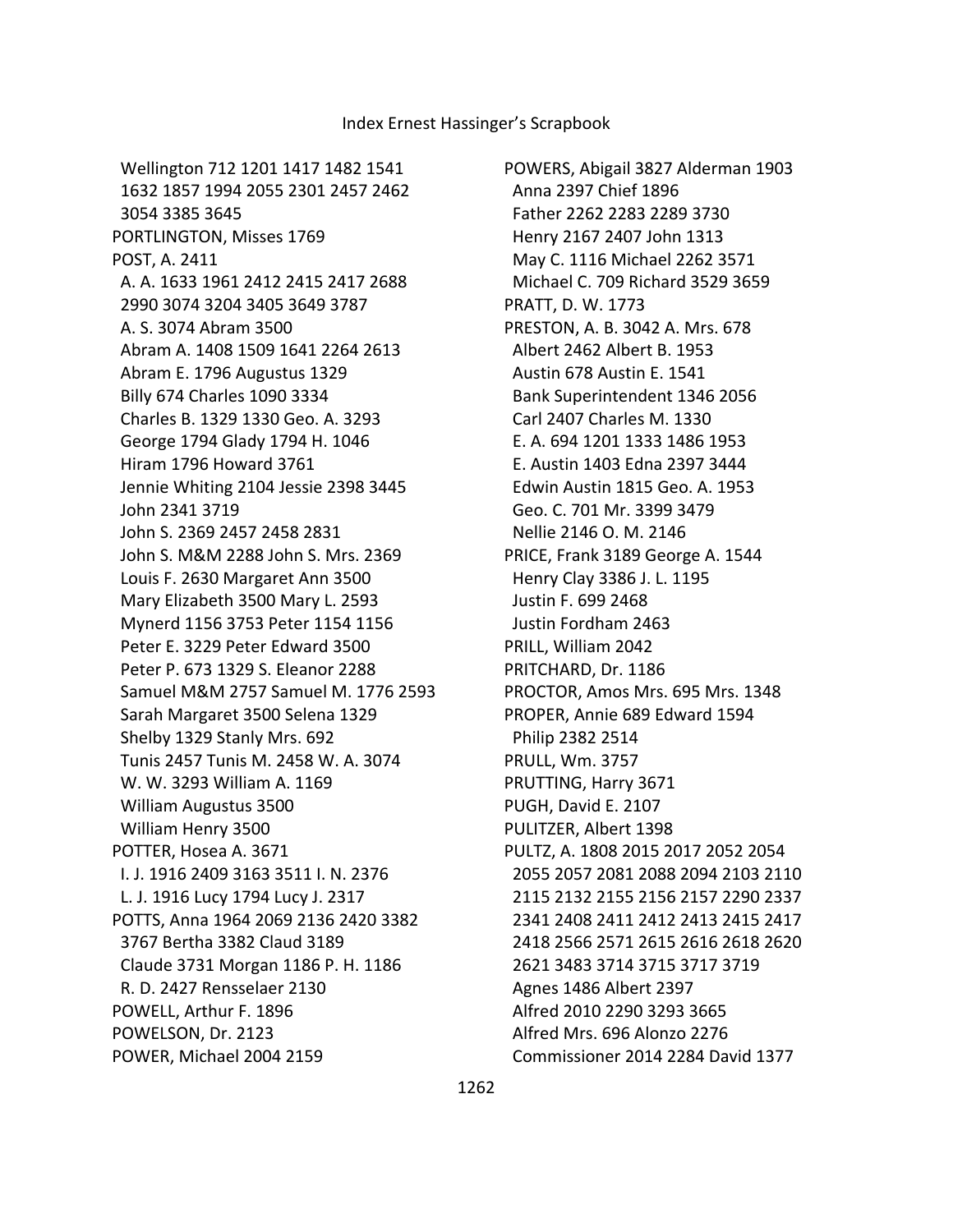Edward 2394 3441 Effie 1138 1929 2029 Grace 2395 3442 Howard 1794 2397 3444 Ira 2821 2850 Mary 703 Milisa 688 Mr. 2051 2281 2761 Nelson Mrs. 677 Phillip 675 Stephen 2397 2503 3444 Street Commissioner 2011 William Nelson 1288 Wm. N. 683 PULVER, John 3658 John Mrs. 708 PUMFRET, John 3715 Lizzie 680 PURCELL, Mr. 1744 PURDY, John M. 1773 PUSHTELLE, W. M. Mrs. 1233 PUTNAM, Judge 1542 1923 QUACKENBOSS, Daniel 1156 Herman I. 1156 QUACKENBUSH, Alderman 2291 C. L. 1903 2113 2150 3794 3808 3810 Charles L. 3728 Ira 1623 Mr. 3812 3813 QUAESE, Charles 3063 QUANTAINS, John 713 QUASE, Charles 718 1060 1076 1131 1270 1404 1605 1714 1786 1875 1882 1919 1920 2017 2308 2496 3010 3313 3537 Charles Mrs. 2300 Chas. 1846 2075 QUASSE, Charles 3090 3162 QUAY, Matthew Stanley 3652 QUICK, Alderman 2284 Bros. 1807 C. E. 716 1255 1284 1466 1714 2028 C. E. Mrs. 2307 C. F. 3649 C. W. 1912 2267 2465 2484 2485 2580 2712 2767 3126 3293 3663 3724 C. Westbrook 2295 2392 3656 Charles 2401 3447 Cornelius E. 1070 1118 1176 1284 1397 1491 1605 1663 1756 Daniel 714 E. I. 2103 E. L. 1159 1641 1650 1653 1730 1747 1813 1835 1859 1921 2075 2264 2278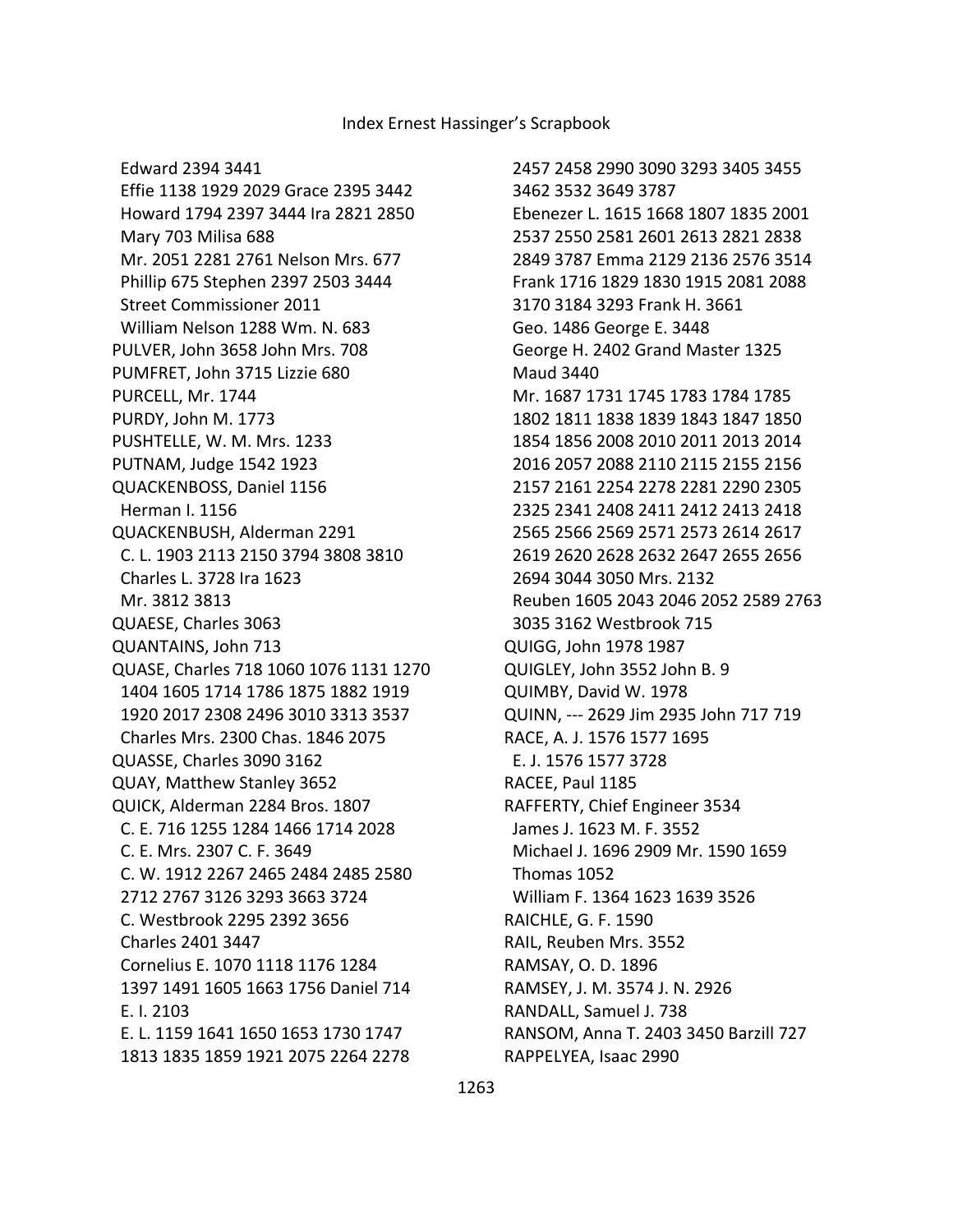RAPPLEYEA, George 1117 Jacob 1466 RAUHAUSER, John 2386 Louis 2386 RAWSON, E. K. 1272 RAYMOND, C. P. 744 2792 Charles P. 2920 Edward L. 2920 Fannie 2920 Lemuel 1154 2920 R. M. 2792 Thomas A. 1650 1659 1662 Thos. A. 3091 W. H. 2916 William H. 2920 2923 Wm. H. 740 2915 READ, May 1233 READE, Mrs. 1350 Robert 1350 Robert L. 1350 REDDICK, Charles 1590 REDMAN, James 745 REDMOND, G. 1763 Miles 1623 REED, Austin 2429 Dr. 1146 1523 E. C. 2068 3090 3568 E. Clark 2136 J. 1486 J. H. 1216 1466 1814 1845 1938 2264 2462 2990 3041 J. M. 2069 2139 2291 3551 3568 James H. 1464 2001 M. L. 2869 Marvin 2326 Mr. 2574 Nelly A. 3560 Speaker 3839 Thomas Brackett 3669 W. K. 1896 W. W. 3551 REFENBERG, Albert 3443 REGAN, John 2695 REID, J. H. 3460 3730 John H. 3730 REIL, Reuben Mrs. 3552 REILEY, Philip 3719 REILLEY, Charles 3498 REILLY, Phil. 3493 Phillip 3483 REINHARD, Agnes 1486 1736 2399 2503 3445 C. L. 1486 1717 Charles 2399 3446 Charles L. 1326 1818 Chas. L. 746 J. 1659 J. W. 1486 1714 1718 1791 2141 2203 2267 2295 2296 2465 2712 3063 3090 3126 3162 3196 3532 3555 3559

 J. W. Mrs. 2300 Joe 1486 2284 Jos. W. 1847 1850 1912 2483 2484 2485 2687 2484 3126 Joseph 1794 1873 1988 2285 2386 2392 2767 3698 Joseph W. 1113 1147 1162 1605 1755 2291 2303 2392 2537 2550 2580 2583 2640 2686 2763 2767 3663 3709 Joseph W. Mrs. 3180 Mamie 1486 Margaret 3440 Mary 1819 REINHARDT, Henry 723 Joseph W. M&M 2104 Mamie 2503 Margaret 2503 REINHART, Joseph W. 1165 REISENBERGER, E. 2752 REISING, Mr. 1860 REITH, George 2407 2495 REITSHEL, Frank 1529 REITZ, Theodore 1307 RELYEA, A. D. 3293 A. DeWitt 2523 Augustus 3570 J. M. 3293 Rev. Mr. 1095 Stella 3570 RENNER, H. C. 2990 RENWICK, Homestead 2031 RES, Jeff 1896 RETSCHER, H. B. 1529 REUTTER, Emil J. 1513 REYNOLDS, Barney 2254 Bernard 751 1340 1348 1400 1715 3258 Bernard Mrs. 747 Ed. 1137 Edw. 1675 Edward 1340 1348 1715 3258 Edward Mrs. 2053 G. 3406 Geo. 3480 3714 3718 3719 Geo. H. 2596 George 1348 1715 1886 2768 3529 George H. 3258 3559 3645 Henry H. 2265 James 1348 1402 1408 1409 1413 1416 1422 1494 1495 1496 1549 1644 1715 2251 2493 2599 2601 3271 3755 3763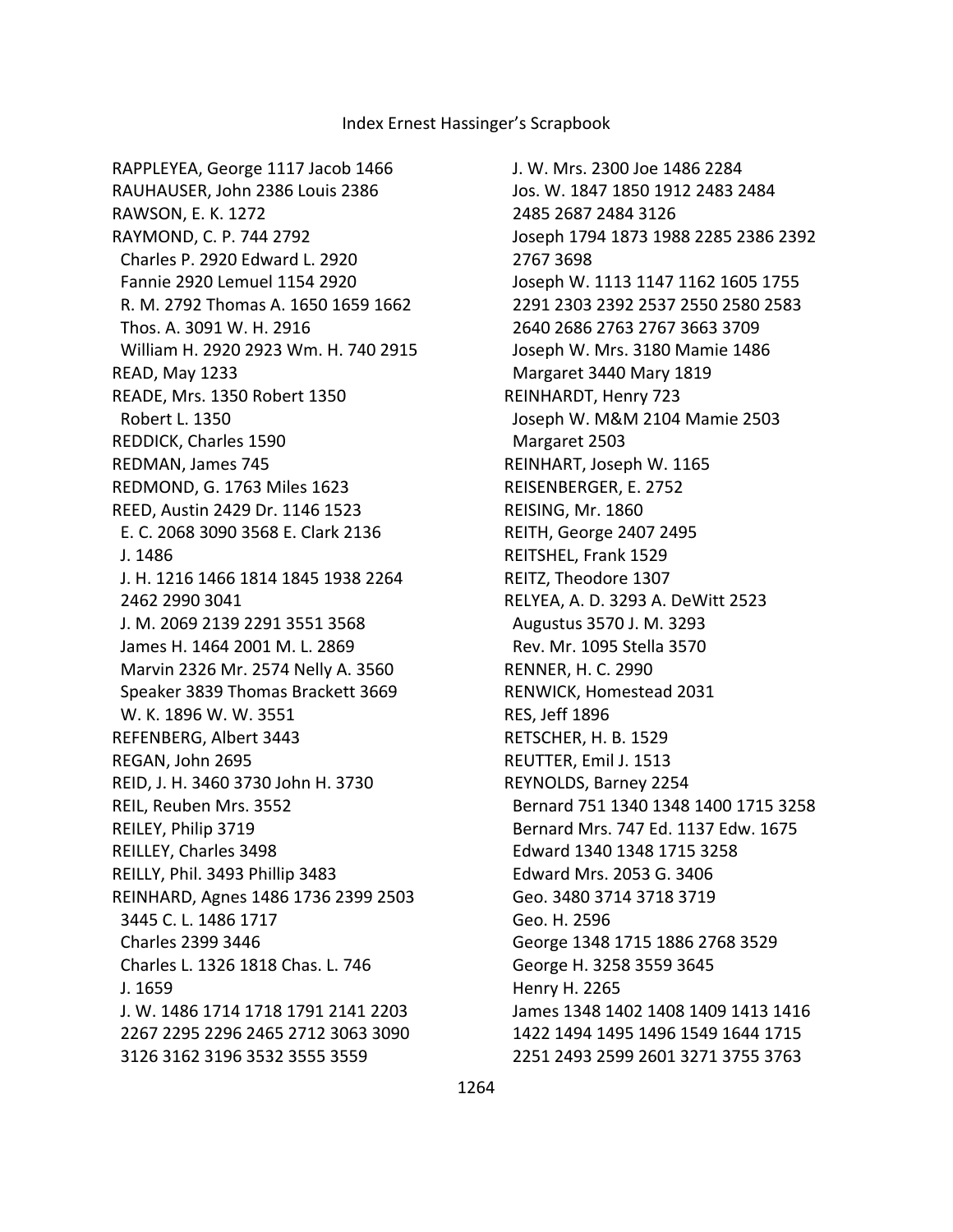Jas. 3719 John 1464 3114 3258 Mr. 2498 2505 2514 2660 2663 2694 W. 2278 RHINE, Ed. 1052 RHINEHARD, C. L. 1791 RHINEHARDT, Chas. L. 1814 J. W. 1814 RHINEHART, Mamie 1068 RICE, Charles 2199 Dan 760 Frank 1369 1371 1372 Jacob 1372 1883 2113 3423 3526 Mr. 2699 3301 Senator 1896 RICHARDS, Mr. 2459 RICHARDSON, E. A. 1644 E. C. Mrs. 1116 Peter 1541 RICHMYER, Herbert 3791 RICHT, F. W. 2129 RICKENBERG, Henry 2802 RICKERSON, E. E. 1770 RICKETSON, Carrie 2399 Clinton 2395 3442 DeLancy 2395 E. A. 1138 1865 1929 2391 Howard 3751 Lansing 3442 RICKS, Dutch 2667 RICKWOOD, J. 3334 John 3063 John Mrs. 726 RIDABOCK, Frederick A. 1978 RIDDICK, Wm. J. 3757 RIDER, J. T. 1590 William 2583 William T. 2767 Wm. 2580 RIDGLEY, James L. 724 RIEL, Howard 3730 Mr. 3730 RIERDON, Grand Regent 2465 James 2580 James A. 2583 RIESER, Frank 1307 RIFENBARY, Mr. 1661 President 1576 T. J. 1573 1576 1577 1653 1661 Tjerck J. 1577 1695 1696 3035 RIFENBERG, W. H. 3656 William H. 1600 William R. 1064 Wm. 3551 Wm. H. 1791 1814 3663

RIFENBURG, William 1327 2686 Wm. H. 2485 3126 RIFENBURGH, W. H. 1437 RIFENBURY, Tjerck 1352 RIGGS, Frank 1686 RIGHTMYER, A. B. 1627 Albert 2002 C. E. 2462 2973 3090 3328 Charles 1090 1968 3119 Chas. 2335 Chauncey 1854 2075 2291 2686 Chauncey E. 1614 3105 Ed. 1104 Edgar 1110 Edger 729 Ezra 3063 Ezra B. 1090 1099 3715 F. B. 2103 Ida 3382 Ida L. 2402 3452 J. H. 2302 3063 3119 Jacob 3334 James 1066 1318 3453 James H. 1968 2640 Jas. N. 3063 John 3063 Levi 2990 3405 Mr. 1110 3602 3715 P. A. 3119 Peter 1066 1318 Peter J. 762 1514 1644 Samuel 1066 1318 3119 W. H. 3063 RIKEMAN, A. L. Mrs. 1233 RIKERT, Calvin 2793 Elmore 2793 RIKLEY, J. 1659 RILEY, Charles 3659 Edward 2211 Michael 1364 Philip 3494 3714 3715 3717 3718 3719 Wm. 3719 RILLY, Phil. 3488 RINKLE, P. 2474 RIORDON, James A. 2463 RISELEY, Edmund 1773 J. 1773 RISING, E. A. 3611 RITCHIE, Mr. 1293 RITTER, Joseph 3526 RITTIE, Denton G. 3725 Frank 3725 RIVENBERG, William H. 3511 RIVENBURG, John H. 2107 William 2291 William H. 2580 Wm. H. 2767 3724 RIVENBURGH, Wm. H. 1717 1806 3090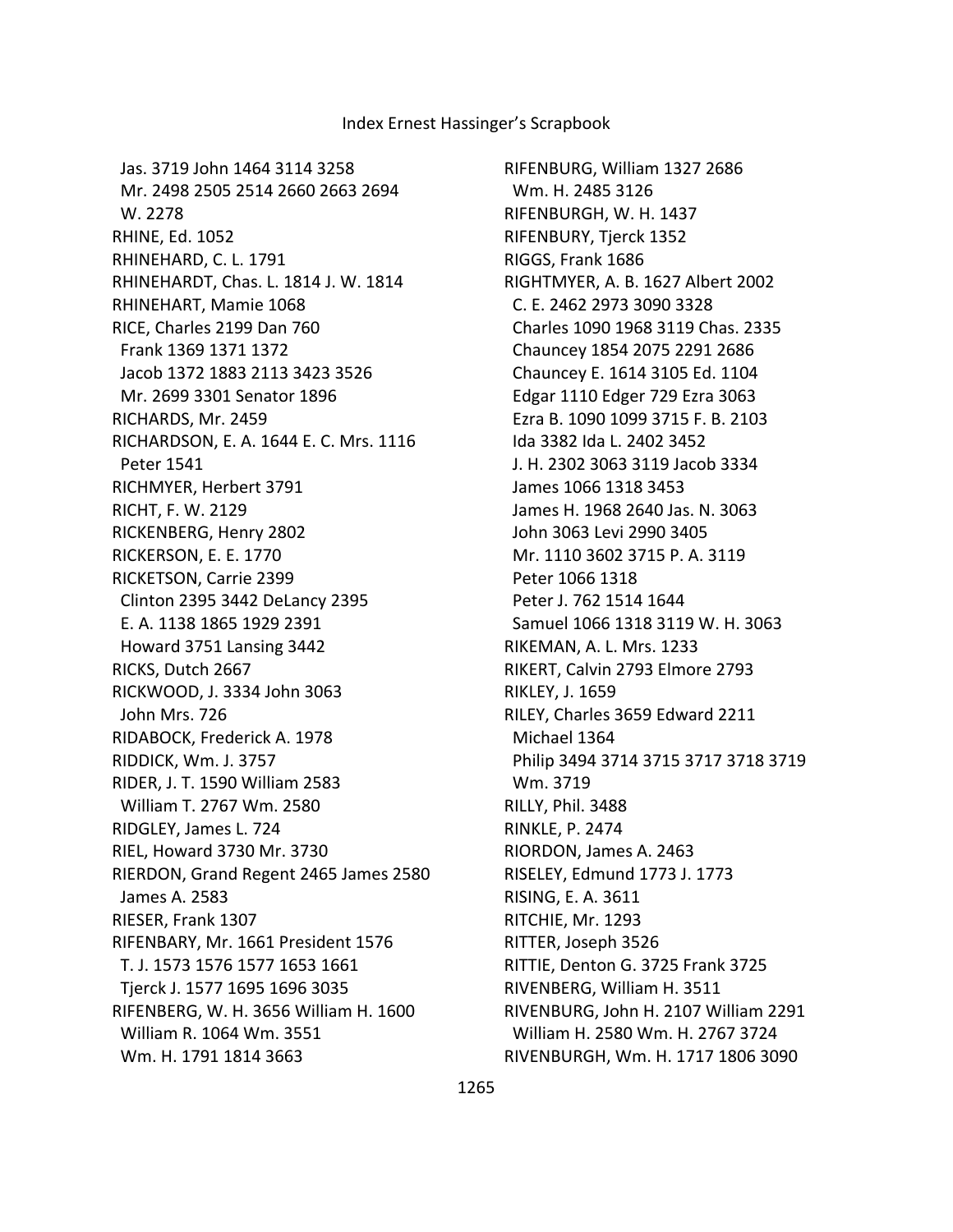RIVES, Wright 3391 RIVIERRE, Mr. 2699 ROACH, John 730 Maggie 1116 ROARKE, Michael P. 1099 ROBARDS, Mrs. 3821 ROBBINS, Albert G. 2951 Ward 2495 ROBE, Referee 3730 Richard 2407 ROBERTS, T. W. 1333 1872 W. D. 1233 ROBERTSON, Judge 1532 S. B. Mrs. 2184 Samuel B. 2184 ROBINSON, A. S. 2151 3760 Aaron 1794 2399 3446 Addie 2400 3447 Bessie 2397 3443 Beverly 1334 C. L. 1978 Clarence 2107 Emily 63 G. Brad 754 Geo. B. Mrs. 728 Geo. M&M 1964 George B. 1578 Glenwood 2397 3444 Governor 3742 J. 1466 J. J. 3074 3526 J. K. 2391 3074 3293 3465 Jacob 3063 John 1627 2395 3442 John K. 63 1629 1768 1865 2293 2642 2668 3644 Lewis 2395 3442 Mabel 2396 3443 Mr. 2390 3399 Orville 2399 3445 Principal 2151 S. A. 2151 William 3723 Wm. 2704 ROBSON, W. O. 2463 3377 ROCHE, A. T. 3562 ROCKEFELLER, John D. 3427 Stephen G. 1476 William 1186 ROCKEFELLOW, Andrew 3553 3658 ROCKERFELLER, A. 3433 Foreman 1738 Stephen 743 ROCKFELLER, Stephen T. 1475 ROCKWELL, Alphonso D. 1306 3721 Charles Landon 3721 Harry H. 3721 Harvey G. 3721 Newton 1444 Susie May 3721 RODE, J. W. 1364 1639 RODGERS, Edward 1466 Edward C. 1798 Mr. 2157 2656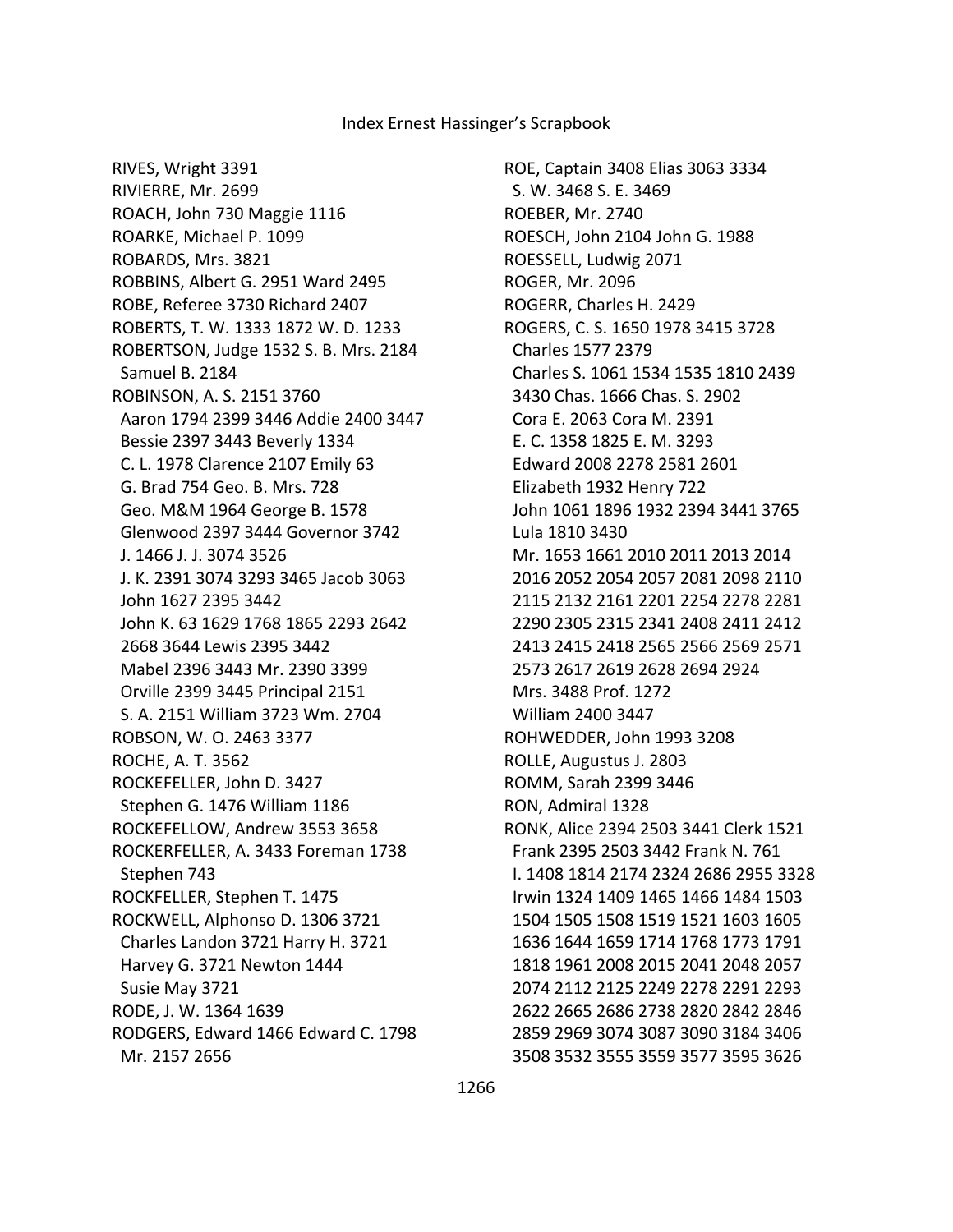3628 3644 3649 3787 Irwin M&M 2104 Manager 2284 3486 Mr. 1083 1495 1518 1958 2855 3183 Preston 2938 U. B. 1444 ROOM, Mr. 2407 ROON, Katie 2085 ROOS, Abram M. 1639 ROOSA, A. 3214 Alfred 2462 3549 Alfred Mrs. 758 Anna 2628 Charlotte 3500 Francis H. 2167 Frank 2628 Gertrude 2628 Henry 1184 Henry M. 2628 J. P. 2323 Jacob Trumpbour 3500 John A. 2628 John Henry 3500 Kate 2628 Levi 2323 Lizzie 1590 Margaret 3549 Martin S. 3500 Mary 2628 Mary E. 2628 Mr. 2155 Peter 3063 3500 3526 S. V. S. 3063 S. Van Santvoord 2986 Sarah Matilda 3500 V. S. 3074 3544 3545 3713 Van S. 1194 Van Sandford 1679 Van Santford 1596 1606 1640 1680 2848 3659 Van Santvoord 1648 2628 2844 Wm. H. 2628 ROOSEVELT, Gov. 3700 Mr. 3512 Theodore 3536 RORCK, Wm. 1056 ROSA, --- 1505 Sanford 1348 Van Sandford 1588 Van Stanford 2055 ROSAPAUGH, I. 3363 ROSCHE, J. 1091 ROSE, A. 1679 Abram D. 1368 1372 Albert 1839 3313 Ben 3441 Benjamin E. 2394 Bennet 1774 2485 3126 3724 Bennett 3293 Fred 2514 I. S. 1773 Margaret A. 3606 Roy 2397 3444 W. H. 2715

ROSENBAUM, Celia D. 1116 ROSENBERG, John 1988 ROSENDALE, Simon W. 1369 1371 1372 ROSENKRANS, H. 1773 ROSEPAUGH, Coroner 1215 Geo. 3293 George 1325 2104 3650 I. 1719 Isaac 1113 1208 Isac 733 Mr. 2997 ROSEY, Robert 2155 ROSKOPP, Charles I. 2630 ROSS, Augustus 2701 F. A. 2652 Fred 1896 J. E. 2652 Mr. 1179 2382 2505 2514 ROSSE, Martin 741 V. S. Mrs. 737 ROST, W. F. 1529 ROTHMAN, Amelia M. 753 Geo. 752 ROUK, Catherine M. 756 ROURKE, J. E. 2711 John 1794 2474 M. P. 3555 Michael 1911 Michael J. 2427 Michael P. 1130 P. 1606 Patrick Mrs. 2572 T. 2474 Thomas 1639 William 2258 Wm. 2474 ROVEGNO, Antonia 1736 John 2569 2988 3258 3645 3736 Joseph 3646 ROWE, A. 1770 1844 2010 2620 3778 Albert 1075 1418 1486 1574 1645 1699 1716 1837 1844 2010 2044 2209 2278 2400 2457 2458 2677 2761 2828 2929 2969 3027 3170 3293 3544 3555 3564 3659 3665 3734 3763 Albert M&M 3105 Anna 3382 Benj. 3063 3334 Benjamin 2402 3451 Caleb 1774 1915 2690 3293 Calob 757 Chester B. 1767 Etta 739 Frank 1680 2945 3211 3564 Frank J. 2462 H. B. 1333 Herbert B. 759 Irving 2036 Irving M. 2036 2317 2403 Lester 1590 Mr. 3488 William 3529 Wm. 3659 ROXBURY, Theo. H. 1484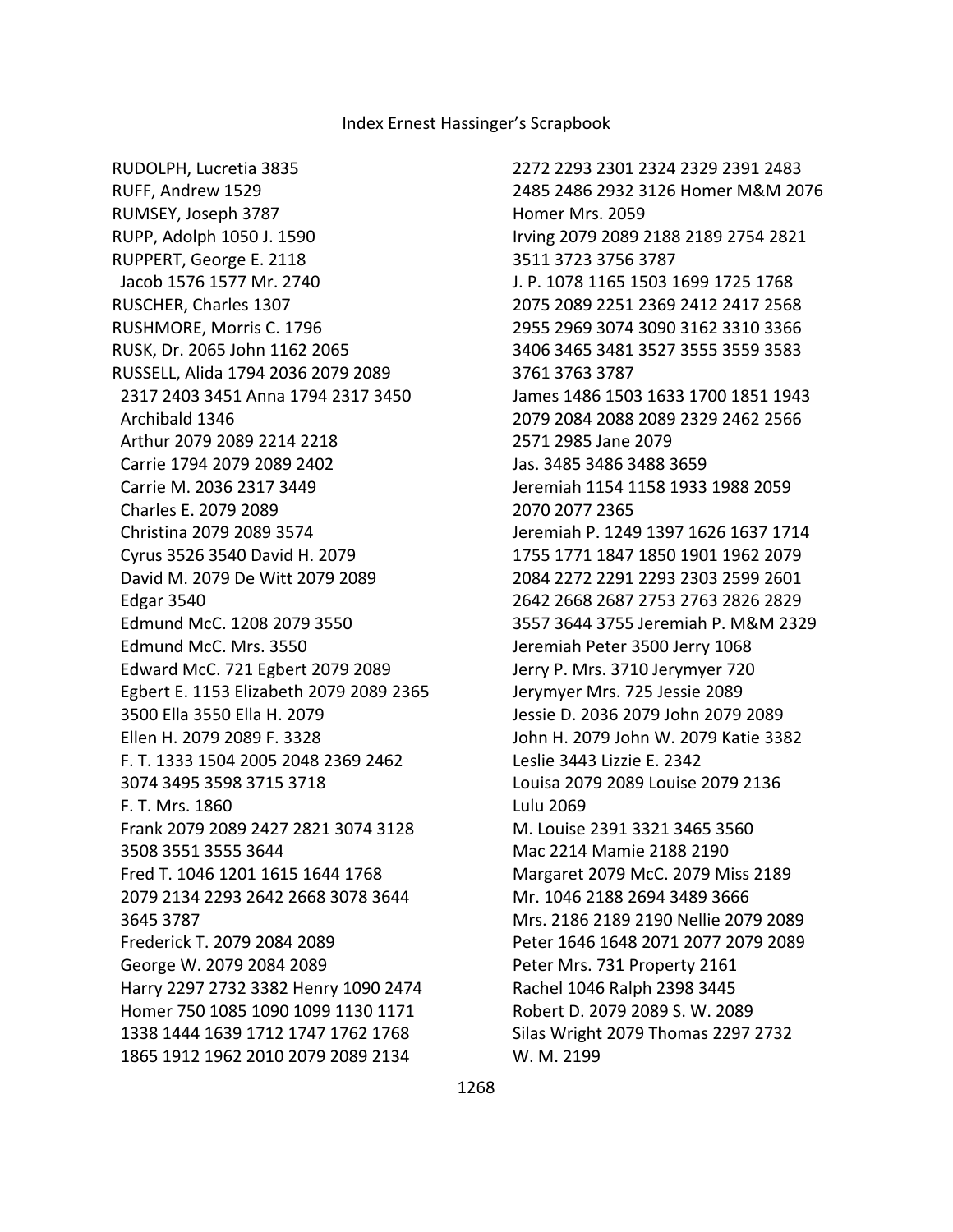William F. 1138 1154 1156 1249 1272 1330 1358 1403 1419 1499 1507 1614 1732 1783 1787 1798 1807 1811 1825 1836 1990 2071 2079 2084 2089 2402 2545 2739 2843 3448 William Fiero 1933 2070 2077 William Mac C. 2084 William Mc C. 2079 2089 William McCarthy 3500 Wm. 749 Wm. F. 748 1046 1083 1138 1201 1348 1500 1537 1644 1753 1789 1809 1929 2132 Wm. F. Mrs. 763 RUST, Mr. 1896 RYAN, Anna 1464 Eddie J. 755 Edward 735 Edward Mrs. 742 1540 Frank 2732 J. C. 3147 John 1444 3526 3540 John T. 2463 2468 Katie 732 M. P. 1737 Patrick 734 1046 RYDER, E. E. 3797 W. H. 3112 RYER, William H. 1978 RYLEY, Philip 736 SAAM, A. 1791 1814 2291 Al 3551 Albert 2291 Alfred 1060 1717 1902 2472 2501 2622 2665 2686 3090 3184 3313 3380 3555 3649 Fredrick 767 SAAMS, Alfred 1806 SAGE, S. B. 1576 1579 SAGENDORF, Daniel 1342 Hannah 1342 Walter 3334 SAHLER, C. O. 2189 2553 Katharine 3710 Katherine 2506 L. D. 1773 SAINT SAENS ---, 1824 SALBERG, E. 3082 SALISBURY, E. 1484 Edward 1090 W. H. 2580 2583 SALMERON, Mr. 3456 SALTER, Father 1649 SALZMAN, J. W. 1590 William 2042

SAMM, Albert 2249 2291 SAMMONS, A. 2886 Abram 2523 SAMPSON, Admiral 3512 David 1095 James 818 Mr. 3456 Rear Admiral 3512 SANDERSON, County Judge 1896 John 2354 Judge 1097 1392 SANFORD, E. W. 3063 L. Rumsey 2785 Mitchell 2265 SANTA CLAUS, 1590 2285 SAUER, Francis 1736 John 1464 SAULPAUGH, Albert 3182 John W. 1242 Mr. 3462 SAULSBURY, Wm. 3063 SAUNDERS, Chief Cooker 1966 SAVAGE, S. 3197 SAWARD, F. C. 3730 SAWYER, W. T. 1773 SAX, Aretas 2821 SAXE, Angie 1486 Fordace 3119 SAXTON, Ida 3839 Silas 1367 1371 SAYER, J. D. 3686 SAYERS, Thomas 765 SAYRES, Henry Mrs. 1658 Mr. 3301 SCANLON, Jno. 3483 John 3170 SCHAAD, Jacob 2793 SCHAFF, John 2990 SCHALK, Henry S. 3119 SCHAMERHORN, F. 3063 SCHANK, Jacob 847 SCHANTZ, Sheriff 2353 2498 SCHARPS, E. J. 2150 SCHATOINGER, Anton 829 SCHATSINGER, Anton 3021 SCHATZEL, Jacob 3540 SCHATZLE, Jacob 3526 SCHELL, Wm. 1099 SCHENCK, Martin 1369 1372 SCHENK, Martin 1371 Michael 2020 2032 SCHERMERHORN, C. A. 3552 F. 3334 John C. 2821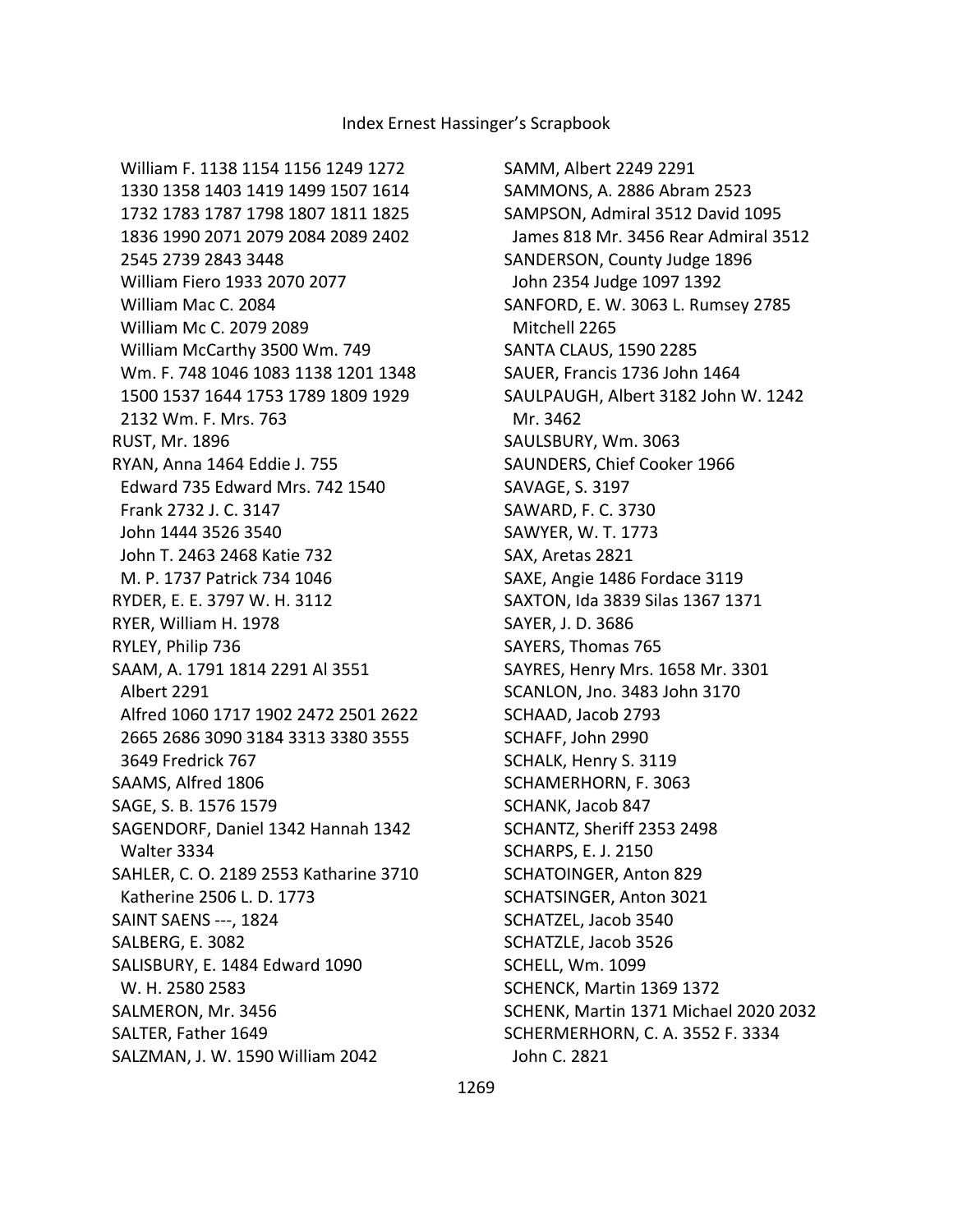SCHEURIG, Valentine 2020 2032 SCHIFF, Jacob Henry 3569 SCHIFLER, William H. 1188 SCHILLING, G. M. 2424 SCHINDLER, Michael 1307 SCHINNEER, Mr. 2699 SCHINNER, Mr. 3301 SCHLACHEIT, C. 1529 SCHLEY, Commodore 3512 Rev. Mr. 1250 1873 SCHMITT, Daniel 3155 George 1051 1052 2319 Rudolph 864 SCHMITTE, Geo. 1052 SCHMITZ, F. J. 3 SCHNACK, Wm. 2711 SCHNEIDER, F. 1129 2791 Ferdinand 1529 Henry 1404 1786 2308 2496 2768 2955 3170 3190 3313 3380 3406 3651 J. Henry 2485 3126 Walter 2628 SCHOBER, George 2020 2032 SCHOENFELD, D. M. 3293 Foreman 1588 M. M. 1716 2103 2690 3293 3650 Morris 1325 1783 2457 2757 Morris M. 1495 1847 1850 2513 2757 3188 3658 Moses 1202 3063 Moses M. 1510 SCHOENFELDT, Moses Mrs. 809 SCHOENMAKER, Mindress 860 SCHOENTAG, C. 1659 2957 Christian 1447 1464 1869 David 2020 2032 George 2386 Mamie 2020 2032 2386 Mr. 1305 1712 SCHOFIELD, J. M. 1080 SCHONMAKER, Peter D. 816 Peter P. 791 SCHOONMAKER, Albert 3480 Alfred 2589 Augustus 2753 3397 Augustus Mrs. 3552 D. 3119 Daniel E. 1444 3526 David 1338 1448 2932 David D. 3119 E. B. 1773 Edith 1770

 Winfield Scott 3702 SCHLOSSER, John F. 1710 1885 3487 SCHLOSSES, John F. 2431 SCHMID, Chris 1590 SCHMIDT, Amelia 2400 Amalie 3447 B. 2469 Geo. 1605 George 1415 2990 3405 3537 Henry 3208 Robert 2923 Rudolph 3063 SCHMIDTKONZ, A. 1803 1988 Edwin 2394 3440 Emily 2396 3443 Eva L. 2635 2644 Ex-Judge 1485 Fordyce 2036 2317 2403 3452 George 1794 2399 3446 George Nelson 3500 Grace 1486 J. H. 2990 John 2461 3382 3526 John J. 1364 3526 John M. 1147 Lansing 2395 3442 Mabel 2401 3447 Mable 2317 Marius 1457 Matilda 3500 Maud 2397 Maude 3443 Mr. 2042 2390 Peter D. 1154 Peter P. 2612 2635 2644 2986 Property 1838 Rufus 2143 W. 1099 W. J. 3074 3758 W. L. 1773 William 1130 1147 2821 2932 William H. 2151 William J. 3723 Wm. J. 3119 SCHOU, Mr. 2118 SCHRAUTH, Jacob 1529 SCHRIBER, Mrs. 1570 SCHRON, Charles 1872 SCHROWANG, Franz 1777 SCHRYVER, E. E. 2127 2142 Edgar E. 3851 SCHUE, Chas. 2118 SCHULDE, Leonard 3730 SCHULTZ, H. L. 1461 Hannah 1461 J. L. 2553 SCHUMANN, --- 1824 SCHUSTER, Jacob 801 SCHUTT, Harry 3629 James G. 787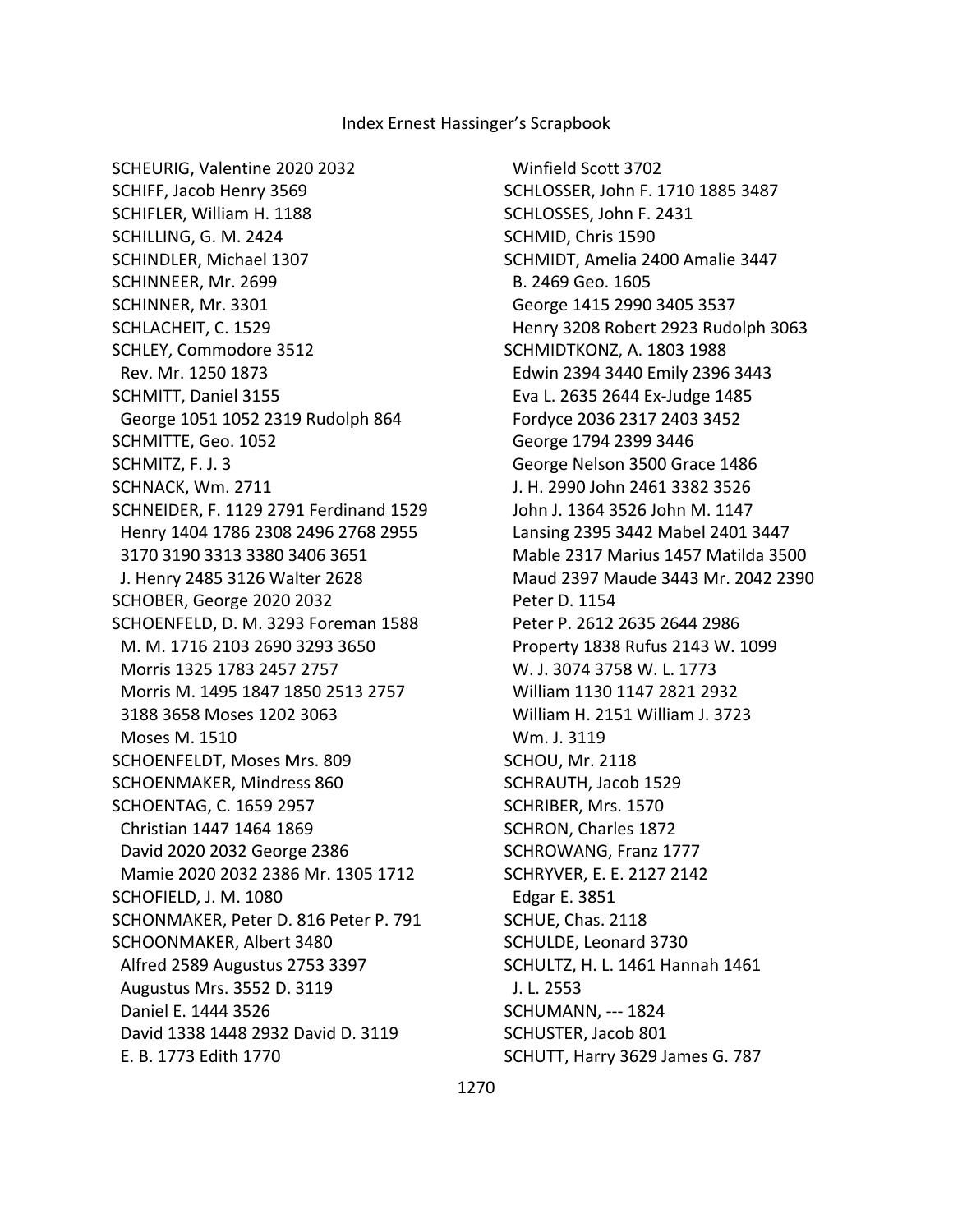Joseph 1156 Louis J. 797 Louis Mrs. 790 Oscar 2400 SCHUTZ, H. 2462 SCHWARTZ, Fanny 1681 SCHWINN, George Henry 3391 SCISM, Frank 3555 3649 SCOT, Michael 1363 SCOTT, A. 3730 A. P. 3541 Caroline W. 3838 Engineer 1411 G. H. 1577 1710 2142 3809 Geo. 1576 1577 Geo. H. 1351 1576 1577 1642 1695 1696 1896 George H. 1576 1659 1694 1765 1885 1891 2022 2127 2175 2432 2703 3035 3302 3356 3406 3459 3672 Gertrude 2089 Gertrude S. 2079 James 2167 3526 John 1099 1130 1363 L. H. 1773 Mariam 2079 Mary E. 2079 Miriam 2089 Mr. 1577 Thaddeus W. 1978 Thomas 1147 Walter 2079 Walter M&M 2576 Walter R. 858 William B. 1661 SCOVILLE, Frank C. 3573 SCRIBNER, John V. 3119 SCUDDER, Mrs. 1466 Wesley D. 2272 SEAMAN, E. L. 1717 2103 3090 Edward L. 1333 2178 2485 3126 Geo. 1847 1850 George 1249 1714 1755 2133 2240 Helen Gay 2178 Mrs. 2176 Thomas L. 2178 SEAMANS, Clarence W. 3175 SEAMON, E. L. 1646 Eliza 2079 2089 Ella 3710 Geo. 859 866 1201 1835 1846 2005 2081 2369 3035 3348 3645 George 1218 1419 1637 1783 1807 1809 1811 1813 1836 2006 2079 2089 2188 2394 2571 3074 3293 3441 3563

 George Mrs. 3710 Henrietta 3754 Henry 805 1988 Henry Mrs. 810 John 1065 1165 1283 1318 1484 1520 1775 1968 2079 2287 2302 2640 2668 2923 3063 3074 3334 3355 3453 3644 3648 3761 3787 Joseph 3293 Mary 3710 3754 Mr. 2240 SEARING, Helen A. 1169 Helen Adams 1769 Jno. W. 1330 John W. 1104 1169 1405 1639 1769 1825 2343 2407 2498 3526 3540 Property 2103 2413 S. G. 789 2985 S. G. Mrs. 1537 1806 2369 Seaman G. 1169 1213 1769 2843 3779 SEARLE, H. E. 798 SEATON, Robert 2104 SEBERT, J. K. 3063 SEBRING, Elizabeth 2391 3321 3465 SECOR, Morrison 1832 SEDGWICK, Helen 1281 Miss 1293 SEELEY, Clinton H. 1233 SEIFFERT, James 1576 1577 SEIFFERTH, James 1621 1623 SEIFTS, John 815 John Mrs. 768 Katie 776 Louis 806 Mary 768 SEISNER, Charles 1794 Charles H. 1147 Henry 1113 SEITZ, John C. 3063 SELDEN, Dr. 1573 Robert 1576 1577 1579 1694 1695 1697 SELDNER, A. 2870 SELDON, Robert 1577 1661 SELLECK, A. F. 3574 SENNOTT, Sam 808 SERAPIN, Joseph 1362 SETON, Martin 1085 SEXTON, M. F. 1633 1634 1699 1715 3258 Martin 1067 1202 1339 1363 1400 1712 1731 1911 2151 2427 2932 3508 Michael 1345 1348 2189 3508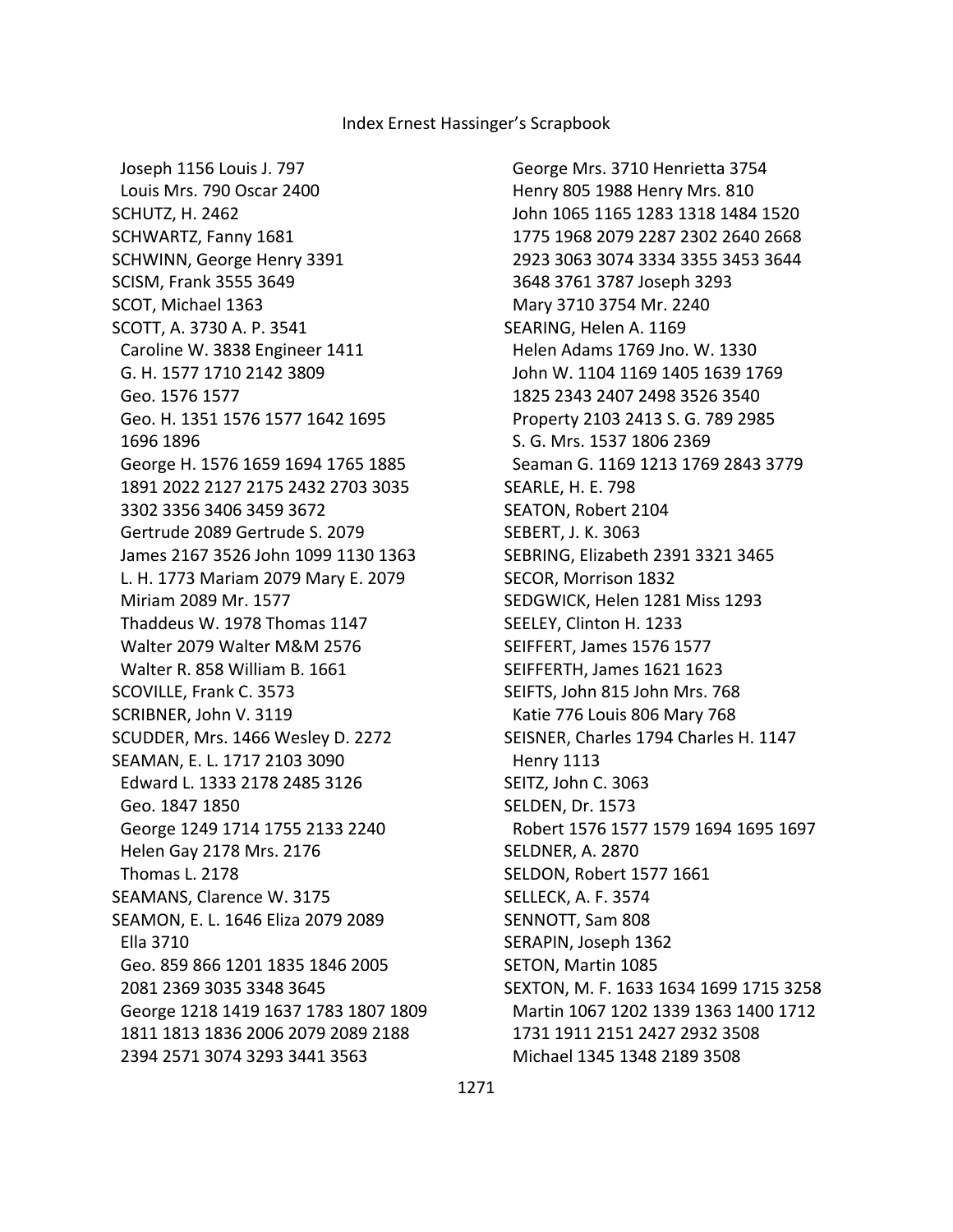Michael F. 1340 1402 1403 1515 1645 1899 3645 Thos. 3718 SEYLOR, Wendel 3472 SEYMOUR, Horatio 786 Mrs. 3552 SHADER, H. V. B. 1916 Henry B. 2821 Henry V. B. 2850 Stephen 1576 1577 SHAFER, Eugene 2275 Ira 2274 2275 SHAFFER, D. 3574 SHAFTER, Brigadier General 3512 General 3512 SHAKESPEARE, Wm. 2605 SHARP, Geo. H. 856 Jacob 793 SHARPE, Geo. H. 2323 George 2635 George H. 1358 2148 Robert W. 3573 S. B. 2523 Severn B. 1330 SHAVER, --- 1777 John C. 1695 1696 SHAVERS, W. O. 1773 SHAW, Levi 2990 3405 Levi Mrs. 792 SHEAR, A. J. 1333 2284 3342 Albert 1486 2250 2664 Albert H. 1184 Geo. W. 3293 Irving 2399 3446 Mrs. 2241 P. E. 3074 Peter 2241 2367 SHEARS, Albert 2623 3649 Peter 1466 Peter E. 1615 SHEEHAN, Patrick 3526 Policeman 3524 William F. 1369 1372 SHEENAN, William F. 1371 SHEFFIELD, Agnes L. 2078 2506 Agnes R. L. 2600 2818 Billy 1989 Estate 1466 3488 3666 3774 J. B 3328 J. B. 775 1046 1660 1825 2069 2326 3090 3572 3719 J. B. Mrs. 3481 Joseph 2075 Joseph B. 1249 1769 2078 2079 2249 2278 2506 2743 Joseph Len 824 Mr. 1081 1083 1086 1136 President 1060 1075 1180 1194 1271 Property 1660 Sarah 2078 W. R. 1082 1194 William R. 1159 1199 1366 1374 1545

 2818 2933 Wm. R. 1334 1408 3269 SHEILS, James 1444 SHEIVER, John 2197 SHELBY, Elizabeth Kinkead 1329 SHELDON, Eva 2285 2401 Eva E. 2317 SHELLIDAY, Capt. 1896 SHELLIELAY, U. J. 1576 1577 SHEPPARD, Eliza L. 1420 William G. 1420 SHERIDAN, Phillip 794 SHERLOCK, Louisa 1421 SHERMAN, Cora 1116 General 1080 Wm. T. 803 SHERRILL, Mayor 3728 SHERWOOD, D. W. 846 1093 1095 2923 E. W. 2920 H. W. 1094 1095 1925 Rev. Mr. 1093 1094 1095 SHEVILLE, Eliza L. 1420 Joseph L. 1420 SHIELDS, David P. 3671 John 3526 SHJOURDAN, E. J. 3678 SHOAT, Maitland D. 2818 SHOCK, Albert 1335 SHOEMAKER, N. 2831 P. 1099 Peter 1130 2932 Wm. L. 1348 SHOENFELD, Morris M. 1418 SHOOK, Cyrus 1095 Geo. W. 802 John W. 1606 SHORT, C. 1099 Chester 1090 2932 3119 SHORTILL, Timothy 1444 SHORTMAN, William 3460 SHRADY, Charles 1769 Dr. 3513 Geo. F. Mrs. 779 George F. 1769 Harry 1769 SHRIER, John 2253 SHUFELDT, George A. 2167 SHULTIS, Agnes 3382 Alonzo 2214 2215 Alonzo Mrs. 853 C. P. 1249 2132 Chauncy P. 1249 Florence 2398 3444 Jacob 2569 3714 Jennie 1486 Jim 2215 John C. 2069 John H. 3119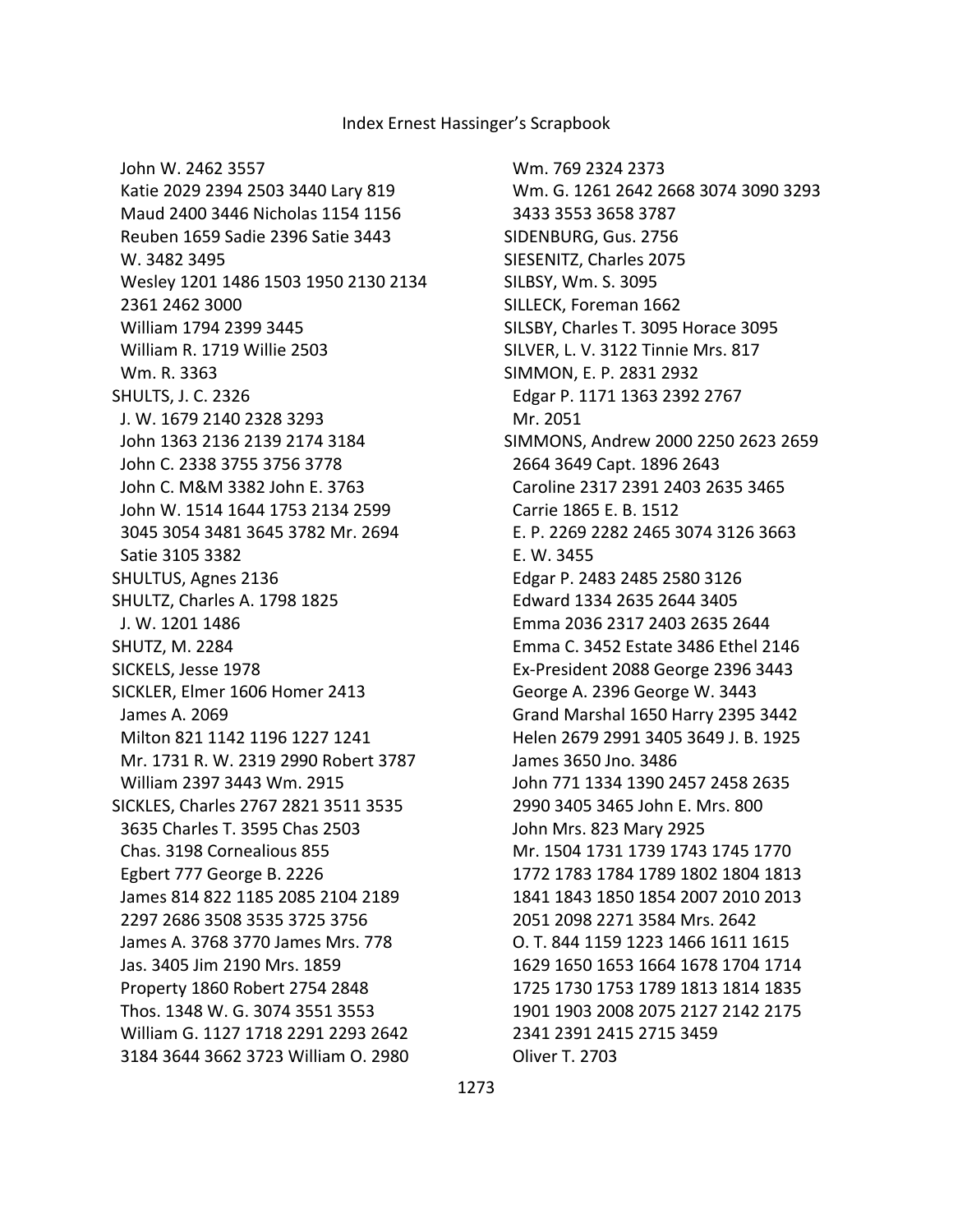SLATER, C. A. 3012 C. S. 3170 Charles 863 2226 2612 2738 3433 3539 3732 3756 3761 Chas. 2614 E. D. 2002 James 2457 Lucy M. 2991 Mr. 2848 Thomas E. 2458 SLATTERY, J. 1696 SLAVIN, Frank 1290 Frank P. 1232 SLEE, Samuel 3728 SLEIGHT, Abraham 1987 County Clerk 1903 Fred. C. 3645 G. S. 1773 Geo. 1695 Geo. S. 852 George S. 2097 2523 2552 3728 Mr. 1896 2609 SLOCUM, General 1080 James J. 1306 Mr. 1310 SMALLMAN, Daisy L. 3465 Daisy Lee 3321 3560 SMEDBERG, Mai 2603 Mai M. 2036 2317 2403 3452 3465 Renwick 2397 3444 William 3179 SMEDBURG, Mari 1794 SMEDBURGH, John 851 Wm. 854 SMEDES, W. H. 1773 SMIDT, Rudolph 3334 SMIDTKONZ, A. 3698 Rev. 1877 SMILER, Harris A. 1306 Mr. 1310 SMITH, A. H. 2617 Abigail 3816 Abram 1148 Albert 3442 Albert H. 2395 Ambrose 1686 Amelia 1675 Anna 1675 Archie 2257 2390 2469 3382 Archie D. 2566 2686 3090 Bob 2660 2663 C. L. 1576 1577 Charles 2394 2695 2701 3440 Chas. 1896 Chas. P. 2485 3126 Clifford L. 1576 1577 Cortland 2400 Courtland 3447 D. Y. 1865 2031 2033 2264 2412 2417 2754 2990 3405 3649 3787 D. Y. Mrs. 2322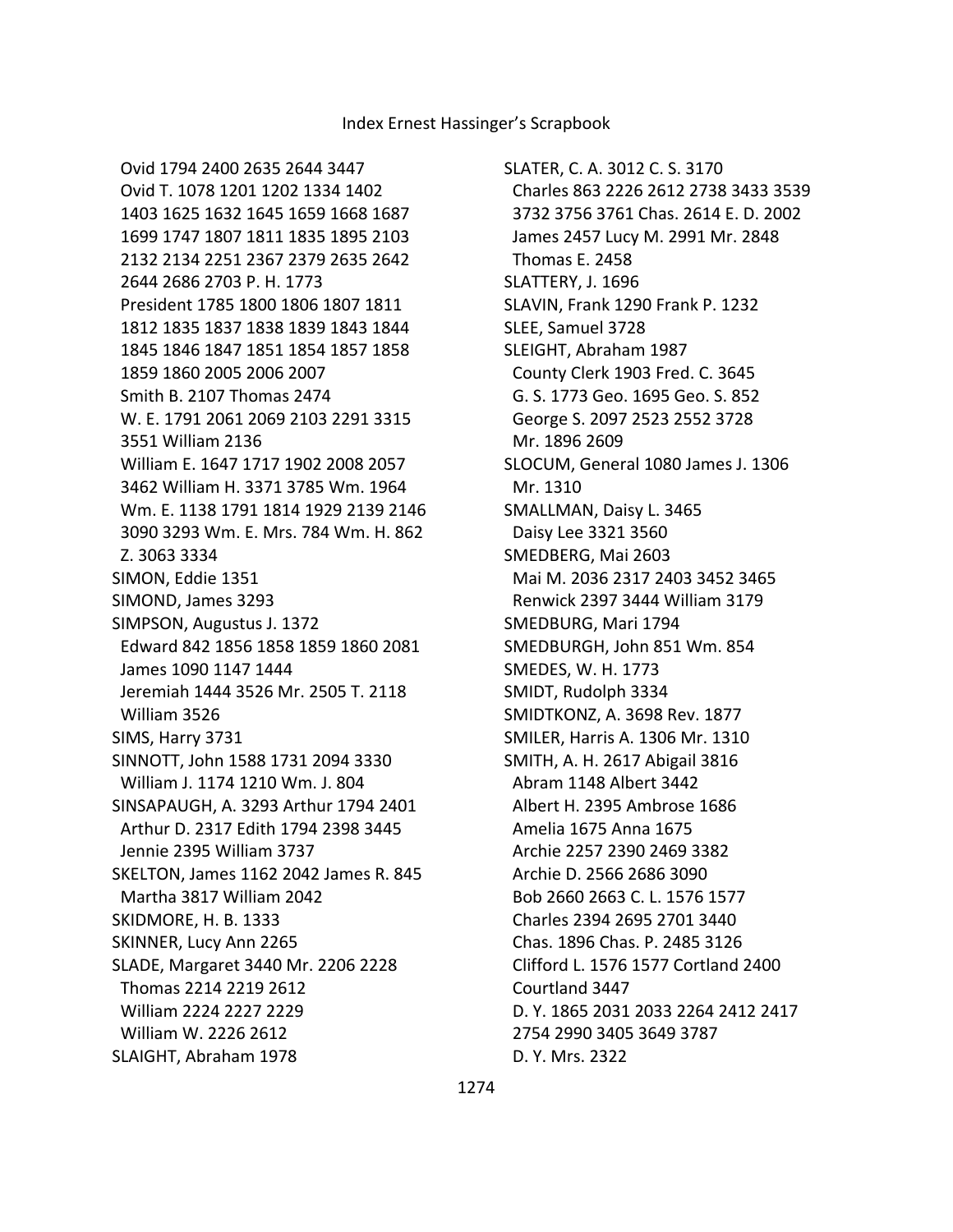Delaware Y. 1507 1641 2001 3314 Elmer 3440 Eva 2394 3440 Evelyn 2395 F. W. 3574 Ford 2317 Ford C. 2403 3450 Frank 3119 Fred H. 3540 Frederick H. 1444 G. B. 2129 G. H. 2296 G. J. 2523 Geo. H. 3409 George 1794 2400 George H. 2324 2811 3446 3562 3574 George J. 1405 Gilead A. 3526 Girden 1147 3293 Grace 2285 2503 3446 H. J. 1099 Harry 2394 3441 Harry C. 1444 3526 3540 Henry 1090 Henry J. 2932 Irving 2589 J. 1874 J. A. 1773 J. D. 1738 Jack 1978 James 1065 1206 1255 1283 1318 1375 1491 1588 1913 1968 2129 2287 2302 2467 2640 2690 2758 2847 3063 3217 3334 3355 3413 3453 3455 3648 3757 3761 Jas. 1775 2277 3761 Joe 2666 Johanna 1735 John 1686 2258 3571 John D. 3526 Joseph 781 1148 2397 3443 Joseph Mrs. 1681 Lewis E. 3645 Lewis M. 2379 Luke 1686 Margaret 3826 Mary F. 3598 Matthew 774 Matthew Mrs. 1850 Mortimer 2759 2824 Mr. 2390 Mrs. 3719 Myer 3481 Peter 1867 Philip 1716 2017 3162 3495 Philip C. 1513 1730 2690 2757 3273 3293 Phillip C. 1687 Robert 1736 Robert F. 2493 Roger 2397 St. Clair 2420 Susie 1486 2401 3447 Susie M. 2317 W. J. 2794 William 1484 William W. 1368 1372 Wilton Merle 1871 Wm. 3192 SNIFFEN, Edward 2302 2640 3063 SNIFFIN, Edward 1968 3453 SNOW, E. N. 3787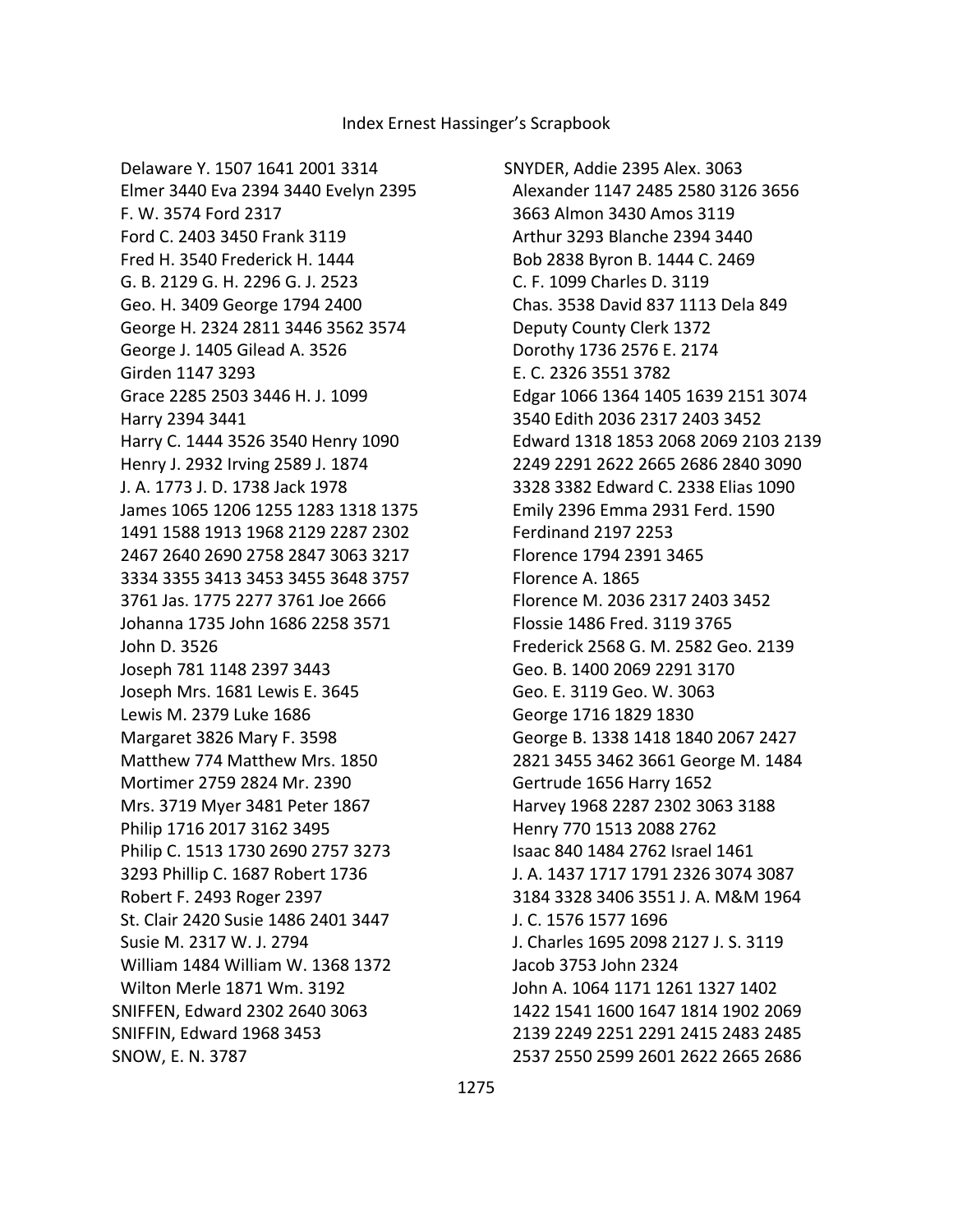Mr. 2098 SOMES, Rebecca 3500 William E. 3500 SOMMER, Mr. 2390 SOONS, William 1282 SOOP, David 3063 Elizabeth 830 1140 Minnie 2349 SOPER, George W. 2429 SORRELL, George Reuben 3391 SOUP, Lizzie 378 SOURA, William 3442 Willie 2395 SOUTHWICK, A. P. 1306 SPADONE, A. 3264 H. E. 3264 SPAHN, William 1576 1577 SPALDING, Charles A. 1825 Charles A. M&M 1272 SPANENBERG, B. 1803 SPARADOWSKI, Joe 3730 SPARLING, Leroy 3440 SPATES, Frank 3680 SPATZ, A. C. 3313 Antone 1786 3651 Lawrence 3440 Mr. 1648 Will 2214 SPAULDING, Charles A. 1702 1805 2578 John F. 2429 SPEAR, Irving 1773 SPEELMON, Harvey 3119 Nathan 3119 SPEIR, Frank 2998 SPELLMAN, Smith 1796 Thos. 2462 SPENCER, Edmund 2891 Ezra 2990 James 1978 William 1865 2258 SPIDEL, Henry 1307 SPIELMAN, N. 2757 Thomas 857 SPLANN, Dan 3526 SPOONER, Past Master 2845 SPOOR, S. 2580 2583 SPORTS, 100 Mile Race 1111 American Wheelman Membership Application 3130 Atalanta Wheelmen 3484 Athletic Entertainment 2945 Base Ball 1143 1297 1341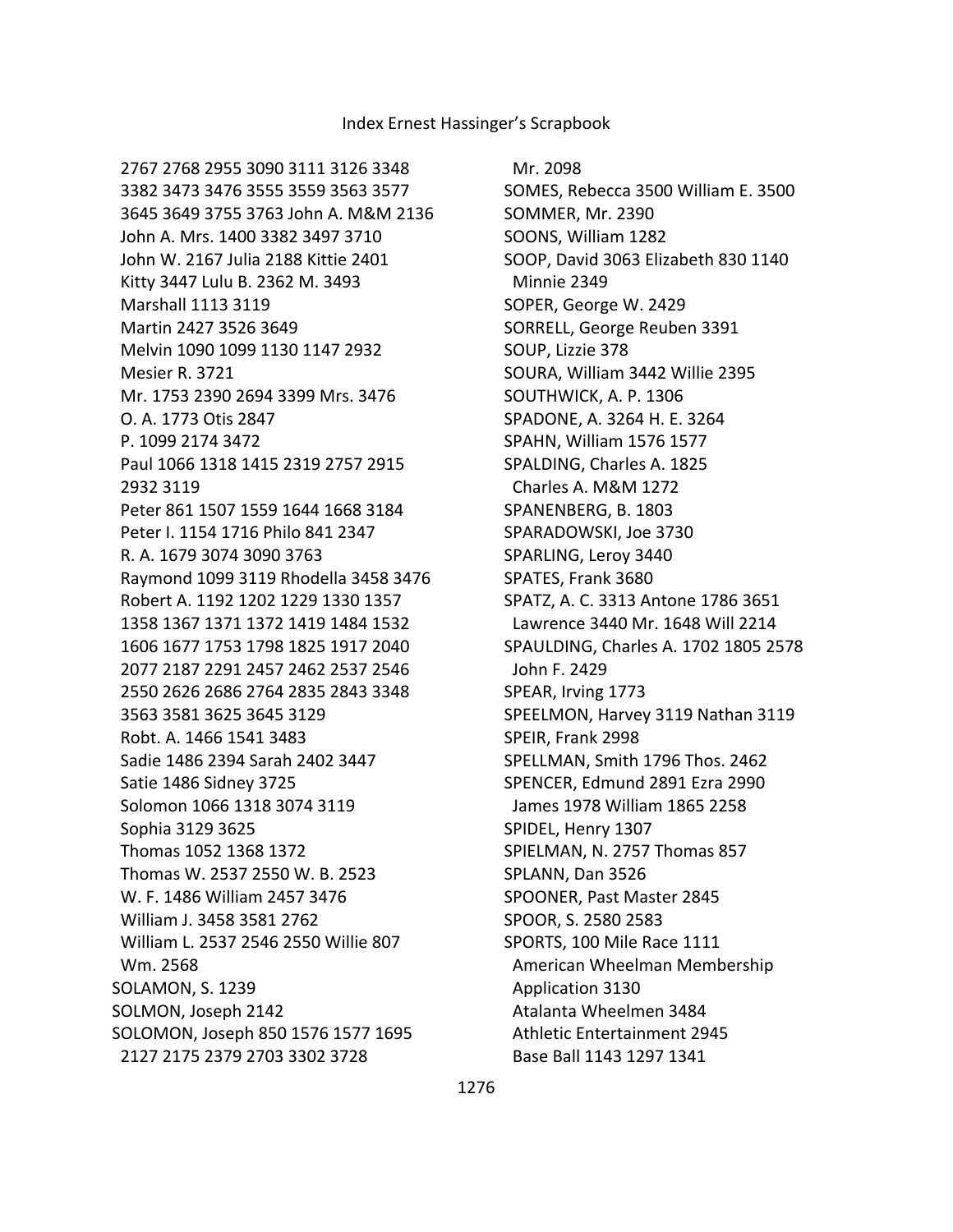Base-Ball News 2125 Bicycle Race 2699 Bicycle Race Six Day 1335 Bicycle Races 2129 2407 Bicycle Races Catskill 2495 Boat Race 1225 Bowling 1735 Boxing 1071 1232 1290 2935 3301 Chanticleer Fighting Fowl 1328 1406 Columbia Chain Wheels 3008 Columbia Chainless 3008 Coxsackie Races 2469 Crockett's Big Meet 2937 Dirty Ball Playing 2138 Exciting Game of Ball 2174 Exciting Horse Race 3466 Fall Trotting Missouri State Fair 1565 Field Day 3399 Field Games 2903 Foot Race 1313 Franklins Base Ball of Kingston 2122 Good Horse Racing 2505 Harlem Wheelmen 2495 Harlem Wheelmen New York 2407 Hartford 3008 Highland Baseball 1208 Highland Rowing 1231 Horse Racing 1299 Hudson Base Ball Team 2138 Hudson River Baseball 1208 Hudson Tournament 1351 Intercollegiate Boat Race 2090 2092 Interscholastic Games 2390 League of American Wheelmen 3795 Marathon Walker 1195 Metropolitan A. R. A. Regatta 1100 Monarch Bicycle 2952 SPORTS, Poughkeepsie Boat Race 3179 Quaker Bicycles 3056 Races on the Fourth 1867 Red Men's Field Day Catskill 3460 Rowing at Cornwall 1544 Saugerties Base Ball 2108

 Saugerties Basketball Team First Ball 3335 Saugerties Bicycle Meet 2118 Saugerties Consulate L. A. W. Meet 3730 Saugerties Regatta 1231 Saugerties Rowing Club Regatta 3115 Six Day Race 1115 Six Days Bicycle Race 3301 Spalding Bicycles 2999 Tribune Wheels 3032 Tri-County Racing Circuit 2472 2514 Trotting Races 1337 2382 Upper Hudson A. R. A. Regatta 1101 Vedette Bicycle 3008 Walking Match 1198 Watkins Regatta 1179 Yale Bicycle 2952 YMCA Field Day 1872 YMCA Saugerties 1333 SPUEWE, William 1988 SQUIRE, Grand 2721 SQUIRES, Charles 1794 2395 3442 Lottie 2397 3443 STAATS, Abram Mr. 780 Sarah 2603 STACHAN, Francis 1350 STAFFORD, Dr. 1323 1523 1862 2186 2187 2188 2189 2190 2194 P. E. 1522 3483 STAHL, F. A. 1993 2339 2340 3208 3209 STALEY, Mary 3444 STALTER, John 2990 STAMEFORD, Wm. H. 2429 STANBROUGH, H. 3693 STANLEY, Bowen 2107 W. A. 2111 William 1338 1626 1851 2068 2313 William A. 3787 Wm. 3090 3162 Wm. A. 1261 STANTON, Daisy 1794 Edward 2118 L. B. 1400 1437 1574 1592 1600 1621 1645 1646 1659 1673 1699 1717 1791 1814 2617 3090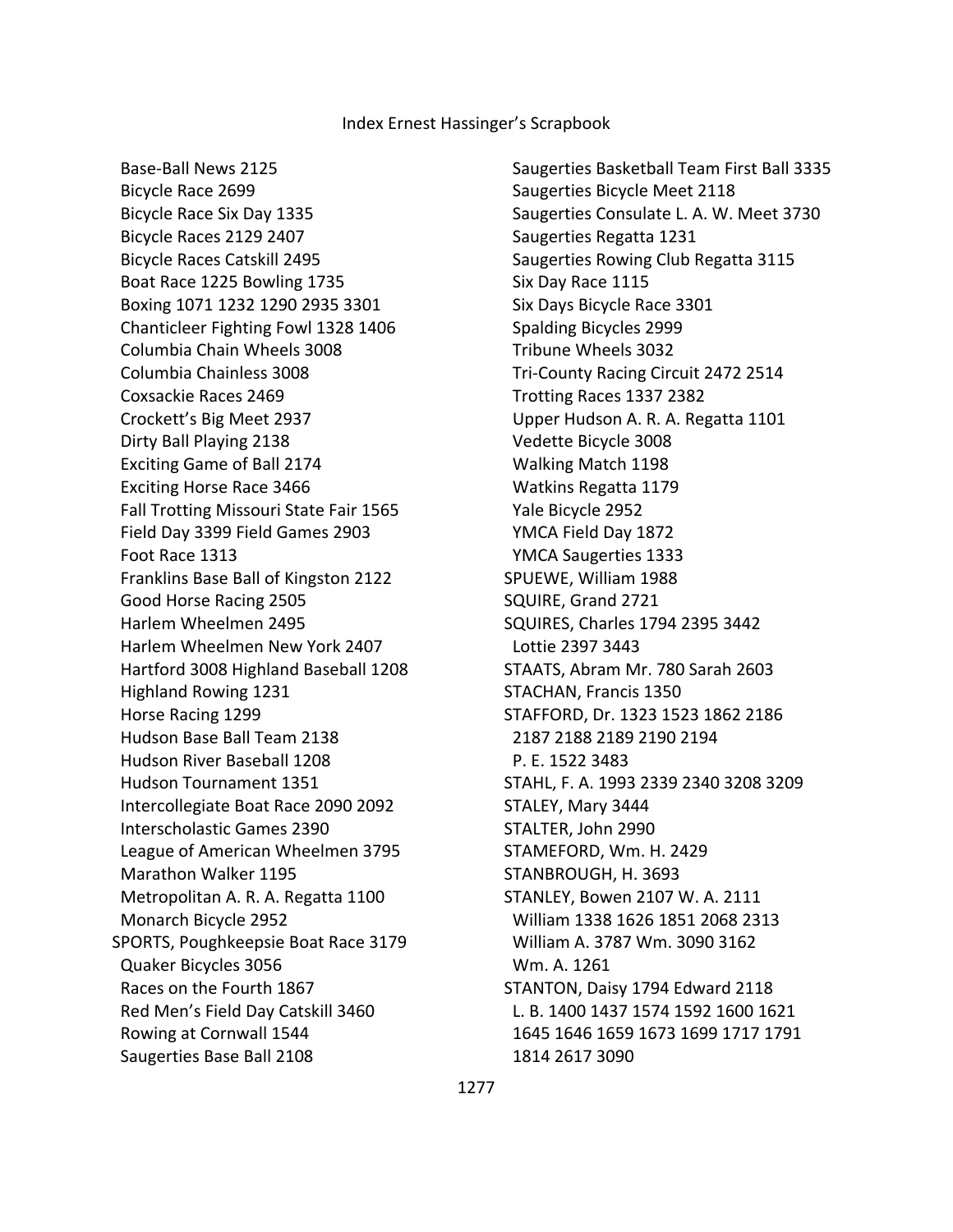Lemuel B. 1062 1327 1621 1623 Lloyd 1333 Mr. 2118 STANWIX, Dr. 3551 3730 George B. 3555 STAPLES, A. S. 2113 S. 1590 W. I. 3246 3650 3757 STAPPERS, John J. 1978 STARIN, John H. 1192 Sarah A. 3576 STARKER, Martha 2020 2032 STARKEY, Mr. 3501 STAUCH, Chris. 1348 STAUHS, Christopher 2413 STAUSS, Chris. 2218 Christopher 1333 3258 Ernest 834 1076 1079 1131 STEAD, Mr. 1738 STEELE, A. B. 1887 2445 STEEMBURGH, Mrs. 2211 STEEN, D. A. 2715 Matthew J. 3526 STEENBURGH, E. 2876 STEENKAN, A. 1717 STEENKEN, A. D. 3090 Albert D. 1398 2007 G. W. 1333 J. G. 2020 John G. 831 3184 Mr. 2020 2031 STEERS, George 1143 STEGMAN, Dr. 3524 STEINWAY, Wm. 838 STEISS, Jacob 2020 2032 STENSON, Minnie 2396 STEPHAN, F. 3810 Fred 3356 Frederick 3459 3808 Mr. 3807 3814 STEPHENS, Clara E. 1865 D. Frank 2630 STEPHENSON, Edmund 1978 Edward 2902 STEPHESSON, Arthur F. 2630 STERN, Dr. 3513 STEUDING, Ernest 1808 1867 Mr. 1867 STEVENS, Ann 1181 Annie 795 Melven 1570 W. H. 1773 William 3428 Wm. 848

STEVENSON, S. H. 3063 STEWARD, John 3443 Wm. 2882 STEWART, A. F. Mrs. 785 A. T. 766 Charles 2397 Elsie 3442 Frank 3443 George 3443 H. 1333 Harry 1348 1715 2596 3258 Harry R. 2413 Henry 1886 3529 3742 Joel 3450 John H. 1419 2301 2831 Roger Smith Charles 3444 Victoria 1736 William 2166 2797 William J. 2847 Wm. 2140 3063 3334 3488 STICKELS, Charles B. 3812 STICKLE, C. B. 3052 Charles B. 3672 Frank 2069 STICKLES, C. B. 2714 2874 3053 Charles B. 3728 F. J. 1773 Wm. E. 1814 STIEGER, Wm. F. 825 STIGER, William 1792 STILL, Wm. 1576 1577 STILLMAN, S. L. 3574 STINSON, Minnie 3442 Wm. 1505 STOCKING, Mr. 1158 STOCKLEY, A. T. 1050 STODDARD, Mr. 3399 STOKES, De Witt 3526 E. E. 865 Edward S. 1350 Ned 1350 Richard 2715 Thomas 1932 Thos. 2146 STONE, Edward 2395 James Mr. 783 Kastle 2133 Max 2284 Myrtle 2395 Sarah 1486 Soloman Mrs. 843 STONES, James 1056 STORM, I. 1872 Manager 2138 STORRS, R. S. 3573 STOUS, Christopher 1715 STOUTENBERG, Anna 1486 May 1486 STOWE, B. L. 2869 Gertrude 2104 Grace 2084 2104 3514 Harriet Beacher 836 Leroy S. 2104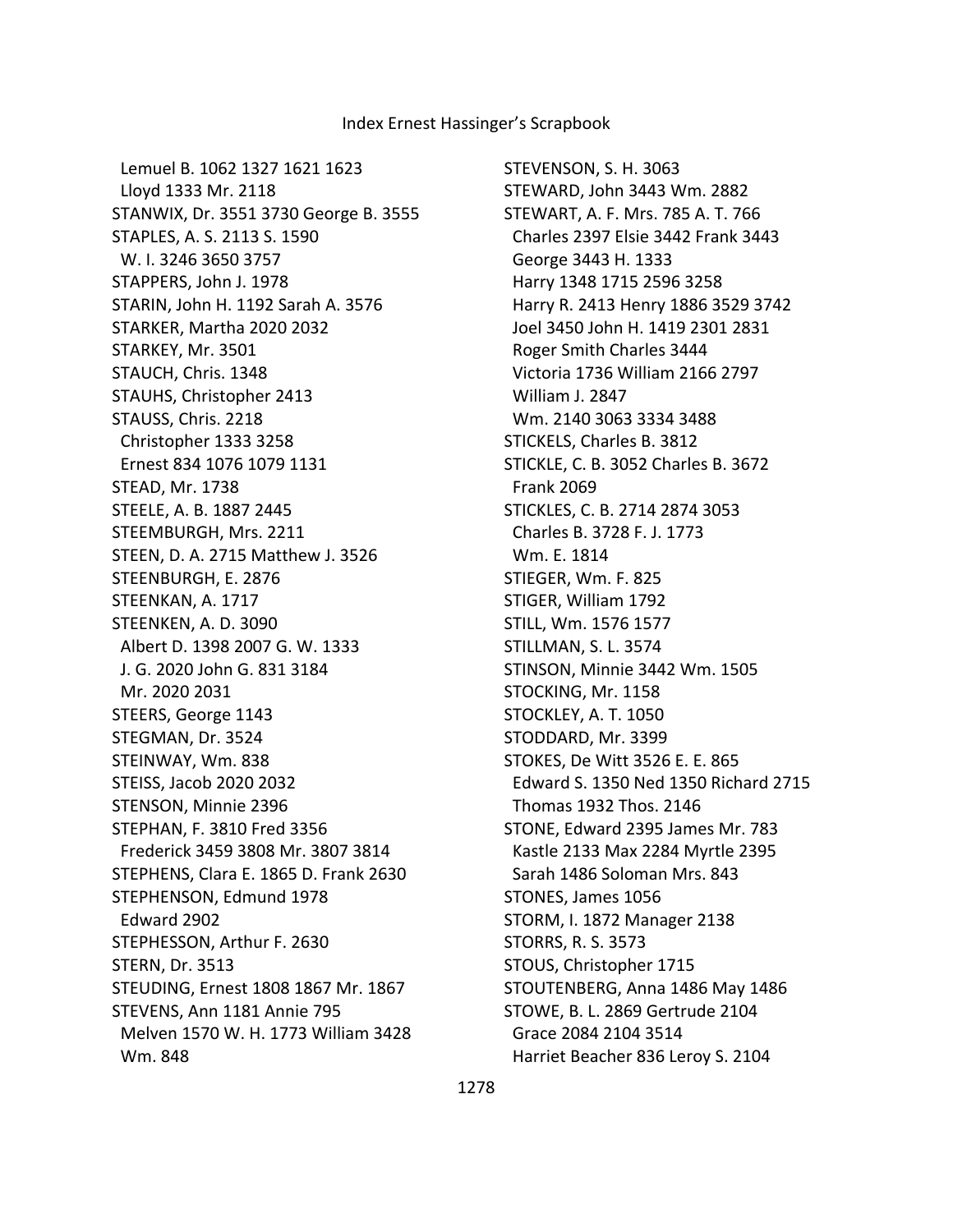Lida 2104 Rev. Mr. 1650 1666 W. F. 1653 1724 1872 1925 2039 2048 2084 2288 2324 2356 2369 2805 3409 3514 3742 Wilbur F. 1661 3562 Wilbur Fisk 2104 Wilbur Fiske 3573 STRACHAN, Gen. 1350 STRAPPERS, Peter G. 1978 STRAUB, Adam 827 Henry 2804 John Mr. 782 Lanie 788 STREET, John E. 3671 STRIDE, Elizabeth 1069 STRONG, Dr. 3574 Peter 1867 STUBENBORD, C. 1737 STUDEMUND, Mrs. 1735 STUMP, John J. 3673 STUMPF, Charles 3443 Wendle 1076 1131 STUMPH, Wendal Mrs. 799 STUMPT, Charles 2396 STUPLEBEEN, Luther H. 2272 2293 STUPPLEBEEN, L. H. 3074 Luther H. 3455 STURGES, Edward 2382 3189 Fred 2505 STUTTS, Richard 1769 STUTZ, Lieutenant 1272 Richard 1717 STUYVESANT, Peter 1709 STYLES, Charles W. 1223 Chas. W. 772 Ernest C. 1184 Geo. B. 2505 George B. 2390 2514 J. M. 2057 James 1839 2848 3719 James M. 2413 3480 Jas. 1646 John Mrs. 1466 Stanly 1736 SUDDERLEY, R. D. 1067 SUDDERLY, C. F. 2260 SUDERLE, F. 3021 SUDERLEY, A. J. 3293 A. J. Mrs. 820 C. F. 1796 3021 3035 3503 Chief Engineer 1659 Conrad F. 1202 J. Charles 1717 3090 J. Chas. 1814 J. H. 3074 Mr. 3498 Nina 1486 1794 2317 2402 3382 3447 R. D. 1338 1364 1627 1664 1673 1675

 1699 1707 1716 1719 1725 1789 1814 3170 3363 Rudger 1961 3508 Rudger D. 1363 1619 1645 3455 Rudger D. Mrs. 1760 Rudger Mrs. 2333 Rudiger D. 1085 SUDERLY, C. F. 1201 J. Chas. 2415 R. D. 1075 1364 1648 2929 SUHS, Albert 1529 SULIVAN, Mary 3443 SULLIVAN, Charles 2493 2498 2697 Dennis 1910 2695 Dinnis 835 John L. 1232 1590 Joseph 3747 M. 1466 2023 M. J. 1576 Mary 2397 Michael 1675 1835 Mr. 2639 2660 2663 Nell 2697 Officer 2206 P. J. 2701 Patrick J. 2107 Property 1846 Spike 2696 William 2399 3445 Yankie 764 SULLIVEN, Margret 812 SUNDERLAND, Rev. Dr. 1871 SUPPIES, Bertie 2069 SUTHERLAND, F. H. Mrs. 1896 Grand Master 3398 Leslie 3745 Robert J. 1737 3064 William A. 1367 1372 Wm. J. 1371 SUTOR, Louis 1529 SUTTER, Commander 2915 SUTTON, C. H. 3063 SWART, Abram 826 1821 Alexander 3293 Bessie 2401 3447 Bessie M. 2317 C. M. 1851 2458 2831 Caterer 2360 Chancey M. 3293 Chancy 3493 Chancy M. Mrs. 832 Charles 2460 3293 Chauncey 2189 2190 2203 Chauncey M. 1113 1147 3500 Chauncy 2457 Chef 2815 E. 1099 Edna 2394 3441 Elmer 2932 Elmer E. 3787 Henry 2882 Henry B. 813 Henry B. Mrs. 811 Ira 839 1325 1390 1415 1650 1653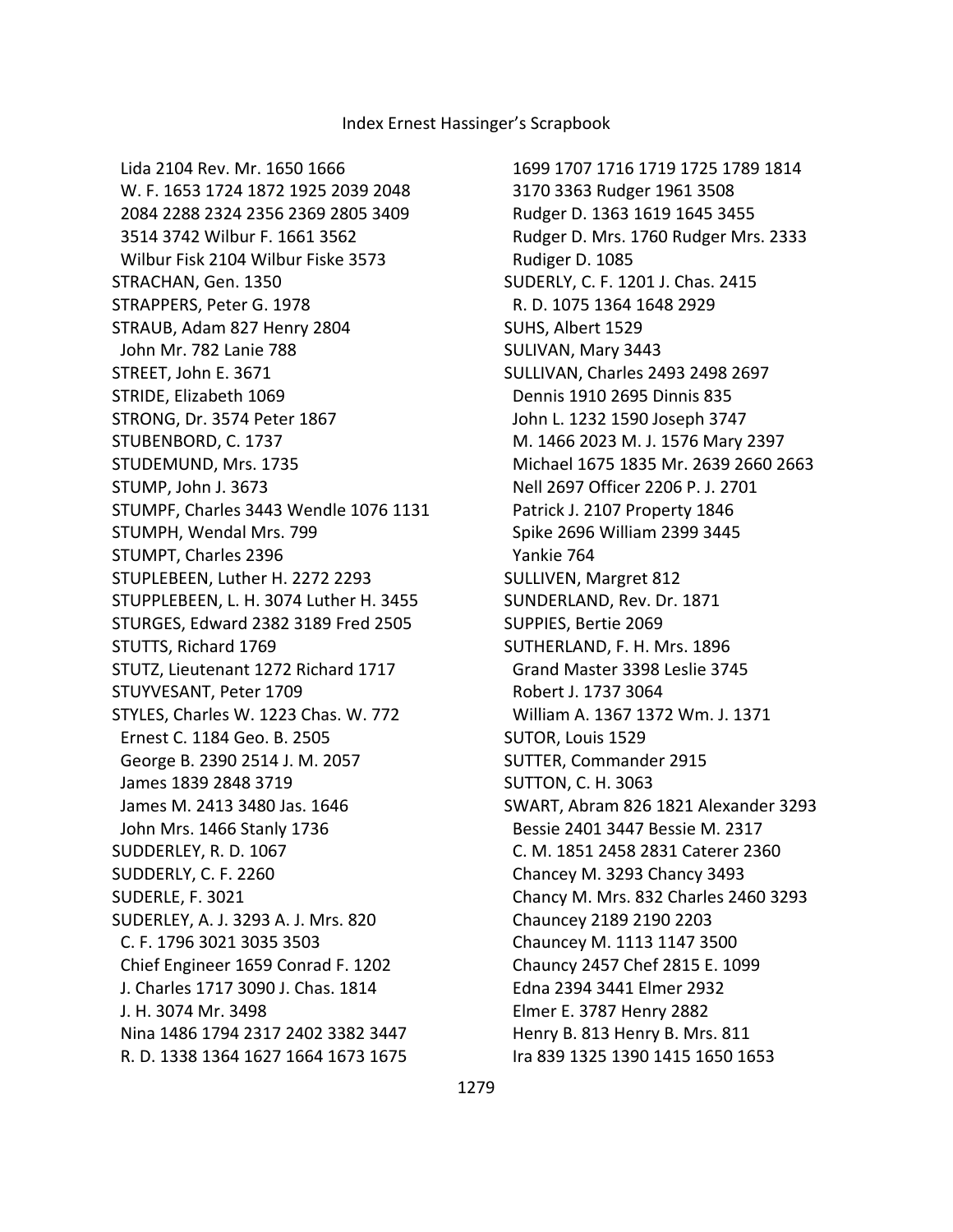1746 1857 1915 2001 2251 2264 2318 2319 2323 2325 2337 2990 John B. 773 Mr. 2051 2281 O. A. 1773 S. Antoinette 1088 2679 2991 S. Antonette 1390 Sam 2836 Samuel 1376 Sanford P. 2821 2850 W. H. 2458 3334 W. S. 2990 William 2457 William H. 2821 2932 William T. 1154 Wm. 3063 3334 Wm. H. 3063 Wm. S. 3063 SWARTOUT, J. A. 1116 SWARTZ, Joseph 3554 SWAYNE, Wager 1080 2045 SWEENEY, Bernard 2113 G. F. 1060 Helan F. 833 J. Frank 1718 3090 J. P. 3486 James 2678 2732 3406 James J. 1364 James P. 2088 2294 2312 2829 2955 3498 3511 3539 3559 3761 Mr. 1220 2215 Patrick 1649 SWEENY, B. M. 1978 1987 Bernard M. 1978 J. P. 3170 SWEET, Carroll 1486 3382 John 1486 1652 1872 John O. 2390 2495 2566 2620 2665 2686 2979 3032 3090 3328 3382 Mr. 2390 2469 2997 3399 William H. D. 2107 Wm. D. 828 SWEETSER, Mr. 2347 2351 William A. 2343 2348 2354 SWEIZY, John B. 2195 SWETT, A. J. 3730 A. J. H. 2469 SWINBURN, Dr. 796 SWINGLEY, C. E. 3124 SYMMES, Anna 3823 TACKE, Louis 907 1201 1464 2462 2943 Louis Mrs. 902 TACKERBERY, John C. 3574 TAFT, Prof. 1570 TAGGERT, James A. 2453

TALCOTT, Dr. 2186 2187 2188 Superintendent 2191 TALLMADGE, District Attorney 1392 TAMNEY, W. C. 1639 TANNER, Al. 2035 Alfred 1272 1273 2107 Alice 1272 1273 Sol. 911 TANNERY, James 3753 TANNEY, W. Chipp 3526 TAPPEN, William 3552 TATRO, Henry 3730 TAYLER, Fannie L. 2317 TAYLOR, Aaron 2218 Amanda 1736 C. W. 3021 Charles 1206 1207 Charles W. 1182 1227 1238 2923 Chas. W. 885 Chas. W. Mrs. 905 David J. 1181 David Mrs. 910 Eva 3440 Fannie 1794 2401 H. O. 3063 Henry 1775 2302 2640 Henry O. 1517 1521 James E. 3119 John 1464 1466 1847 2413 3327 3493 3494 3717 3719 Mary Ann 904 Mr. 2278 3827 Robert W. 1279 Sylvester S. 3138 Zachary 867 2037 3826 TEAL, C. Frank 897 TEAPE, F. William 1067 TEARS, Chas. A. 3694 Edward 3694 TEATOR, Bertha 1286 1287 TEEMER, Mr. 1179 TEETER, Bertha 1262 Ezra 3063 Wm. 3063 TEETSEL, A. Mrs. 1729 Albert 2757 Alex. 3293 3483 Alexander 1716 Alfred 1322 1718 1719 1729 1755 2371 2690 3293 3363 3761 Bryon 2513 Byron 2000 2690 3293 3455 3650 3787 Chancy 901 Charles 1099 2757 3455 3650 Charles L. 1915 3293 Charlotte 2991 3405 3649 Charlotte A. 1390 Charlotte D. 2679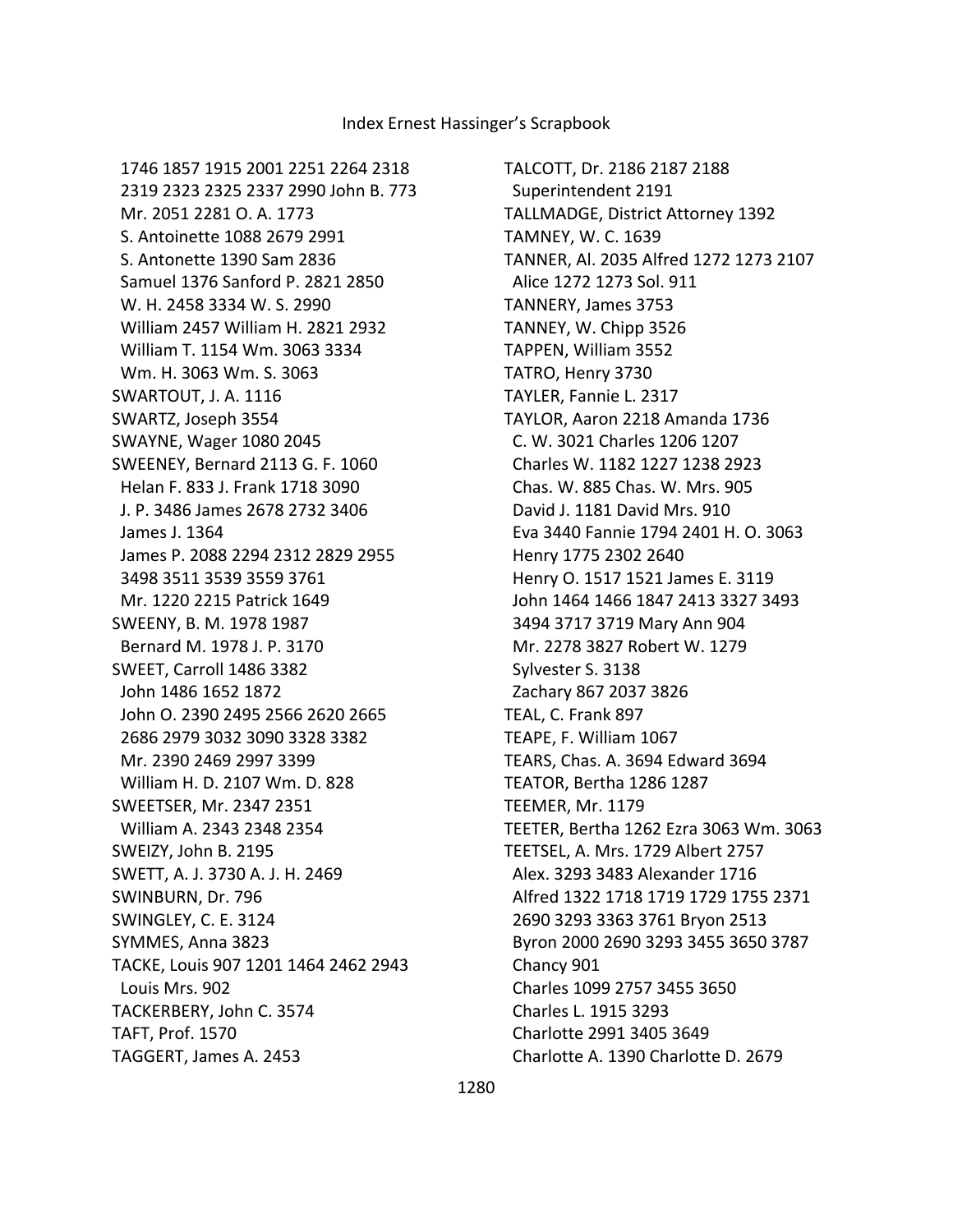TENBROECK, William H. 3188 TENBROOK, W. H. 3334 Wm. H. 3063 TENNY, Mr. 1299 TEPE, Annie 869 F. W. 1099 1188 3074 F. William 1130 1338 1444 1509 1522 1717 3723 F. Wm. 1090 3090 3247 Henry 881 1118 1284 1464 1681 1714 1847 1850 1911 2140 3498 Henry Mrs. 900 1875 Lyman 2420 William 2932 William F. 1132 William Mrs. 2420 TERPENING, C. H. 3063 Chas. 3334 Geo. W. 3063 George 1818 George W. 2335 2805 TERPENNING, A. A. 3102 David A. 1444 TERRY, A. 1116 TERWILLAGER, D. K. 890 D. K. Mrs. 889 John A. 895 Martin Mrs. 896 TERWILLGER, Cornelius 2523 TERWILLIGER, J. R. 3063 Mr. 1590 TETSEL, Alfred 893 TETSLOFF, Henrietta 3445 John 1520 TETTER, Henry 1147 Mary 1486 TETZLOFF, Henrietta 2398 John 1065 1318 2302 THAYER, Anna B. 1865 THIELSCH, George 2399 Lena 2397 THING, S. B. 1590 THOMAS, A. W. 874 E. A. 2407 3730 Frank M. 2121 George 2566 3063 Harry 1261 1464 1513 1911 2199 2206 2214 2218 2224 2226 2612 3248 3313 3472 3763 Henry 2211 J. P. 3573 Mr. 1484 Rachel 3441 William H. 1978 THOMOND, Wm. 3718 3719 THOMPSON, Catherine 1158 D. W. L. Mrs. 1233 Ellias 903 Ellis 2149 Eva 2396 2576 3442 Geo. 2094 Grace 2394 3440 Henry 2208 2215 2612 J. 2407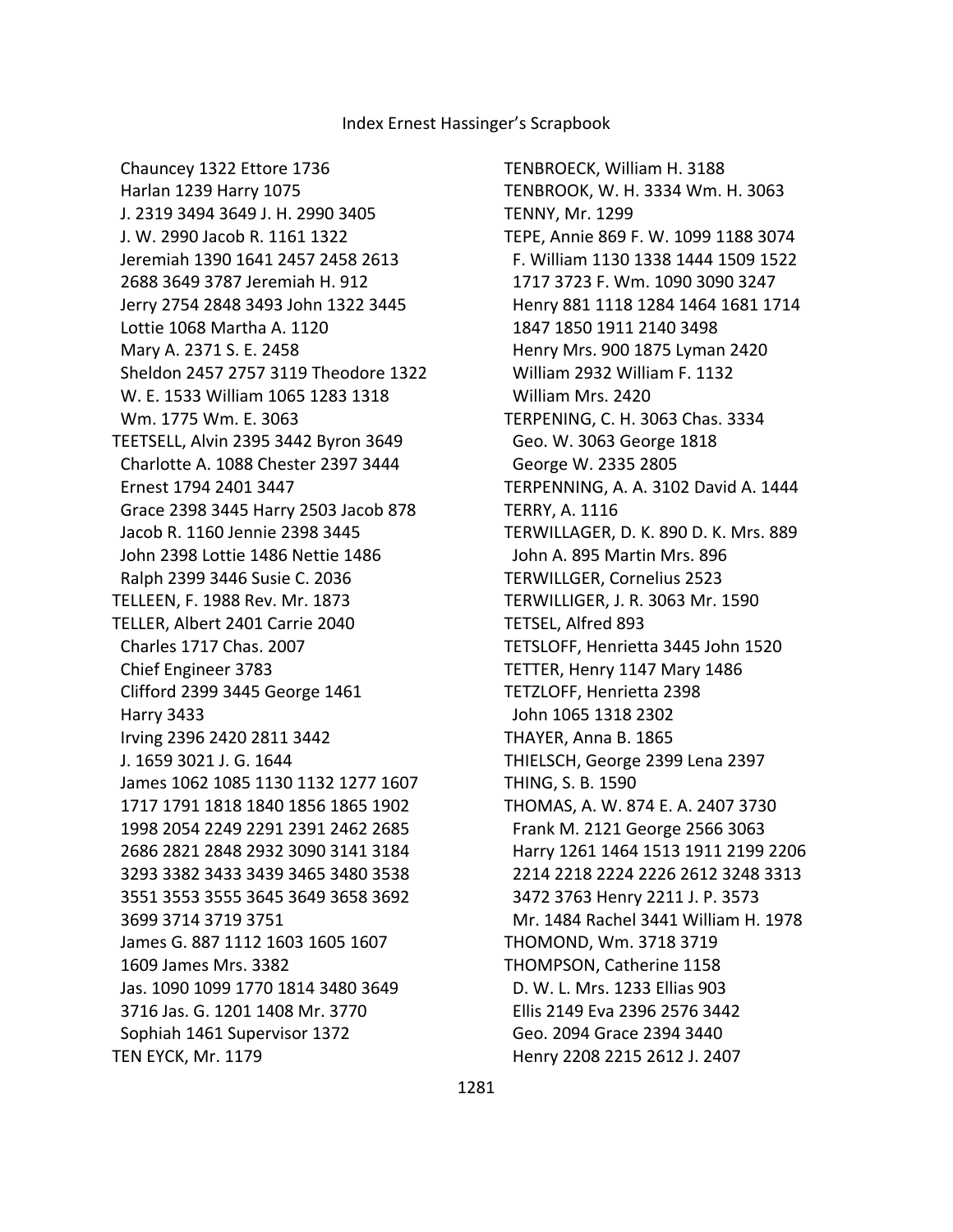John 2523 John H. 3500 John S. 1590 Mamie 2398 3444 Margaret 1777 1781 Thomas 2118 Willie 3440 THONET, Arthur 1794 Joseph 1464 Joseph B. 1578 Theophile 3074 THONEY, Theopil 1261 THORMAN, James W. 3671 THORN, Walter 3478 THORNE, William J. 2362 THORNET, Mr. 1078 THORNTON, B. S. 1773 THORPE, William E. 3459 THUMAN, M. 2341 THUMB, Tom 872 THUMOND, Wm. 2254 THURBER, Private Secretary 1871 THURMAN, Allen G. 899 TIBBALS, Henry W. 1461 TICE, Charles 1484 Edward 2871 TIERNEY, Dennis G. 3071 Ellen 3535 TIFFENY, Wm. 1484 TIFFNEY, Charles B. 3063 Wm. 3063 TILDEN, Mr. 1280 S. J. 876 Samuel J. 2071 TILLSON, Oliver 3293 TIMMERMAN, C. L. 2495 Charles L. 2495 TIMMONS, Mr. 3812 Thomas 3240 3356 3459 3672 3728 3851 TIPP, Phillip C. 3063 TITSALOUF, John 3063 TITTER, Henry Mrs. 898 TITUS, Chauncey S. 2107 TITZLOFF, John J. 909 TODD, Burr W. 3526 Dorothy 3818 Mary 3832 TOLLERY, Isaac 1738 TOMPKINS, Capt. 2102 Delwin 3258 Henry 2204 2210 2226 J. W. 1333 1486 1717 1791 1814 1865 1872 2345 2485 2574 3126 3568 3729

 John T. 2343 Mr. 1231 2348 Rev. Mr. 1094 1095 Robert F. 2113 Supervisor 1372 TOMPSON, John 882 TORAL, General 3512 TORRENCE, Margaret A. 1532 TOWN, Mirabeau L. 1781 TOWNLEY, H. C. 3728 TOWNSEND, B. S. 2025 B. W. 2142 Harry 2394 Lotta 1096 1392 W. B. 2121 W. B. Mrs. 1896 William B. 3728 TRACEY, J. 2408 John 1449 1505 1507 1673 John M. 1338 1645 3392 John Matthew 3391 Thomas 2081 2415 2417 Thos. 1505 2010 Tom 1844 1850 1859 2005 William 2088 2678 2806 2816 2827 3473 3539 3559 3726 3761 Wm. 1409 TRACY, B. F. 3739 Bridget 879 Frank 2407 G. W. 1773 J. 2411 J. M. 1664 1699 1716 John 894 John M. 1699 Mr. 2407 Thomas 908 Thos. 1800 2614 2615 William 1465 1716 2278 2294 2312 2413 3166 Wm 880 Wm. 3170 3486 TRAFFARN, M. 1773 TRAIN, G. Francis 1203 George Francis 1467 TRANSPORTATION, Atlantic Transport Line 1971 Barnes' White Flyers 3136 Brooklyn Bridge 3115 Brooklyn Heights R. R. 2867 Colonial Cars 2058 Cornell's Line 3401 Customs Dover 1984 Cycle Path 2840 Davis' Omnibus Line 2966 East River Bridge 3410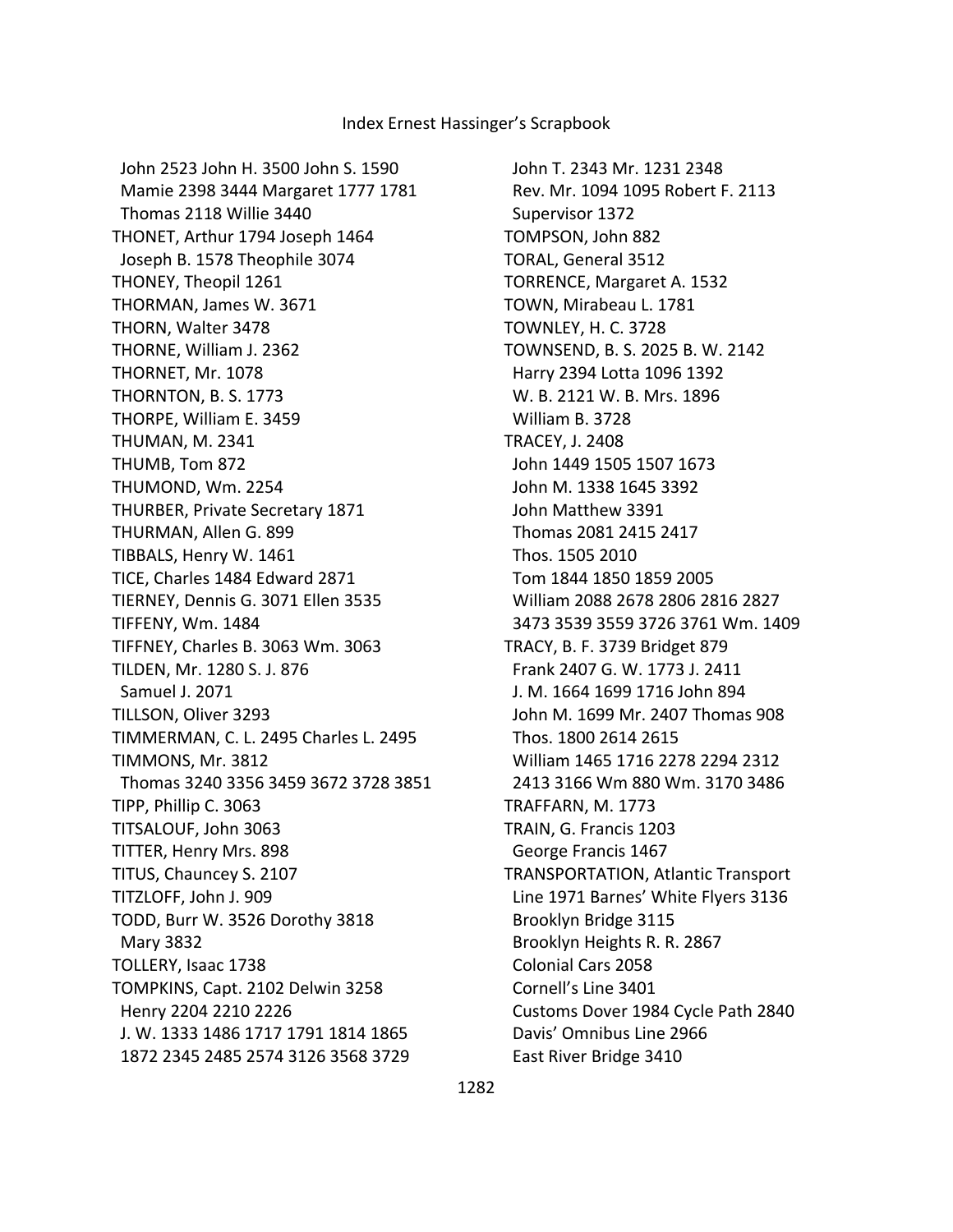Eclipse Wheels 3136 Electric Cars Kingston 3301 Electric RR 2593 Electric Street Cars in Kingston 1767 Erie Canal 1833 3129 First Practical Steamboat 1490 First Steamboat 3340 Glasco Bridge 1161 2843 Glenerie/Glasco Bridge Built Wrong 2266 2269 2271 2282 Hudson River Navigation Dates 2814 Iron Bridge at Overbagh's 2831 Madagascar Cruise 1317 National Line Regular Line London & New York 1971 New Iron Bridge Glenerie 2831 New Iron Bridge Opened 3115 New State Road 5 New York Central & Hudson River Railroad 1722 New York Central Railroad 1832 3072 3129 New York Central Railroad Ticket 2778 New York West Shore & Buffalo Railway 1146 Norddeutscher Lloyd Bremen 1984 Question of Good Roads 2840 Railroad Accident 1601 Railroad Accident Mr. Belch 1828 1829 1830 1832 1833 1923 1999 Railroad Fare Card 3794 Railroad First Passenger 1349 Railroad Pass 2594 Railroad Speed 1292 TRANSPORTATION, Redfield Wreck 2155 Reed and Powell Steamboat Dock Coxsackie 1896 St. Louis Express 1828 1829 Stage to Bristol 1158 Steamer Kaaterskill Salvage 1411

 Steamer Ulster History 1484 Tram Road 3483 Tram Stone 3488 Tram Stone Removed 3719 Tram Stone on Clermont Street 3719 Troy City Railway Company 1795 2682 Van Buskirk's Livery 3737 West Shore 1078 West Shore Opening 1145 1146 West Shore Railroad 1828 1959 2594 Wood Bridge Built 3115 Wooden Bridge 3115 TRAUTMANN, Franklin P. 2799 TRAVER, C. N. 1696 Florence 1400 J. 2580 John 2583 Theodore 1650 1718 3090 3728 TRAVERS, John 1334 TRAVIS, Eugene B. 3728 TREAT, Fred C. 2689 TREMAIN, Lyman 2265 TREMPER, Burton Morss 1272 Jacob H. Mrs. 2056 TRICKETT, Edward 3847 TRIPLER, Thomas E. 3462 TROUMPBOUR, Jacob K. 1346 TROUT, Mrs. 2696 TROUTMAN, F. P. 2042 TRUEMAN, W. 2278 TRUESDALE, Mr. 2278 3661 3699 3715 3716 3717 3718 3719 3778 S. 1466 2462 3719 Samuel 1537 1640 1753 2346 2457 3482 3494 3665 TRUESDELL, S. 1521 TRUMBPHOUR, Matthew M. 888 Wm. H. 875 TRUMPBOUR, C. 3574 Eugene E. 1117 Jacob K. 1346 Matthew T. 1346 1485 1566 1778 2056 Miss 3574 Mr. 1602 3574 Mrs. 1602 TRUSDALE, Samuel 3063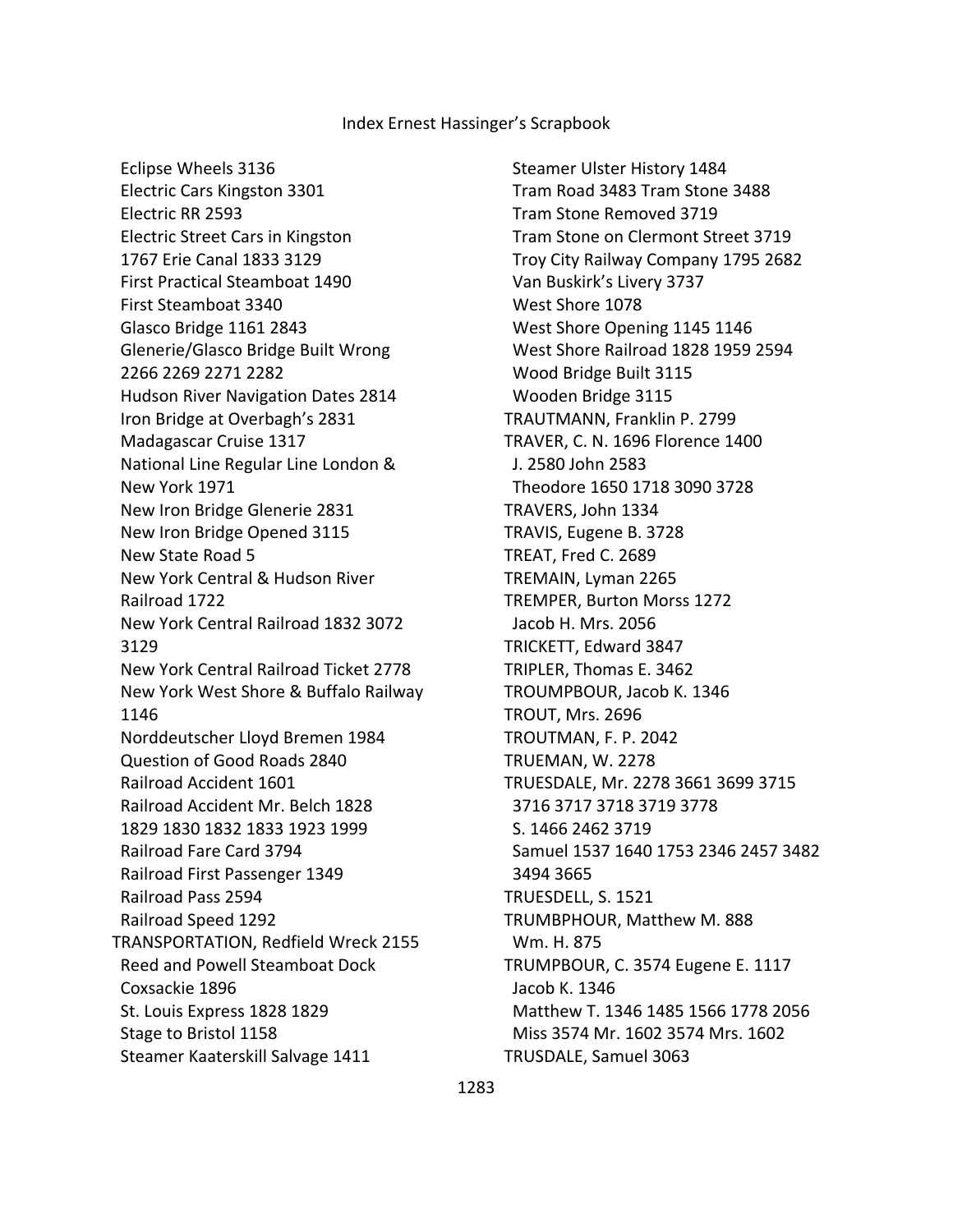TUBBS, Mr. 2505 2514 TUBBY, J. G. 1576 1577 1697 James G. 1576 1590 1661 2096 2643 Jas. G. 1573 TUCK, Abram 2613 TUCKER, John 3063 John F. 2096 2098 2127 2175 2310 2379 2703 3302 3459 John T. 3406 TUCKERMAN, J. 1334 Joseph 1334 2078 L. 1334 Lucius 1334 2078 TUEMAN, Wm. 2081 2156 TUILL, C. 2118 TURCK, A. 1466 2290 2319 2962 3649 3787 A. J. 2010 A. Mrs. 3405 Abraham 1156 Abram 886 1158 1379 1380 1464 1641 1961 2001 2264 2268 2688 2990 3405 3636 3649 3659 3787 Abram Mrs. 3405 3524 Alfred 1158 Angeline 3500 Catharine 1088 Catherine 1158 Florence 2069 H. W. 3063 3334 Harriet 1158 3550 Henry 877 1154 1156 1158 3550 Henry Mrs. 906 Henry W. 2203 2298 Hiram 873 1158 3500 Host 2167 2281 2580 3405 J. Wessley 884 John 2113 John Wesley 1158 Kate 2136 Katharine 2991 Katharine R. 2679 Katherine 2069 3382 3649 Katie 3405 Le Roy 2075 Leroy 2291 Leroy D. 2284 Mary E. 1088 2991 Mr. 1261 2051 3790 P. J. 3787 Peter J. 2821 2849 3725 R. 2174 R. D. 3090 Roy 1068 2103 2686 3551 3636 Sarah 3779 William 1158 Wm. 871 TURK, Henry 1154 TURNER, Amanda 3500 Anna Sargent 2627 Chas. 3293 Dinah Mrs. 892

 J. Mark 891 Martha 1069 Mynard 883 1212 Myndert Post 3500 Pilot 2509 Rev. Father 3768 TUTHILL, Daniel 3540 TUTTLE, --- 2629 Grace 2399 2503 3446 Thomas 1284 1325 1396 1491 1663 1716 2278 2312 2757 2758 3170 3293 3334 3539 Thos. 1075 TWEED, Boss 2518 2533 2547 2595 William M. 1220 TWICHELL, John B. 2107 TYLER, John 868 2037 3824 TYMERSON, Chester 1324 2664 John 1796 Michael 870 TYMESON, Chester 3086 Mary 1138 1929 TYRELL, Gerald 2429 TYSON, E. E. 3090 Elliott 1718 Fillmore 3843 J. E. 3382 J. E. Mrs. 3382 J. J. 2990 Minnie 2397 2503 3444 Myrtle 2029 2395 3442 Satie 2397 3444 UNDERHILL, Carrie 2397 Elijha 915 Frank 2732 3659 John Mrs. 914 Wm. 913 UPRIGHT, Andrew 1444 3526 George H. 3526 UTLEY, H. G. 2185 UTTER, Eben 3672 3812 Wilbert 1639 VALK, Alex. 3063 Clara 1486 2069 David M. 1099 2537 2550 2821 2850 Georgianna 2395 Jasper 1075 1400 1486 2081 Leah C. 953 Lydia A. 2246 M. Jasper 947 Margaret A. 3441 Peter 3649 Peter M. 2623 2664 Rose 2335 W. S. 2990 William 3440 Wm. 3063 3405 Wm. S. 3063 VALKENBERGH, William 1052 VALKENBURG, Carrie 1794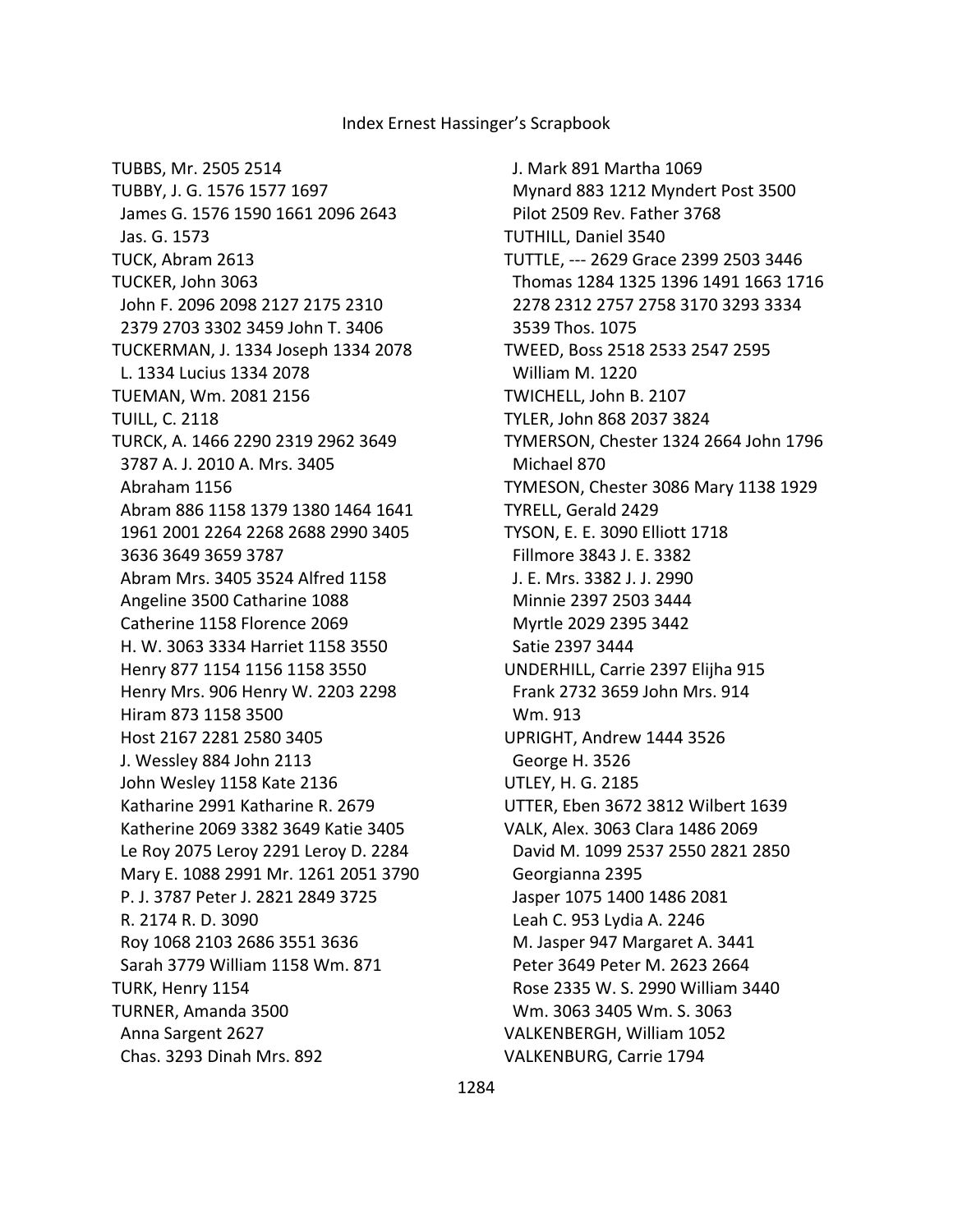Edwin 1794 2036 Edwin P. 2036 Harry 1794 Mari 1794 VALKENBURGH, Carrie 2401 3447 Edwin P. 2036 2317 2403 3452 Harry 2401 3447 Harry M. 2317 John 956 Mari 2399 3446 William 1147 2545 VALLETTE, A. M. 3526 VAN AKEN, David F. 3293 Dr. 2457 2458 Elijah 1415 2319 2990 Elting 2113 Henry 1444 I. J. 3063 John E. 1156 Lorenzo 3293 Stanley 2690 3293 VAN ALLEN, Geo. 935 John 1113 1286 1287 John M. 1216 John Mrs. 921 Thomas 2407 VAN AMBERG, Jack 1113 VAN ANDEN, Fred 2407 Mr. 1661 W. C. 1576 1577 William C. 1576 Wm. C. 1696 VAN ATTEN, Wm. H. 2997 VAN BENSCHOTEN, E. 1333 J. 1333 VAN BENTHUYSEN, Chas. 1521 VAN BERGEN, Forman 1896 Henry 1576 1577 2379 2703 L. B. 1896 VAN BRAMER, Alonzo 942 1178 VAN BULOW, Hans 937 VAN BUREN, A. H. 1346 2407 3526 Augustus H. 2082 3526 M. 2069 Martin 916 2037 3822 Mr. 1346 1405 3823 Policeman 2493 W. T. 1590 William T. 1461 VAN BUSKIRK, C. 1717 1949 3090 3551 Charles 3074 Clinton 1486 1659 2203 2291 2462 2686 David 3574 Dicky 2271 Edward 2203 Eugene 1896 H. B. 3551 H. C. 1333 2136 2326 2338 3328 Herb 2174 Herbert 2249 2278 2291 2495 2686 2840 3090 3382 3555 3649 J. 2990 Jennie 2029 John 3293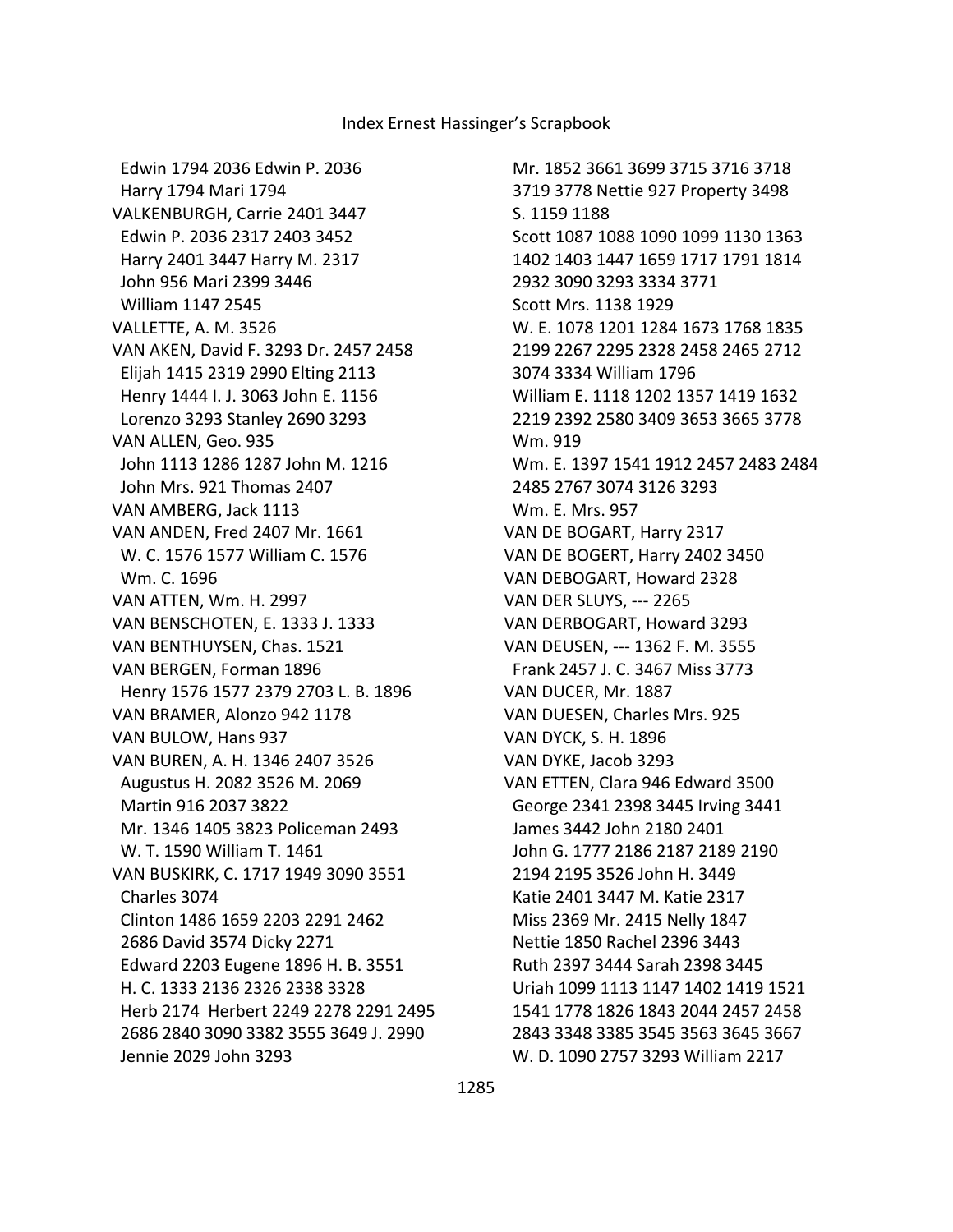Winslow 2328 Winslow D. 1876 1915 2690 3650 VAN GAASBECK, A. E. 1486 Anna 1486 Florence 1486 J. F. 2990 J. L. 1486 3300 James 1576 1577 Jesse 3405 3455 Louis B. 2147 Maria C. 1088 1390 2679 2991 3405 VAN GAASBEEK, D. W. 3574 Mr. 1590 VAN GASBECK, Mr. 2051 2278 VAN GELDER, Ada 1390 Ada C. 1088 Addie 3405 Addie E. 2991 3649 Anie E. 2679 Edith 1486 1794 3405 Edith S. 2036 2403 J. 1850 J. W. 2264 2990 Jacob 1184 1419 1505 1596 1845 1847 2457 3293 3348 3563 3645 Jacob H. 949 1876 2001 VAN GORDEN, Frank 1576 Irving 1738 VAN GORDON, Frank 1579 VAN HOESEN, Grist Mill 2603 Henry 2107 J. 2369 T. W. 3074 W. F. 2103 W. S. 2042 Wm. S. 1806 1813 1835 VAN HOEVENBERG, Henry 3773 VAN HOEVENBURGH, H. 2323 VAN HOSEN, Garrett 3334 Garritt 3063 Wm. S. 944 VAN HOVENBURG, Dr. 3513 VAN KEURAN, Yeats Mrs. 929 VAN KEUREN, C. F. 2264 2688 2990 3405 3649 Carrie 1486 Carrie M. 1088 2991 Charles 1208 3787 Irving 2204 J. H. 1046 1394 1497 1679 1714 1725 James 1621 1623 2986 James H. 938 1202 1213 1357 1362 1366 1402 1422 1541 1615 1618 1637 1753 Jas. H. 1201 1408 John 2199 John D. 2201 2203 2214 Mr. 1495 1496 1518 1627 1633 1644 1646 1648 1679 1680 2382

 President 1409 1465 1466 1503 1504 1508 1510 1514 1517 1519 1521 1525 1537 1588 1596 1606 1611 T. F. 1046 Thomas F. 939 1149 W. S. 2523 Wm. C. 918 Wm. S. 1484 VAN LEUVAN, Carrie 931 VAN LEUVEN, H. D. 1755 2075 3063 3074 3090 H. F. 1333 Henry D. 1464 Hiram 3526 Ratie 2069 VAN LOAN, B. Mrs. 1138 1929 2503 Brace 1324 2000 2250 2279 3649 Fannie 2696 Mr. 2390 VAN LOWNE, J. W. Mrs. 924 VAN MAUER, Geo. 941 VAN MOLKA, Mr. 930 VAN NATTAN, W. H. 1773 William H. 1627 VAN NATTEN, Mr. 1753 W. J. 1099 William H. 1130 1402 1403 2932 Wm. F. 3293 Wm. H. 1137 1521 1627 1629 1644 1668 Wm. Mrs. 920 VAN NESS, Survey 3486 VAN NOSTRAND, Alfred 1346 VAN ORDEN, D. P. 3063 Dave 2284 David P. 2256 VAN OSTRAND, John H. 1444 VAN PETTON, John B. 2107 VAN PRAAG, A. S. 1979 VAN PRANG, Samuel 1979 VAN SLYCK, James 3063 VAN SLYKE, J. G. 1272 1273 2148 James 1484 VAN STEEMBURGH, Gilbert Mrs. 922 VAN STEENBERG, Arthur 2840 3382 Boots 1748 C. 2326 Clyde 1261 1814 1964 2326 2338 2622 3382 3551 Gaius 1594 Gilbert 1052 Melvin 1137 Miller 3405 N. 3268 3553 3658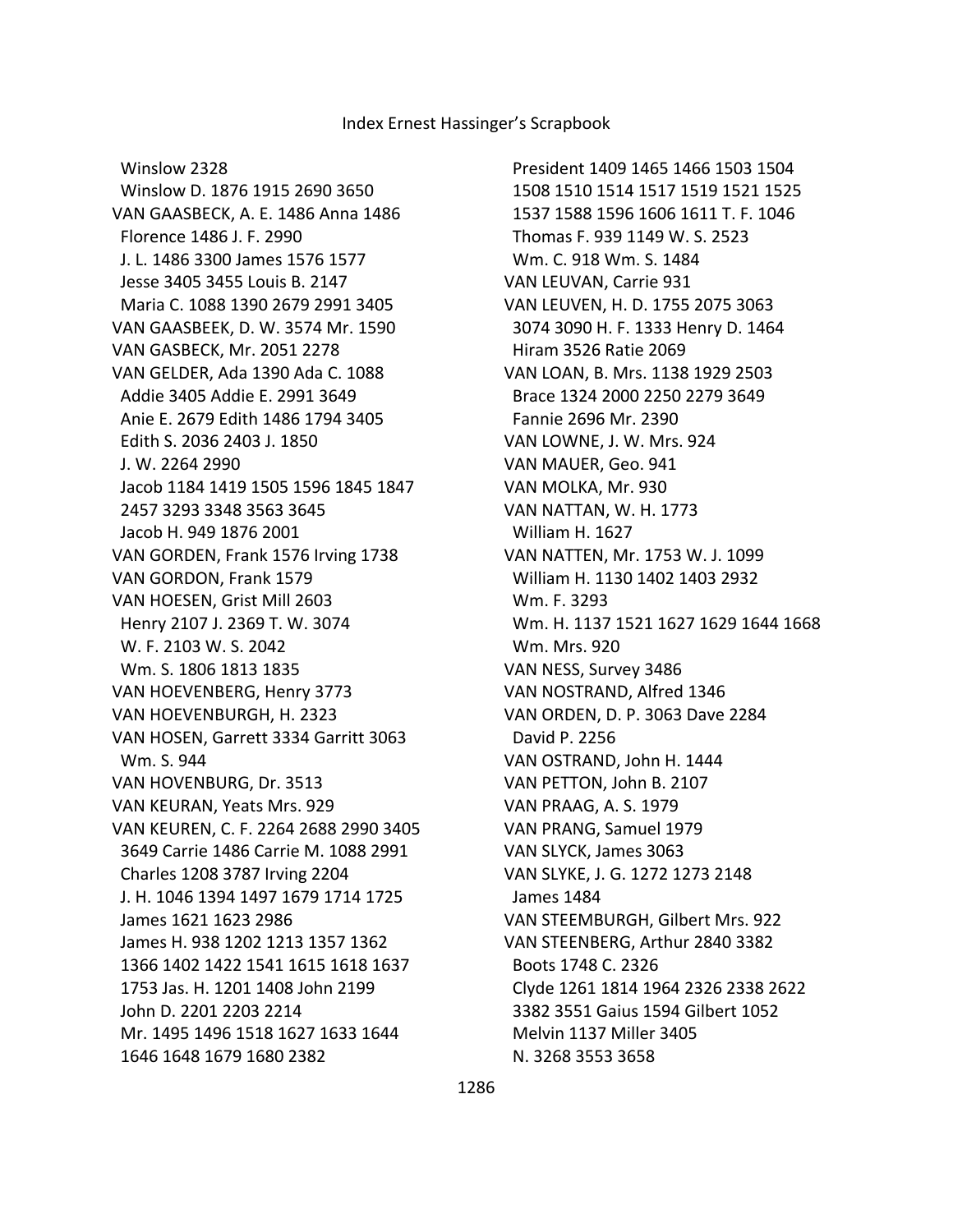Nathan 1065 1318 1968 3433 3453 3511 3761 Paul 932 Sylvanus 2757 Theodore Mrs. 1650 VAN STEENBERGH, Boots 1279 VAN STEENBURG, Abram T. 3397 Annie 3397 Arthur 2407 Boots 3397 Caroline 3397 Clyde 1400 2069 2284 2291 2413 2420 2665 2686 Gladys 2420 Jane 3397 John 2248 Nancy 3397 Nathan 1775 Paul 1205 Peter 1214 2239 Rufus 3397 Theo. 3730 Tobias H. 3397 VAN STEENBURGH, A. 3328 C. 2139 3328 C. H. 1773 Clyde 2136 2139 3090 3184 3293 Family 2236 L. 1576 1577 Leander 1351 N. 3063 Peter 2206 2236 2612 S. 3293 T. 3460 VAN STEMBURG, Gaius 934 VAN STEMBURGH, Trudy 936 VAN TASSEL, Elijah 3405 John 1867 L. C. Mrs. 3405 Lucy C. 2991 VAN TASSELL, William T. 3526 VAN TASSEL, Wm. T. 1371 VAN TASSELL, Elijah 2990 William Thomas 1369 1372 VAN VECHTEN, Peter 1096 VAN VLIERDEN, Abram 1796 VAN VLIERN, Abram 2986 VAN VLIET, Martin C. 3526 VAN WAGENEN, Jacob 2523 L. B. 2323 VAN WAGENER, McDonald 1346 VAN WAGONEN, Nathan 2523 VAN WART, F. A. 2990 Fred A. Mrs. 1322 Frederick 1120 Frederick A. 2371 William 1353 VAN WINKLE, Rip 3523 VAN WORT, Fredrick A. 948 Robert 940 VAN WYCK, Mayor 3410 VAN ZANDT, Ed. 1351 Robert 1351

VANAMEE, William M&M 1272 VANDEBERG, John 3752 VANDEBOGART, Agnes 2146 Annie 2146 Blanche 2146 Edith 2146 H. P. M&M 2146 Harry P. 2146 Henry 2146 Henry P. Mrs. 3549 Howard 1915 2637 2757 Howard Mrs. 2637 Lucy 2146 VANDEBOGERT, Howard 950 Mr. 1839 VANDEMARK, Granville 1867 VANDENBURG, Mary C. 1930 2125 VANDENBURGH, Charles H. 1184 John 1777 John Mrs. 945 Mr. 1392 VANDERBILT, Mr. 2753 Wm. Kissam 3685 VANDERBILTS, --- 2360 VANDERBUILT, Commidore 917 Cornealious 955 Wm. H. Mrs. 926 VANDERLYN, District Attorney 1346 1485 VANDERPOEL, A. J. Mrs. 1395 Ellen 933 J. A. 3074 John 1333 John A. 1805 VANDERPOOL, Aaron Ernest 952 John A. 959 VANDERZEE, Thomas 943 VANSLYKE, Dr. 1272 VANSTEEMBURGH, Boots 951 VEACH, Jerome E. 3645 VEDDER, C. H. 2727 2877 2878 3063 3334 3413 3434 3551 3648 3744 3750 Charles H. 1913 1930 1968 2125 2287 2467 2508 2640 2690 2757 2758 3453 3511 3723 3761 3787 Chas. 2621 Chas. H. 2277 2302 3217 Foreman 1738 Frederick 1863 George W. 3672 3812 H. M. C. 1576 1577 Harry C. 2185 Harry M. C. 1666 1703 1765 2022 Henry M. C. 1661 J. F. 2990 3405 John 1125 1138 1857 1929 1930 2125 3659 John H. 1930 2125 Mrs. 1096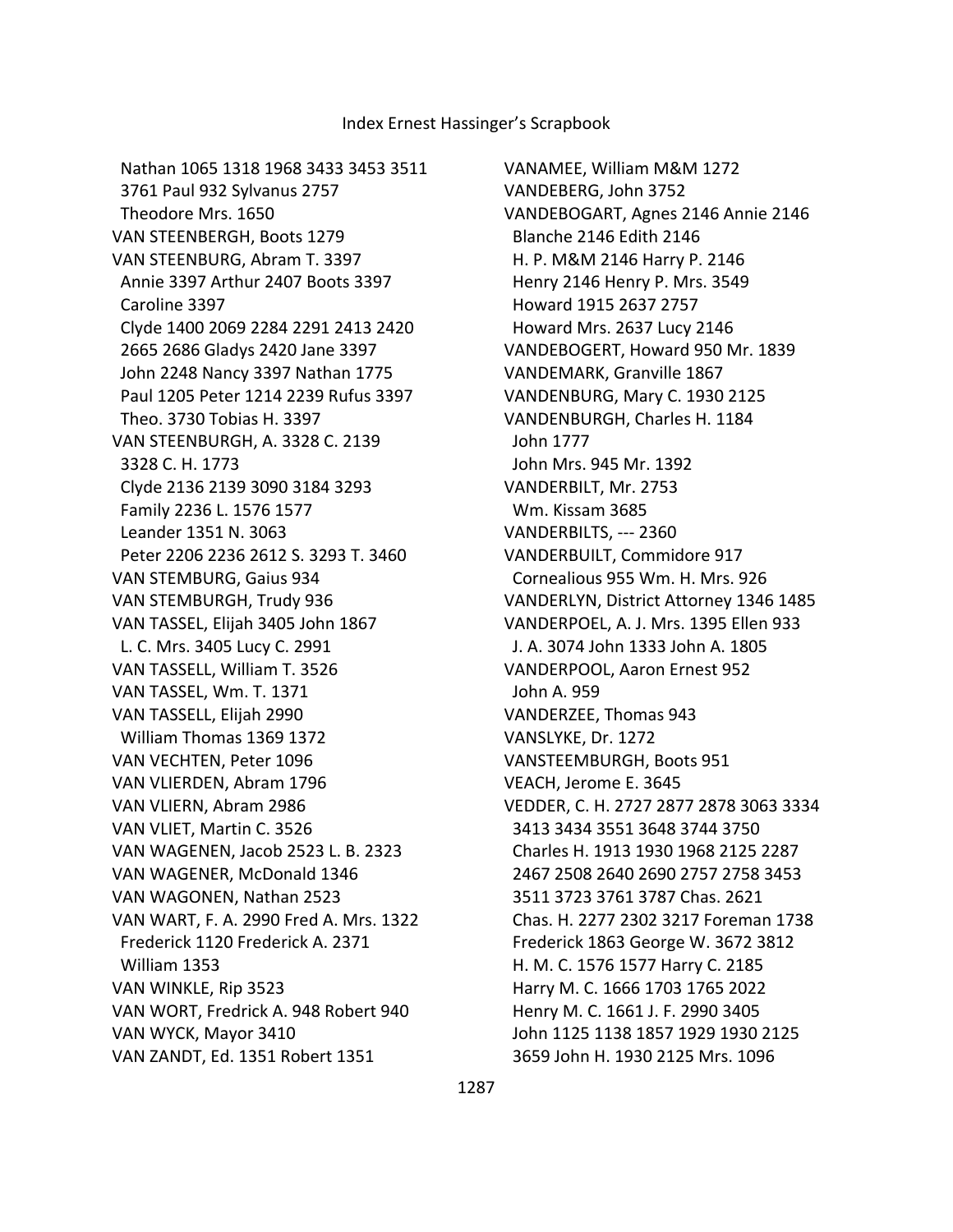William 1967 2498 William S. 1930 2125 Wilson Mrs. 923 Wm. A. 928 VERGE, Adolph 1132 VERITY, Thos. W. 3687 VERNE, Jules 1195 VETERAN, [alphabetic by first name] 120th Regiment 2148 Alfred Tanner 2107 Andrew Jackson 3821 Annual Reunion 120th N. Y. V. 1415 Ben Merritt 3536 Benjamin Harrison 3838 Charles French 1214 Charles H. French 1215 Charles Quase 3537 Charles W. Taylor 1182 Charles Wynne 3471 Chauncey S. Titus 2107 Edgar Davis 1259 Frederick A. Van Wart 2371 Frederick Vedder 1863 Gaius Van Steenberg 1594 General Sherman 1080 George E. French 3509 George Edgar French 3532 George Washington 3815 H. G. Currie 3532 Harry Jewett 3536 Henry A. Hildebrandt 3742 Henry Stewart 3742 Ira Swart 2319 James Abram Garfield 3835 James Monroe 3819 John B. Van Petton 2107 John Lynch 2085 VETERAN, [alphabetic by first name] Joseph E. Johnston 1168 Lewis Yerger 1167 Louis Henry 2830 Philip Hassinger 1460 1469 Rutherford Birchard Hayes 3834 S. Walter Davis 1259

 St. Louis Grays 3263 Teddy De Nike 3496 Theodore Roosevelt 3536 Theodore V. B. Mason 3739 Ulysses S. Grant 3833 Veterans Picnic 2165 William H. D. Sweet 2107 William Mc Kinley 3839 Zachary Taylor 3826 VICKERY, Wm. 1576 1577 VINCENT, G. B. 1576 G. E. 1579 VINTON, --- 1280 Lindley 1279 VITALIUS, Henry 1370 1372 VOERG, A. G. 3123 Adolph 2485 3063 3090 3126 Anna 3754 Fred 2400 William 1068 VOERGE, Adolph 1875 2640 Anna 2069 Fred 3446 Frederick 2020 2032 Wm. 2069 VOGEL, Carl 3776 Geo. 3405 John 3063 3334 John Mrs. 2104 VOGLE, George G. 3119 VOGT, Henry 3063 Rosena 954 VON PIEPER, Antonine 1993 VOORHEES, Mabel 3382 Mabel W. 3321 3465 Mable W. 3560 VORHEES, Mabel W. 2391 VOSBURG, J. R. 2407 Stanley 2418 VOSBURGH, A. H. M&M 2146 C. A. Mrs. 2146 VOSE, Rev. Mr. 1094 1095 VOTEE, Maud 2285 2400 2503 3447 Property 2412 VROOMAN, John W. 1367 1371 1372 VUNK, Capt. 1576 D. E. 1577 WACHMEYER, G. 1623 2142 Geo. 1576 1577 1666 1696 Geo. L. 2096 George 1576 1577 1650 1661 1703 1765 2098 2175 2379 2643 2703 3035 3076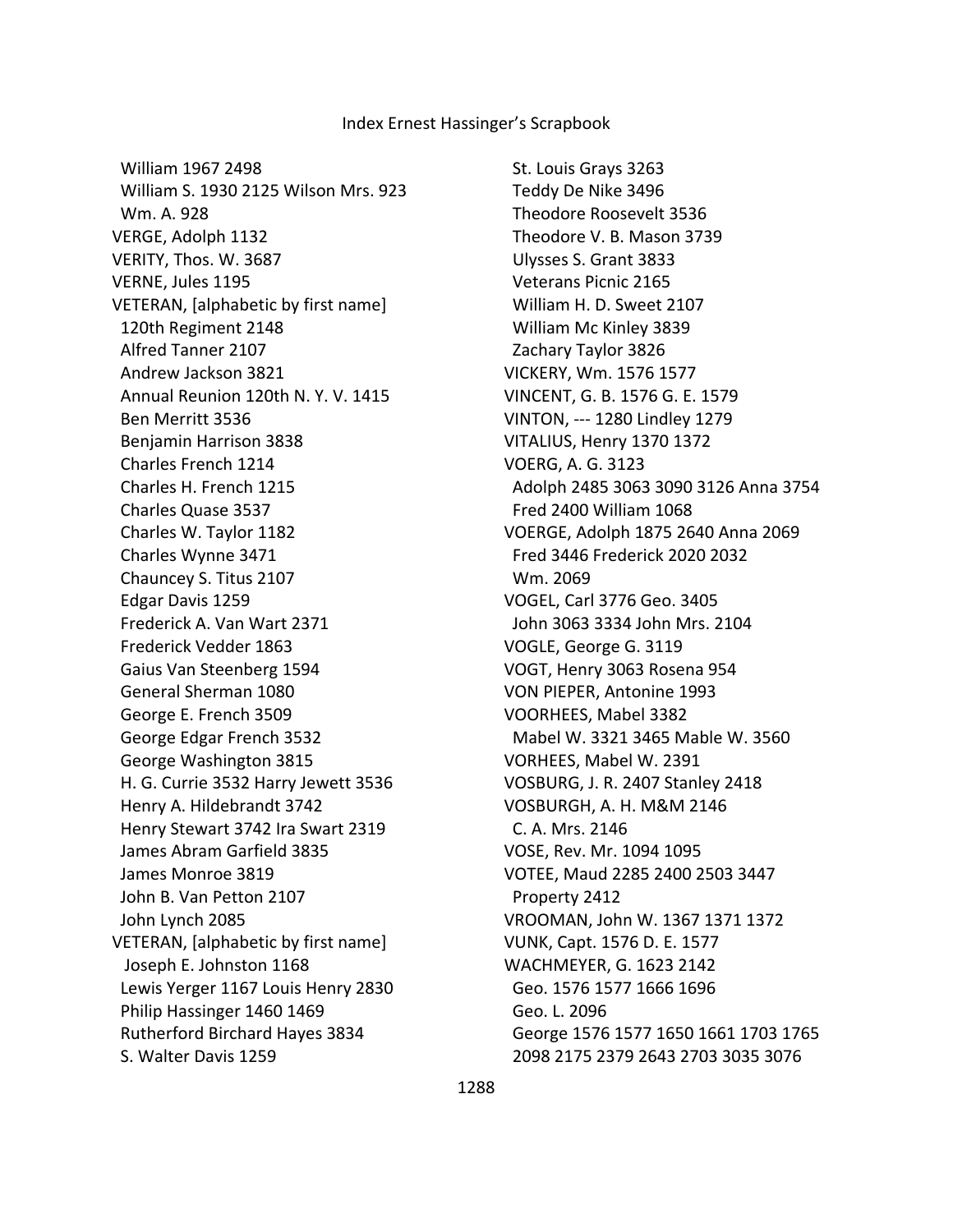3302 3406 George L. 1573 2127 George W. 1696 President 3802 WACHMYER, Geo. L. 1642 George 2022 2686 Mr. 3811 President 3459 WADDELL, Helen 1865 WADE, Arthur C. 1367 1371 1372 Benjamin F. 1226 WADLEY, Mr. 2753 WAGER, A. Lee 2367 2407 Edward 1444 L. H. 3138 WAGNER, Albert 1773 WAKELEE, Edmund W. 1773 WALCH, Michael 3552 WALKER, E. B. 1778 E. E. 1716 1718 1791 1814 3090 E. F. 3170 Elmer 2088 2291 2315 3551 Elmer E. 3483 3527 H. M&M 1964 H. W. 3553 Harry W. 2322 3433 3553 3658 James E. 997 WALLACE, Benj. 2129 C. 3574 R. B. 1773 WALLER, Joseph 1606 WALSCH, Florence 2400 WALSH, John E. 1978 Minnie 2394 WALTER, Charles F. 1623 Mr. 2699 WALTERS, F. G. 1695 WALTZ, Joseph 3301 WALZ, F. 1988 Joseph 961 WANAMAKER, John 3640 WANTZ, Charles V. 3681 WAR, 1812 War of 3818 3826 Admiral Cervera's Squadron 3456 Admiral Dewey 3456 WAR, Civil 3824 3830 3833 Torey's Rough Riders 3496 Torrey's Rough Riders 3473 Hessians 3779 Mexican 3826 3830 Montojo's Squadron 3456 Mr. Cadarzo 3456

 1812 War of 3818 3826 Revolutionary 3779 3819 Roosevelt's Rough Riders 3512 Seminole Indians 3826 Spain 3496 3509 3512 3516 Spanish Editors 3456 Spanish Vessels Captured 3384 WARD, Charles 1544 Dan 1544 Ellis 1544 G. N. 3686 Gil 1544 Hank 1544 Josh 1544 Levy M&M 2146 Martin J. 1444 Michael T. 3671 Mr. 2129 Rev. Father 2128 Thomas 1014 W. H. 3063 William 2847 William E. 2335 William H. 2287 2302 Wm. H. 3334 WARDELL, J. K. 3574 WARDEN, Mr. 1484 WARING, John T. 3745 WARLEY, Margret Mrs. 980 WARNER, Joseph 973 Maggie 1091 P. B. 1590 WARNKE, Bernard H. 1988 WARNOCK, Samuel M. 3003 WARREN, Josie 1350 L. E. Mrs. 1116 WARRING, Capt. 1751 Thomas 2686 WARRINGER, Herbert 3065 WASHBURN, Carrie L. 2403 3721 Edgar 2185 Edward 2036 3455 Edward A. 2317 2402 3450 Emma A. 1013 G. W. 1201 2251 3074 Geo. W. 1138 1676 1717 1787 1789 3035 3348 3778 George 1363 2113 George W. 1085 1202 1275 1357 1403 1405 1419 1423 1541 1628 1783 1807 1809 1811 1836 2034 2143 2367 2403 2457 2642 3021 3452 3563 3645 3780 Harriet 2069 J. T. 1159 1466 1804 1912 2055 2075 2088 2144 2267 2326 2338 2484 3074 3090 3397 3544 3666 J. T. Mrs. 1006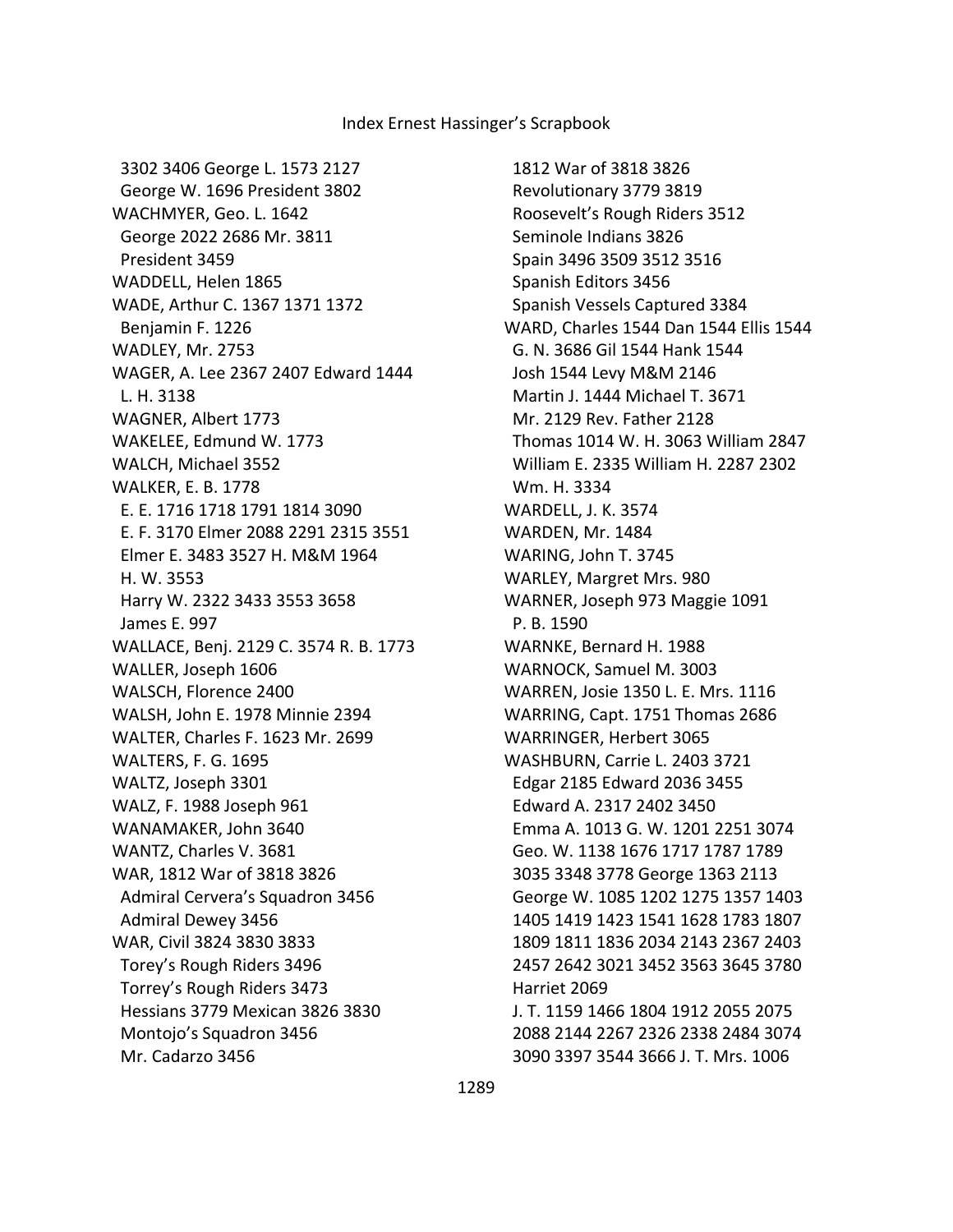W. 3063 3334 Wesley 1065 1207 1234 1318 WATERMAN, Henry 1351 1896 2107 WATERS, David 1099 1464 1589 Edward 3530 Helen 2398 Lyman 2990 3719 Mrs. 3530 Warren 2396 WATTSON, Lewis T. 1330 Wm. G. 1011 WAY, Eugene 1444 WAYDELL, John W. 2434 WEAVER, Ransom 3462 Schuyler 1576 1577 WEBB, Charles 1590 Lucy W. 3834 Mr. 967 WEBBER, Amita 3441 Chief L. P. 3159 Eddie 1794 2398 Edward 3445 John W. 3138 Robert 1491 1520 1717 1814 1913 1968 Griffis–Snyder 2931 Hale-Teetsel 1120 Hall-Parker 2743 Hassinger-Christian 2926 Hassinger-Soop 1140 Keeney-Adams 2576 Kherr-Hassinger 2919 Link-Yerger 2104 O'Neil-Kane 2696 O'Neil-Van Loan 2696 Post-Hassinger 1776 Rauhauser-Wismer 2386 Rockwell–Whitaker 3721 Senator Dawes's Golden 1701 Steenken-Adams 1398 Stowe-Post 2104 Unknown-Simmons 2925 Welsh-McLaughlin 3187 WEDERMAN, Henry 984 WEED, C. A. 1738 WEEMAN, Michael J. 2151 WEFEL, Herman H. 3095 WEFER, Mr. 3399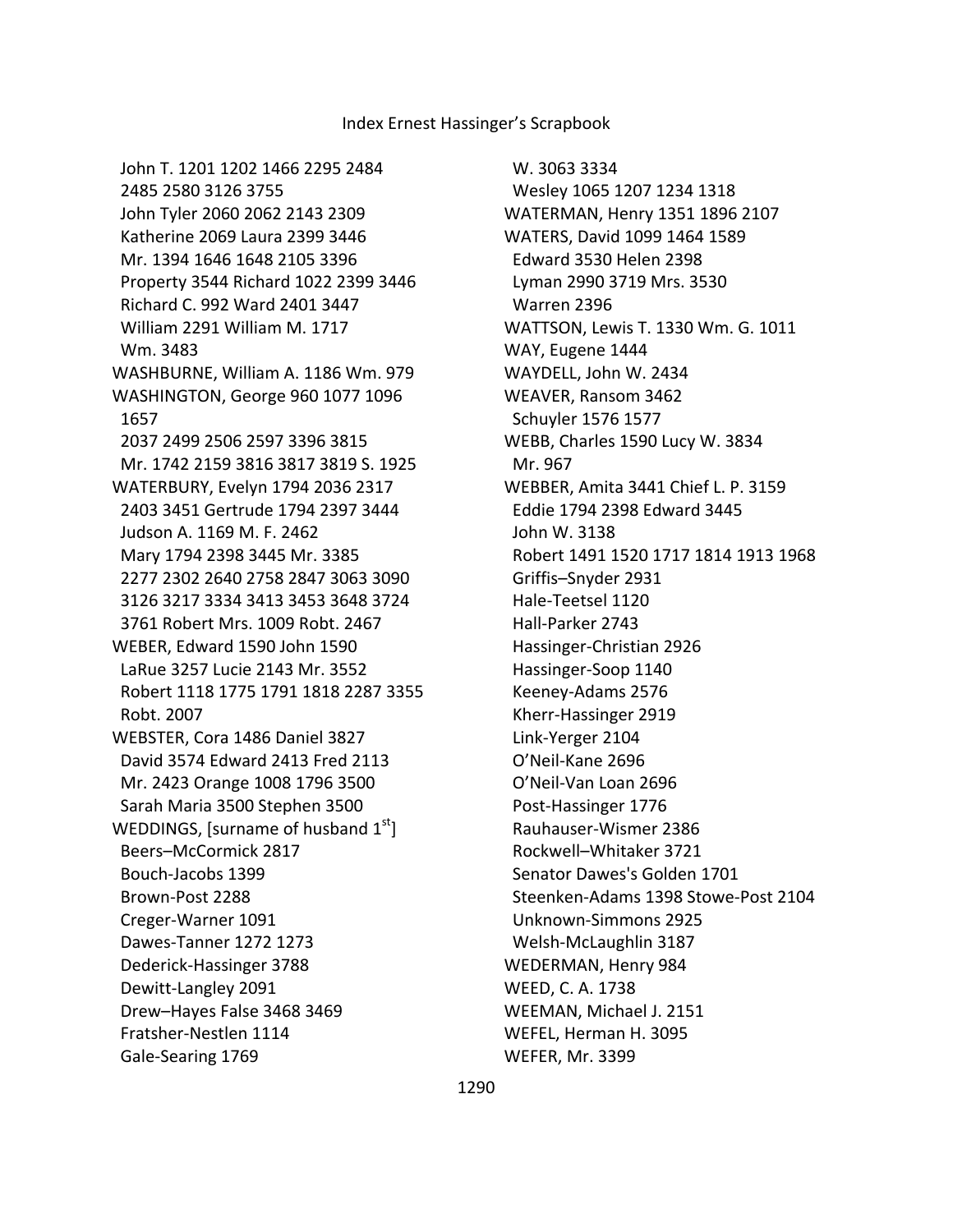WEIANT, Charles A. 3803 3851 WEIKERT, John 1186 WEINAND, Conrad 1915 2690 3293 George H. 3293 Jno. 3483 John 1068 3170 Lena 1486 Lewis 2458 WEINER, I. N. 3181 Isaac N. 1639 2097 Mr. 1666 1670 1672 2097 S. 3181 WEIR, Herbert 3074 WEIRETER, S. C. 1364 WEISS, David W. 1334 Helen 1794 Joseph 1513 WEKESSER, W. F. 2876 WELCH, James 1099 1130 1249 2821 2932 3074 James E. 1590 Jas. 1099 John C. 963 1169 1249 1288 John C. Mrs. 964 Julia 1169 Simon 1003 Thomas J. 1444 WELD, Frances 2834 Ludentia 2834 Stowell 2834 WELDE, Geo. 978 WELKERT, S. A. 3728 WELLES, Delbert Arthur 3391 WELLS, --- 2629 F. 1099 Fred 2932 Fred M. 3348 3563 Frederick M. 1130 1419 3645 Harry 3643 WELSBY, Thomas 2710 WELSH, James P. 3187 Peter 1695 WELTON, Isabelle M. 2391 3465 WEMPLE, Mr. 2594 WENCEL, William 2429 WENDELL, Harry C. 2639 WENKE, Mrs. 1735 WENMAN, James F. 1978 Jimmy 1978 WERNER, Geo. 1005 Jacob I. 1367 1371 1372 Joseph 1010 WESLEY, W. 1872 Walter 2407 WESTBROOK, District Attorney 1621 F. A. 1621 1623 F. Arthur 1023 3526 F. L. 1828 1832 J. G. 2378 2831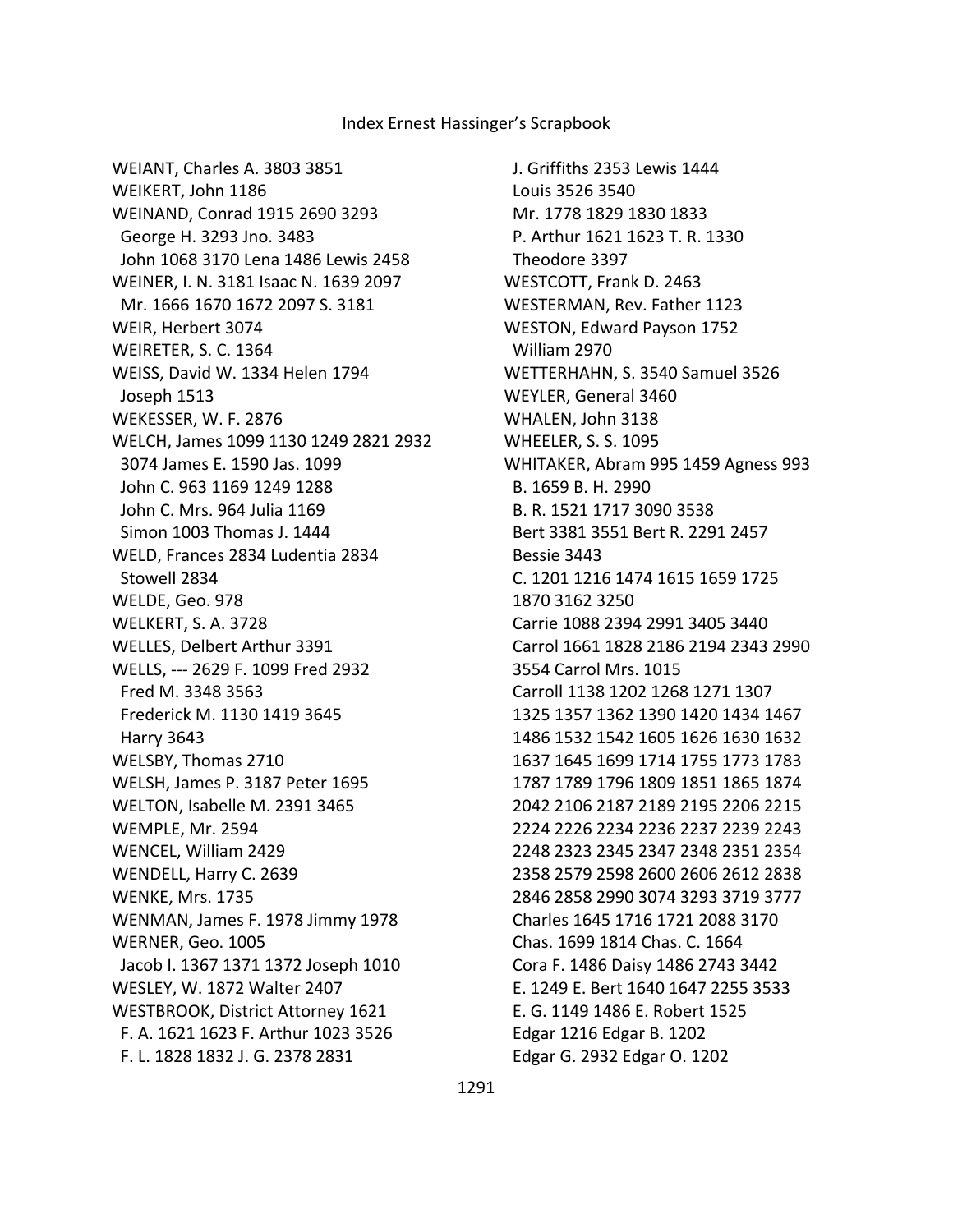Egbert 1216 1249 1745 1783 1865 2132 2265 2457 3545 3666 Ethel 3442 Evelina 2399 3446 Evelyn 2503 Ezra 2608 2626 3063 3074 3334 Foster 965 Foster Mrs. 966 Frank 1348 Jim 2284 John 3440 John S. 968 L. C. 3063 Lauretta 3442 Lillian 2394 3440 Lincoln 2396 3443 Loretta 2395 M. 1800 Margaret H. 3721 Merritt 3659 Millard 3485 Moses 1020 Mr. 2051 2122 2190 2283 2354 3488 Nixie 3396 Pauline A. 2255 Peter 2626 Peter Carroll 3381 Peter T. 2923 R. R. 1814 Robert 2399 Robert H. 1007 1484 Spencer 2399 V. O. 3063 Wilbour 970 William 1774 William W. 1915 Wm. B. 998 Wm. W. 3126 3293 3724 WHITBECK, Elizabeth 3500 Isaac 1016 3500 Mary 3500 Wm. H. 3293 WHITE, Charles Stanley 3391 Chas. Mrs. 1096 Dr. 2174 John 3460 Mr. 2094 Mrs. 1096 Norman 2078 2079 Robt. H. 2429 Susie 2036 Wm. 990 WHITEBECK, Elizabeth 981 WHITEHEAD, Aaron 1796 B. S. 2862 WHITEKER, Abram 986 Wm. Mrs. 1001 WHITING, Geo. 2369 Geo. Mrs. 2369 Mr. 2390 WHITMAN, Walt 1492 WHITMORE, Ludentia 2834 WHITNEY, Anna 2335 Catharine 2402 Jennie B. 2036 Jennie R. 2402 Jennie R. R. 3449 Katie 2637 S. 2271 Thos. N. 2676 W. H. 1621 1623 William H. 1461 Wm. C. 2365 Wm. C. Mrs. 988 1018 Wm. Collins 3641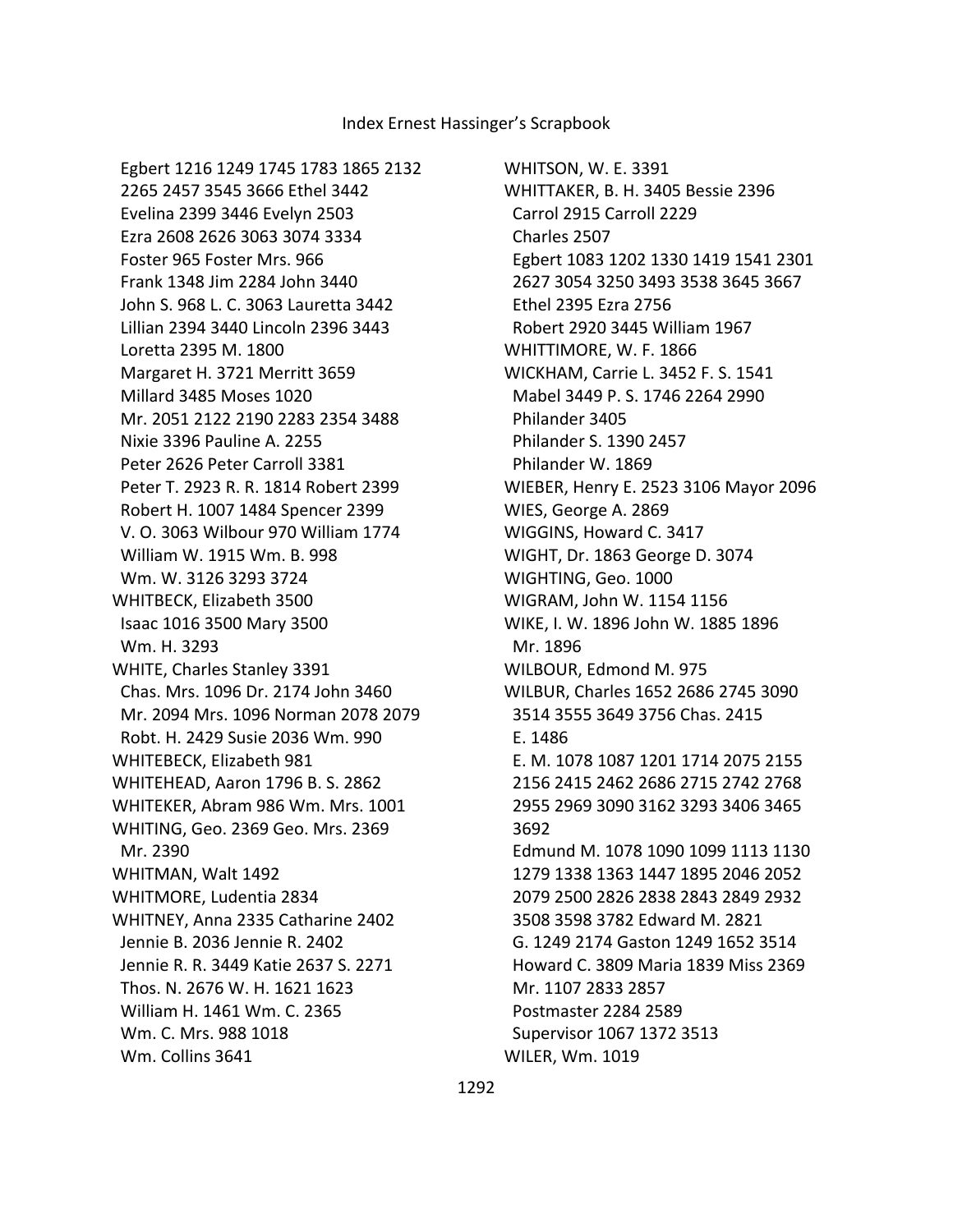WILEY, Alderman 1666 Mr. 1738 President 1573 W. S. C. 1576 1650 WILLARD, Ida A. 3560 WILLCOX, Lilley 974 WILLETT, Louis 971 WILLIAM, Gus 1281 WILLIAMS, A. W. 2715 3540 A. Winthrop 1639 Ed. 985 Edgar V. 1285 H. Martin 2630 J. 1095 J. L. 3570 Jacob l. 1719 3363 Jacob L. Mrs. 1931 Jane 3771 L. D. Mrs. 2365 Rev. Mr. 1094 1095 Spencer 3446 Walter 987 WILLIAMSON, James 1553 1650 2114 2336 2360 2370 2460 2763 2815 2853 3090 3162 3535 3732 3775 3785 Jas. 2381 Jimmie 2360 3467 Jimmy 2860 3255 Mr. 2238 3758 WILLIS, Mr. 2505 Rev. Mr. 1093 1094 1095 S. B. 1095 WILLOUGHBY, B. C 2184 WILSHIRE, Henry G. 1370 1372 WILSIE, Chief 1896 WILSON, C. G. 1791 2291 3090 3184 Charles 1370 1372 Clarence 2420 Clarence G. 1062 1260 1261 1600 1717 1814 2007 2686 Elizabeth 2753 H. 1659 Harry 2088 2276 2286 Henrietta R. 2036 2317 2403 3452 Henry 3483 Katharine S. 2317 Katherine 1794 3448 Martha Ann 3500 Mrs. 2286 Peter 2686 Robert 1621 1623 Samuel 2334 T. 2583 Wm. 2580 WILTON, Isabella M. 3321 WILTSE, Alex 1576 1577 Chief Engineer 1738 Mr. 1738 WILTSIE, Alex 2185 Mr. 1896 WINAND, Gussie 1486 Ledwich 989 WINANS, E. B. 1486

 E. R. 1138 1333 1648 1929 H. 1216 Herman 983 1085 1099 1130 1147 1197 1226 1532 John S. 1208 Lewis 2457 N. D. 2514 U. E. 1915 2640 2757 3074 3293 3650 Ulysses 2341 WINCH, John 3791 WINCHELL, Edgar 3074 Emma C. 1088 2991 3405 Fannie 1088 Fannie M. 2991 Jessie 3441 Nelson 3074 Theo. 2990 Theodore 2990 3405 WINCHESTER, A. 1800 Arthur 1802 WINDFIELD, Harry 2291 WINEAND, Conrad 2219 WINFIELD, Belle 3382 J. D. Mrs. 1773 John D. 1369 1371 1372 WING, Hiram 3574 WINKLER, Charles F. 1867 WINNE, A. E. 3100 A. E. M&M 2146 Annie 2146 B. J. Mrs. 2146 Benjamin J. 1405 C. Collie 2991 C. W. M&M 2146 Davis 1405 2146 Edward 1967 Hezekiah K. 2311 J. Edgar 2096 J. S. 3100 James S. 1621 1623 William 1967 WINNIE, A. E. 1772 J. S. 1772 John V. 991 WINSHIP, C. V. 2338 WINSLOW, Mrs. 1687 1730 2761 WINTER, E. 3157 T. 1773 William 1576 1577 Wm. 1576 1577 1642 1696 WISE, Andrew 2172 Andrew J. 2306 Assistant 3430 WISMER, Katherine Louise 2386 WITHERS, James 1370 1372 WOLCOTT, John M. 3573 WOLF, C. R. 3671 Charles F. 3671 Dora 3440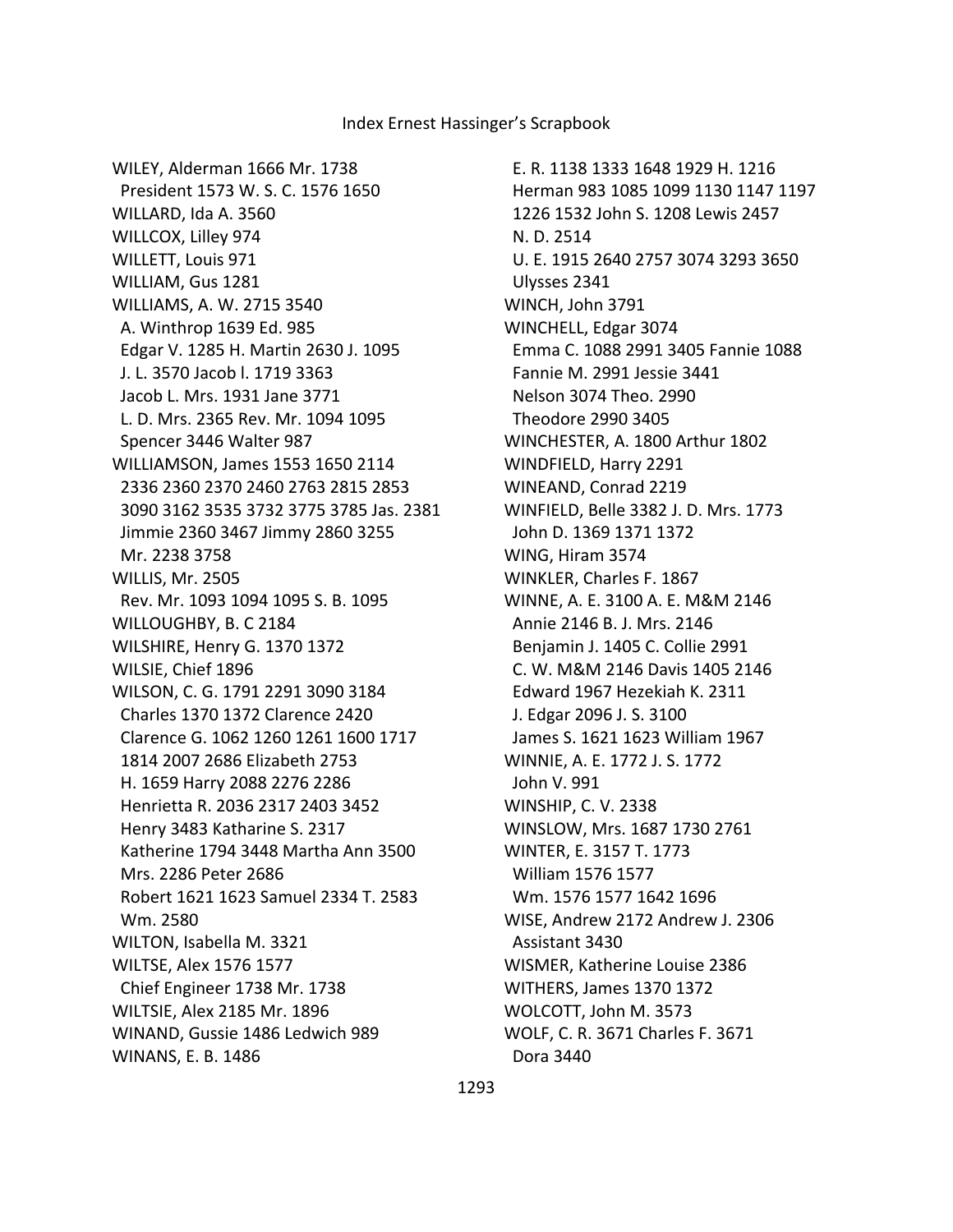Eugene 1576 1650 1653 1661 1889 2121 WOLFE, Dora 2503 Ernest 1765 Eugene 1576 1577 1696 1697 1703 1896 2022 2098 2127 2142 Jacob J. 2523 John 2661 WOLSEY, Elijah 3574 WOLVEN, A. 2258 Abram 1700 Alida 3405 Alida A. 2679 2991 3649 Austin Mrs. 3405 Brothers 2265 Catharine 2246 Charles H. 2403 3449 Clarence 1325 2757 Clarence M. 3293 E. 2174 Eathen 996 Eddie 2823 Egbert A. 1139 Egbert A. Mrs. 1322 Ethan 1415 Fred 2396 3443 Irene 2991 3405 Jacob W. 3119 Jno H. 2754 John 1138 1324 1929 John A. 2000 3293 John G. 1288 Joseph C. 3137 Levi 3119 Lizzie 1002 Minnie 2400 3086 3447 Noah 1405 Samuel 1004 Silas Mrs. 1021 W. E. 1377 2458 2581 2690 2838 3334 3413 3489 3648 William E. 1284 1418 1491 1716 1774 1876 1915 2457 2513 2537 2550 2675 2758 2821 2849 2970 3511 3650 3665 3757 Wm. E. 2618 2619 3119 3170 3293 3413 WOOD, A. 2580 2583 A. M. 2882 Abram 1590 David C. 3293 Hugh 3293 James R. 3459 3555 3595 Jas. B. 2074 Jas. R. 2041 2057 2820 John A. 1936 Joseph 1306 Judge 1630 Leonard R. 3512 M. 1486 Maggie 2053 3207 Mr. 1310 3183 Patrick 969 WOODFORD, Stewart L. 1080 WOODRUFF, Alfred 3500 Isaac 2429 James 2603 M. M&M 2146 Timothy L. 3536 WOODS, --- 1350 Isaac 1576 1577 James 3445 James G. 2399